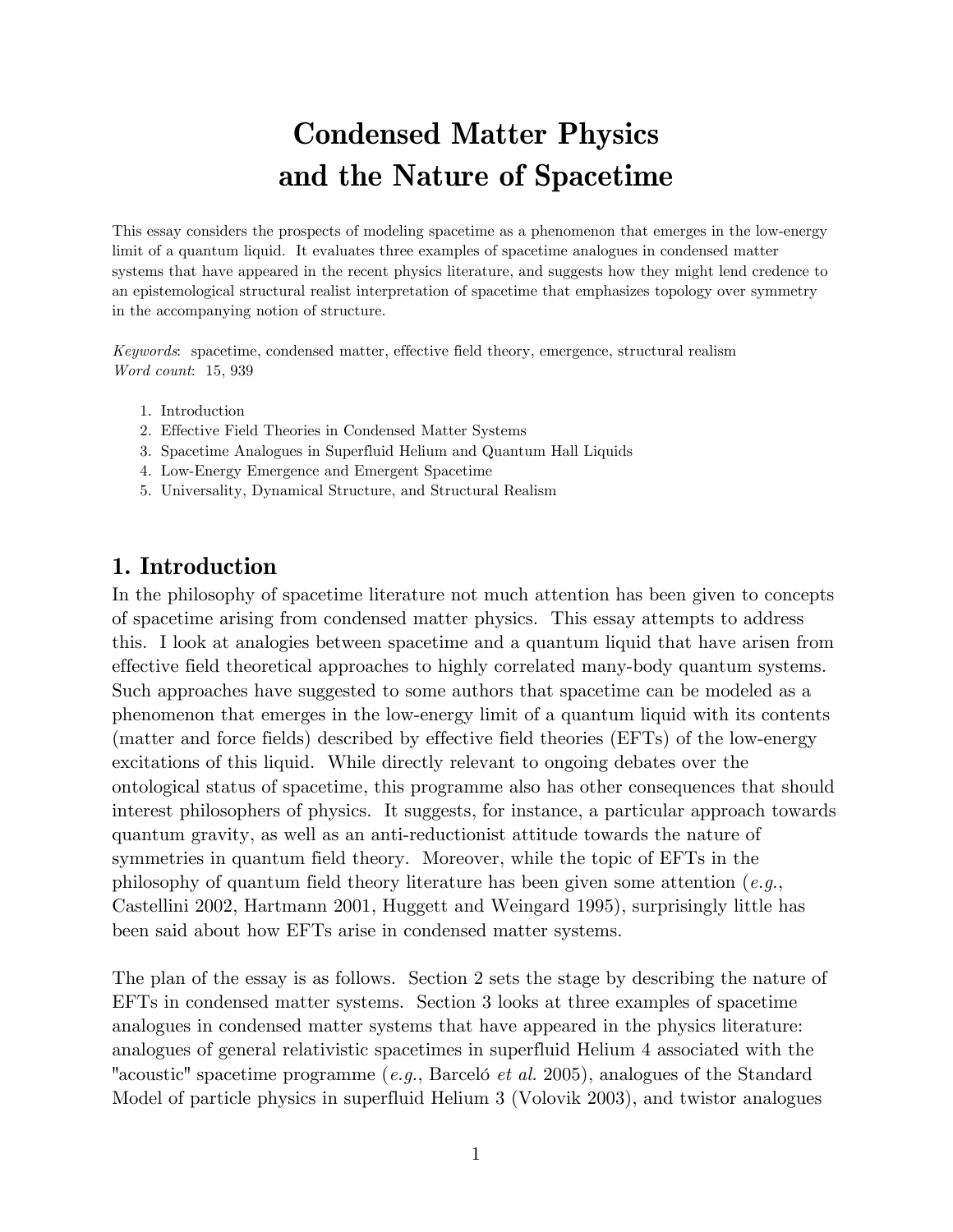of spacetime in 4-dimensional quantum Hall liquids (Sparling 2002). Section 4 examines the notion of low-energy emergence that some authors have associated with these examples, indicating how it is distinct from a "received view" of emergence associated with phase transitions in condensed matter systems, and situating it in the general debate over the concept of emergence in the philosophy of science literature. The key claim is that low-energy emergence is minimally *epistemological* in nature. Finally, Section 5 examines the notion of universality associated with the above examples and indicates how it can inform a concept of dynamical structure that might provide the basis for an *epistemological structural realist* interpretation of spacetime. A key characteristic of this interpretation is that it emphasizes topology over symmetry in the accompanying notion of structure.

# **2. Effective Field Theories in Condensed Matter Systems**

The condensed matter systems to be discussed below are highly-correlated quantum many-body systems; that is, many-body systems that display macroscopic quantum effects. Typical examples include superfluids, superconductors, Bose condensates, and quantum Hall liquids. In general, an effective field theory of such a system describes the dynamics of the states with energy close to zero. These low-energy states can take the following forms (Volovik 2003, pg. 4):

- (i) Bosonic collective modes of the ground state of the system.
- (ii) Fermionic excitations of the system above its ground state, referred to as "quasiparticles".
- (iii) Topological defects of the ground state, the simplest taking the form of vortices.

Intuitively, one considers the system in its ground state and tickles it with a small amount of energy. The ripples that result then take one of the above three forms. An effective field theory of such low-energy states is obtained by constructing a *low-energy approximation* of the original theory. In the Lagrangian formalism, one can expand the Lagrangian of the system in small fluctuations in the field variables about their ground state values, and then integrate out the high-energy fluctuations. An example of this will be the EFT for superfluid Helium 4 below. Alternatively, in the Hamiltonian formalism, one can linearize the energy of the system about the points where it vanishes, and then construct the corresponding low-energy Hamiltonian. An example of this will be the EFT for superfluid Helium 3.

As will be readily apparent below, the Lagrangian (or Hamiltonian) of an EFT (the "effective Lagrangian") will typically differ formally from the Lagrangian of the original theory to the extent that the former cannot be embedded in the latter in the sense of a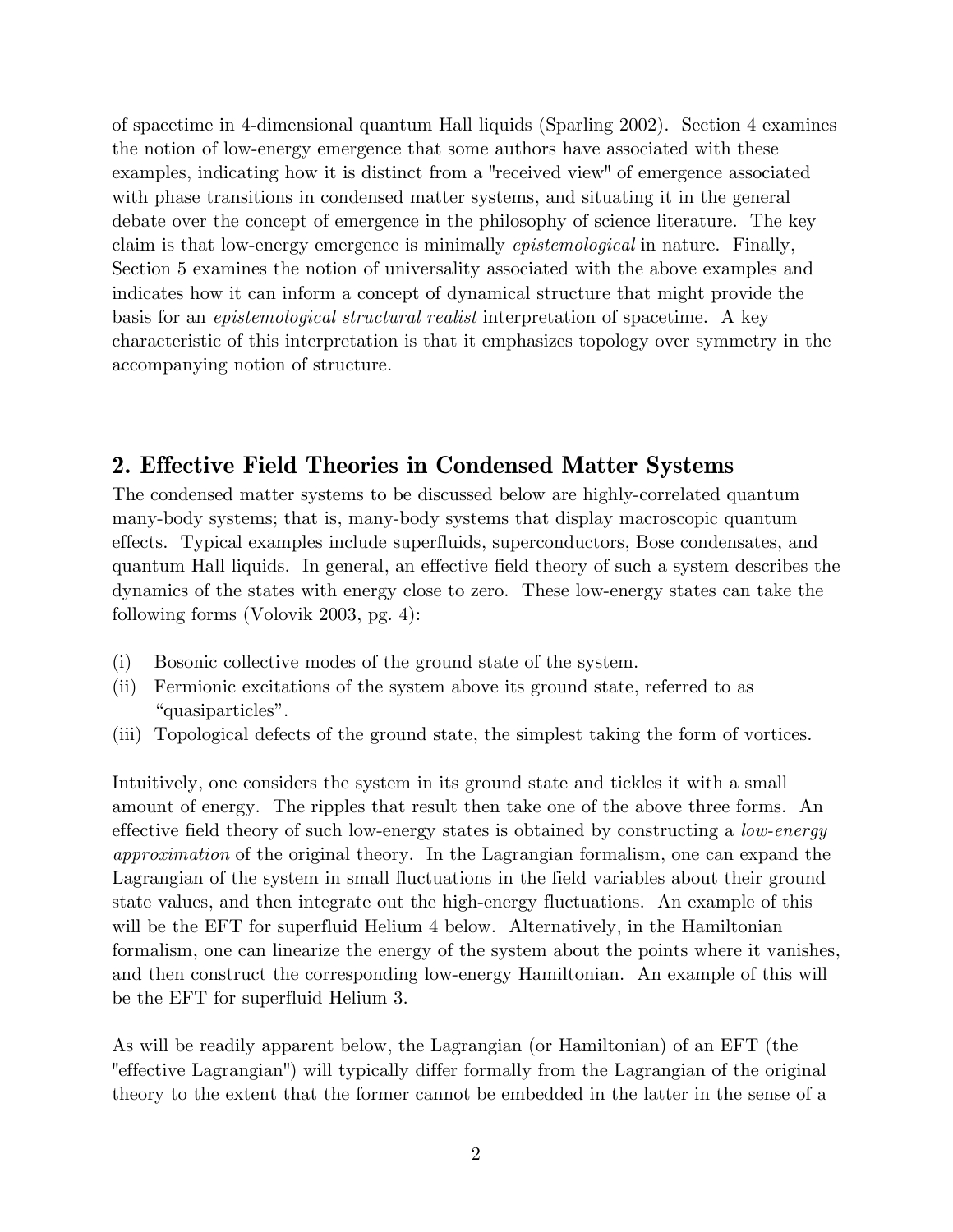*sub-theory* (in arguably either syntactic or semantic senses of the latter). Informally, the EFT will entail *different* dynamical laws. Thus under typical notions of reduction, an EFT cannot be said to *reduce* to the original theory. This will be important in the discussion of the associated notion of low-energy emergence in Section 4.

Note finally that not all systems will admit low-energy approximations. Whether an EFT for a given system can be constructed is a contingent matter and depends on the system's dynamics. For fermionic systems, it turns out that the existence and type of an EFT in particular depends on the topology of the system's momentum space. This is related to techniques used in renormalization group theory and will be explained in more detail in Section 5 below where it will inform a notion of dynamical structure.

# **3. Spacetime Analogues in Superfluid Helium and Quantum Hall Liquids**

This section critically reviews three examples of spacetime analogues in condensed matter systems. The first concerns acoustic spacetimes in superfluid Helium 4, the second concerns the Standard Model and superfluid Helium 3, and the last concerns twistors and quantum Hall liquids.

### **3.1. "Acoustic" Spacetimes and Superfluid Helium 4**

The ground state of superfluids and conventional superconductors is believed to be a Bose condensate. In the case of superfluid Helium 4, this condensate consists of <sup>4</sup>He atoms (Helium isotopes with four nucleons) and can be characterized by an order parameter that takes the form of a "macroscopic" wavefunction  $\varphi_0 = (\rho_0)^{\frac{1}{2}} e^{i\theta}$  with condensate particle density  $\rho_0$  and coherent phase  $\theta$  (the latter can be viewed as a measure of how correlated the constituents of the condensate are). An appropriate Lagrangian describes *non-relativistic* neutral bosons (*viz.*, <sup>4</sup>He atoms) interacting *via* a spontaneous symmetry breaking potential with coupling constant  $\alpha^2$  (see, *e.g.*, Zee 2003, pp. 175, 257),

$$
\mathcal{L}_{4He} = i\varphi^{\dagger}\partial_{i}\varphi - \frac{1}{2m}\partial_{i}\varphi^{\dagger}\partial_{i}\varphi + \mu\varphi^{\dagger}\varphi - \alpha^{2}(\varphi^{\dagger}\varphi)^{2} , \qquad i = 1, 2, 3. \qquad (1)
$$

Here *m* is the mass of a <sup>4</sup>He atom, and the term involving the chemical potential  $\mu$ enforces particle number conservation. This is a thoroughly non-relativistic Lagrangian invariant under Galilean transformations. Importantly, it encodes both the normal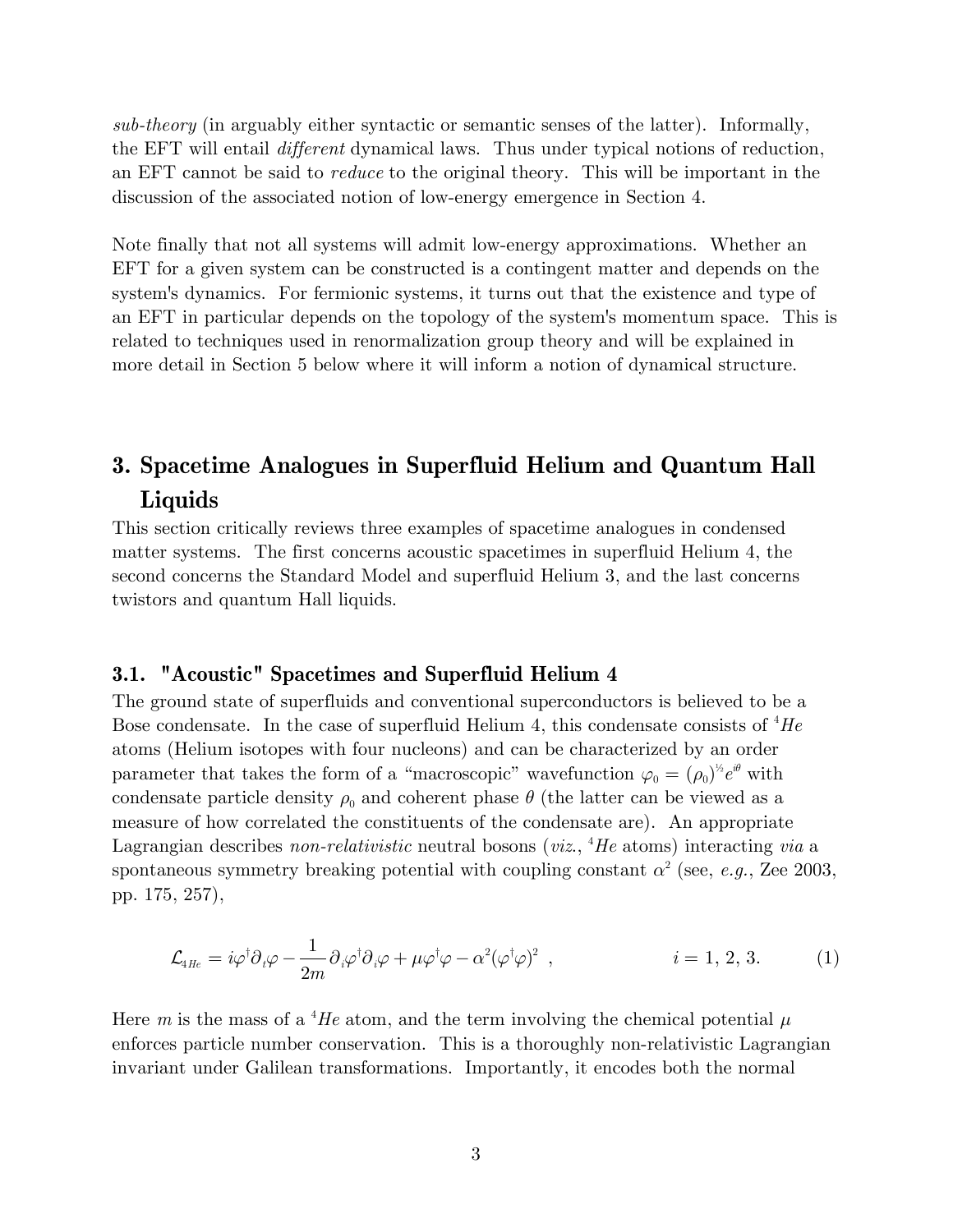state of the liquid and the superfluid state, as well as the phase transition between these two states accompanied by the spontaneously broken symmetry.

A low-energy approximation of  $(1)$  can be obtained in a two-step process<sup>1</sup>:

- (a) One first writes the field variable  $\varphi$  in terms of density and phase variables,  $\varphi =$  $(\rho)^{\mathcal{B}} e^{i\theta}$ , and expands the later linearly about their ground state values,  $\rho = \rho_0 + \delta \rho$ ,  $\theta = \theta_0 + \delta\theta$  (where  $\delta\rho$  and  $\delta\theta$  represent fluctuations in density and phase above the ground state).
- (b) After substituting back into (1), one identifies and integrates out the high-energy fluctuations.

Since the ground state (as given by the macroscopic wavefunction of the condensate) is a function only of the phase, low-energy excitations take the form of phase fluctuations *δθ*. To remove the high-energy density fluctuations *δρ*, one "integrates" them out: One way to do this is by deriving the Euler-Lagrange equations of motion for the density variable, solving for  $\delta \rho$ , and then substituting back into the Lagrangian. The result schematically is a sum of two terms:  $\mathcal{L}_{4He} = \mathcal{L}_{0}[\rho_0, \theta_0] + \mathcal{L}'_{4He}[\delta\theta]$ , where the first term describes the ground state of the system and is formally identical to (1), and the second term, dependent only on the phase fluctuations, describes low-energy fluctuations above the ground state. This second term represents the effective field theory of the system and is generally referred to as the effective Lagrangian. To second order in  $\delta\theta$ , it takes the following explicit form:

$$
\mathcal{L}'_{4He} = \frac{1}{4\alpha^2} (\partial_i \theta + v_i \partial_i \theta)^2 - \frac{\rho_0}{2m} (\partial_i \theta)^2 \tag{2}
$$

with  $\delta\theta$  replaced by  $\theta$  for the sake of notation. Here the second order term depends explicitly on the superfluid velocity  $v_i \equiv (1/m)\partial_i \theta$ . One now notes that (2) is formally identical to the Lagrangian that describes a massless scalar field in a  $(3+1)$ -dim curved spacetime:

$$
\mathcal{L}'_{4He} = \frac{1}{2} \sqrt{-g} g^{\mu\nu} \partial_{\mu} \theta \partial_{\nu} \theta \quad , \qquad \mu, \nu = 0, 1, 2, 3 \tag{3}
$$

where the curved effective metric depends explicitly on the superfluid velocity  $v_i$ :

$$
ds^{2} = g_{\mu\nu}dx^{\mu}dx^{\nu} = (\rho/cm)[-c^{2}dt^{2} + \delta_{ij}(dx^{i} - v^{i}dt)(dx^{j} - v^{j}dt)],
$$
\n(4)

 $\overline{1}$ <sup>1</sup> The following draws on Wen  $(2004, pp. 82-83)$  and Zee  $(2003, pp. 257-258)$ .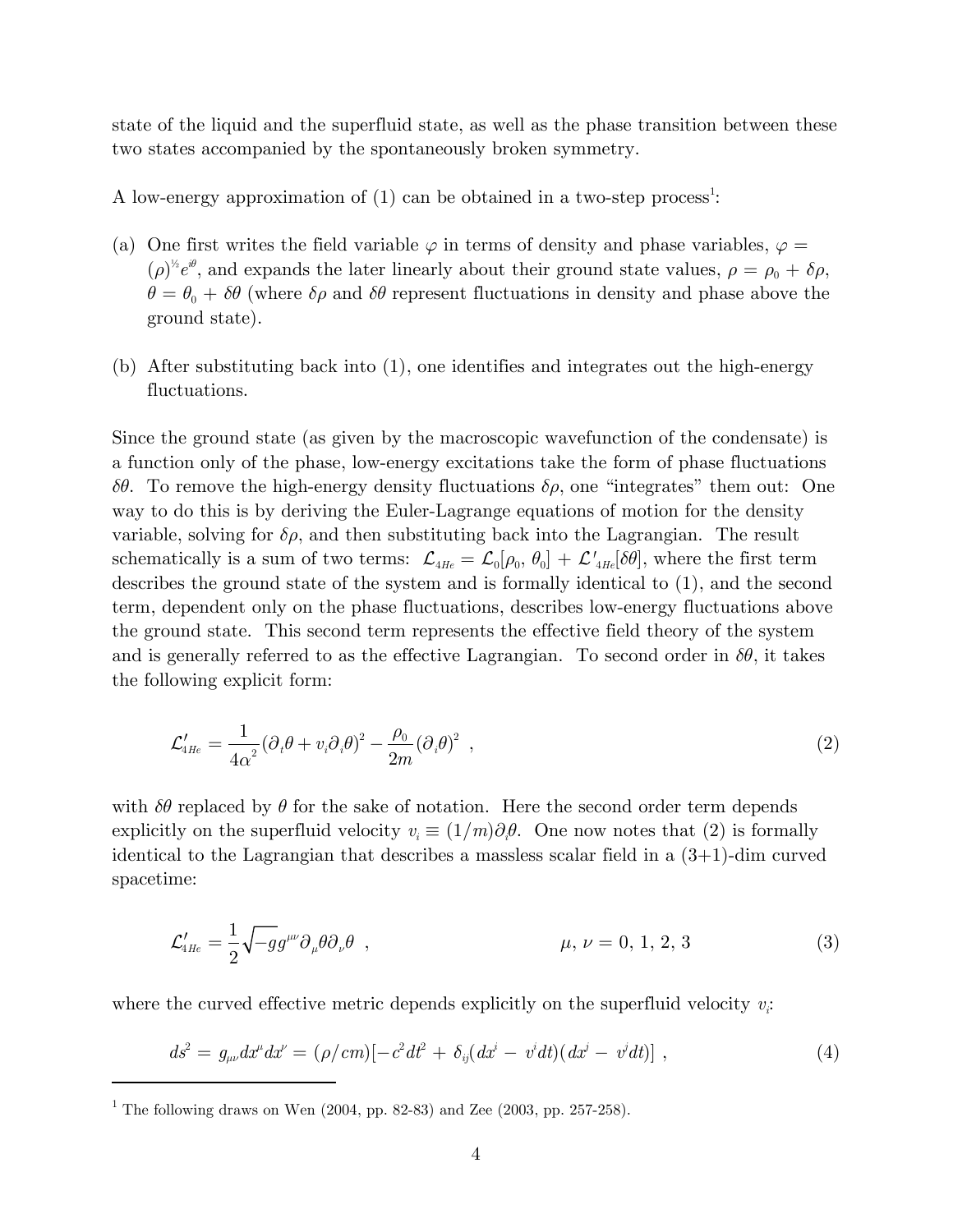where  $(-g)^{1/2} \equiv \rho^2/m^2 c$ , and  $c^2 \equiv 2\alpha^2 \rho/m$  (see, *e.g.*, Barceló *et al.* 2001, pp. 1146-1147). One initial point to note is that, if the original Lagrangian had been expanded to 1st order in  $\delta\theta$ , the second order term dependent on  $v_i$  would vanish in both the effective Lagrangian and the effective metric, and the latter would be formally identical to a flat Minkowski metric (up to conformal constant). This suggests an interpretation of the effective metric (4) as representing low-energy curvature fluctuations (due to the superfluid velocity) above a flat Minkowski background. This is formally similar to the linear approximation of solutions to the Einstein Equations in general relativity, which can likewise be approximated by low-energy fluctuations in curvature above a flat Minkowski background metric. This formal equivalence has been exploited to probe the physics of black holes and the nature of the cosmological constant.

(i) *Acoustic Black Holes*. The general idea is to identify the speed of light in the relativistic case with the speed of low-energy fluctuations, generically referred to as sound modes, in the condensed matter case; hence the terms "acoustic" spacetime and "acoustic" black hole. In general, acoustic black holes are regions in the background condensate from which low-energy fluctuations traveling at or less than the speed of sound cannot escape. This can be made more precise with the definitions of acoustic versions of ergosphere, trapped region, and event horizon, among others. A growing body of literature seeks to exploit such formal similarities between relativistic black hole physics and acoustic "dumb" hole physics (see, *e.g.*, Barceló, *et al.* 2005). The primary goal is to provide experimental settings in condensed matter systems for relativistic phenomena such as Hawking radiation associated with black holes.

(ii) *The Cosmological Constant*. Volovik (2003) has argued that the analogy between superfluid Helium and general relativity provides a solution to the cosmological constant problem. The latter he takes as the conflict between the theoretically predicted value of the vacuum energy density in quantum field theory (QFT), and the observationally predicted value: The QFT theoretical estimate is 120 orders of magnitude greater than the observational estimate. Volovik sees this as a dilemma for the marriage of QFT with general relativity. If the vacuum energy density contributes to the gravitational field, then the discrepancy between theory and observation must be addressed. If the vacuum energy density is not gravitating, then the discrepancy can be explained away, but at the cost of the equivalence principle. Volovik's preferred solution is to grab both horns by claiming that both QFT and general relativity are EFTs that emerge in the low-energy sector of a quantum liquid.

(a) The first horn is grasped by claiming that QFTs are EFTs of a quantum liquid. As such, the vacuum energy density of the QFT does not represent the true "trans-Planckian" vacuum energy density, which must be calculated from the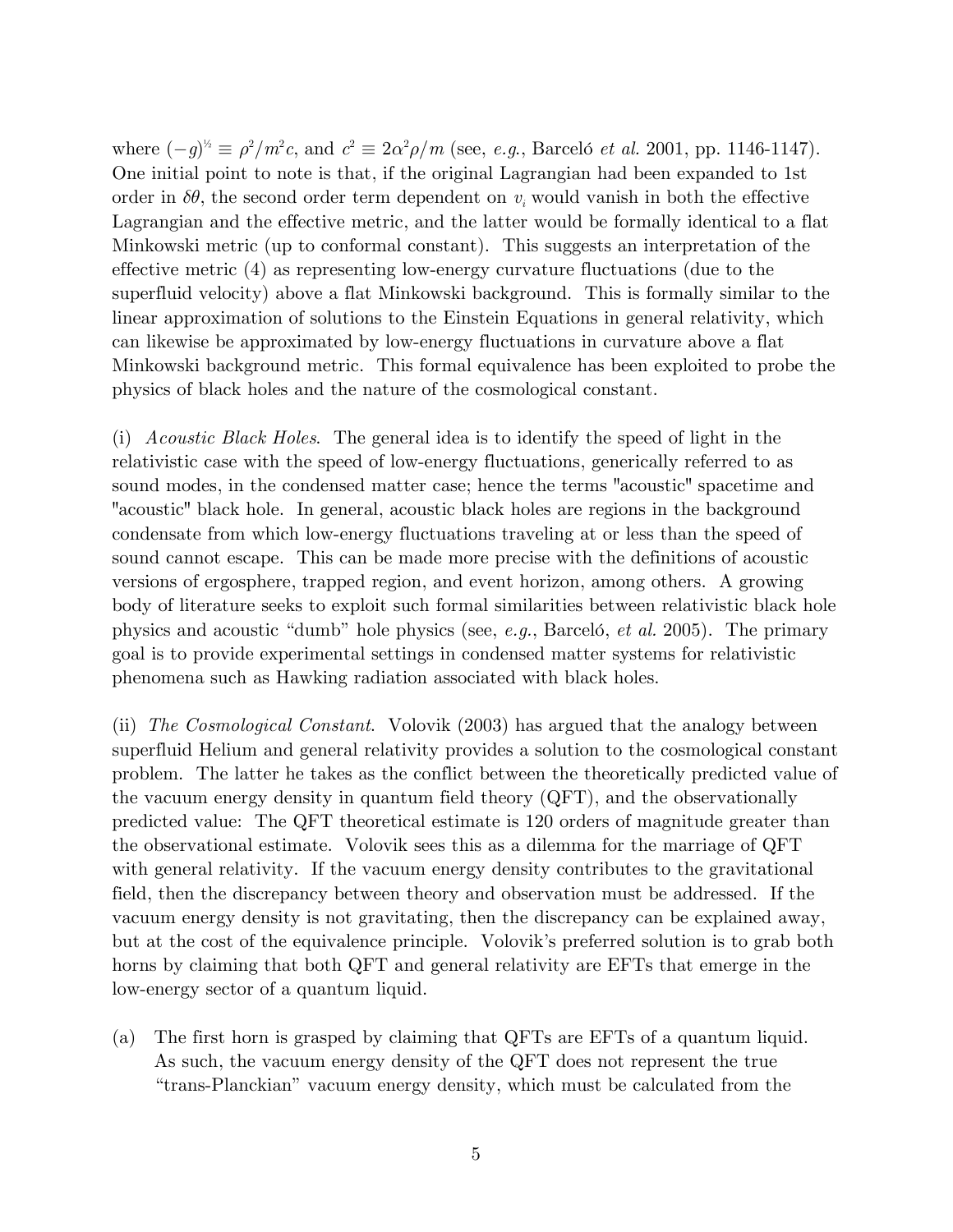microscopic theory of the underlying quantum liquid. At  $T = 0$ , the pressure of such a liquid is equal to the negative of its energy density (Volovik 2003, pg. 14, 26). This relation between pressure and vacuum energy density also arises in general relativity if the vacuum energy density is identified with the cosmological constant term. However, in the case of a quantum liquid in equilibrium, the pressure is identically zero; hence, so is the vacuum energy density. Moreover, if the liquid is in the form of a droplet, the pressure is not zero, but scales as an inverse power of the droplet size, and this models the cosmological constant term in the Einstein equations, which scales as the inverse square of the size of the universe.

(b) The second horn is grasped simply by claiming that general relativity is an EFT. Thus, we should not expect the equivalence principle to hold at the "trans-Planckian" level, and hence we should not expect the true vacuum energy density to be gravitating.

#### *Interpretation*

What do the acoustic spacetime program and Volovik's related solution to the cosmological constant problem have to say about the ontological status of spacetime? Note first that the acoustic metric arises in a *background-dependent* manner. The acoustic metric (4) is obtained ultimately by imposing particular constraints on *prior* spacetime structure; it is not obtained *ab initio*<sup>2</sup> A natural question then is (i) *What should be identified as the background structure of acoustic spacetimes?* Second, the implicit claim associated with both the acoustic black hole program and Volovik's solution to the cosmological constant is that acoustic spacetimes can be considered analogues of general relativistic spacetimes. A second question then is (ii) *To what extent are acoustic spacetimes analogues of general relativistic spacetimes?* Evidently, the answer to the first question will have implications for the answer to the second.

In regard to the first question, one option is to identify Minkowski spacetime as the background structure of acoustic spacetimes. This might be motivated by the explicit form of the acoustic metric (4). As indicated above, it can be interpreted as describing low-energy curvature fluctuations, due to the superfluid velocity, above a flat Minkowski background metric. In particular, (4) can be written in the suggestive form  $g_{\mu\nu}dx_{\nu} =$  $\eta_{\mu\nu}dx_{\nu}dx_{\nu} + g'_{\mu\nu}dx_{\nu}dx_{\nu}$ , where the first term on the right is independent of the superfluid velocity and is identical to a Minkowski metric, and the second term depends explicitly

 $\overline{a}$  $<sup>2</sup>$  For the moment I will leave aside the question of how this structure can be interpreted. In particular,</sup> as will be made explicit below, background-dependence of a spacetime theory does not necessarily imply a substantivalist interpretation, any more than background-independence necessarily implies a relationalist interpretation.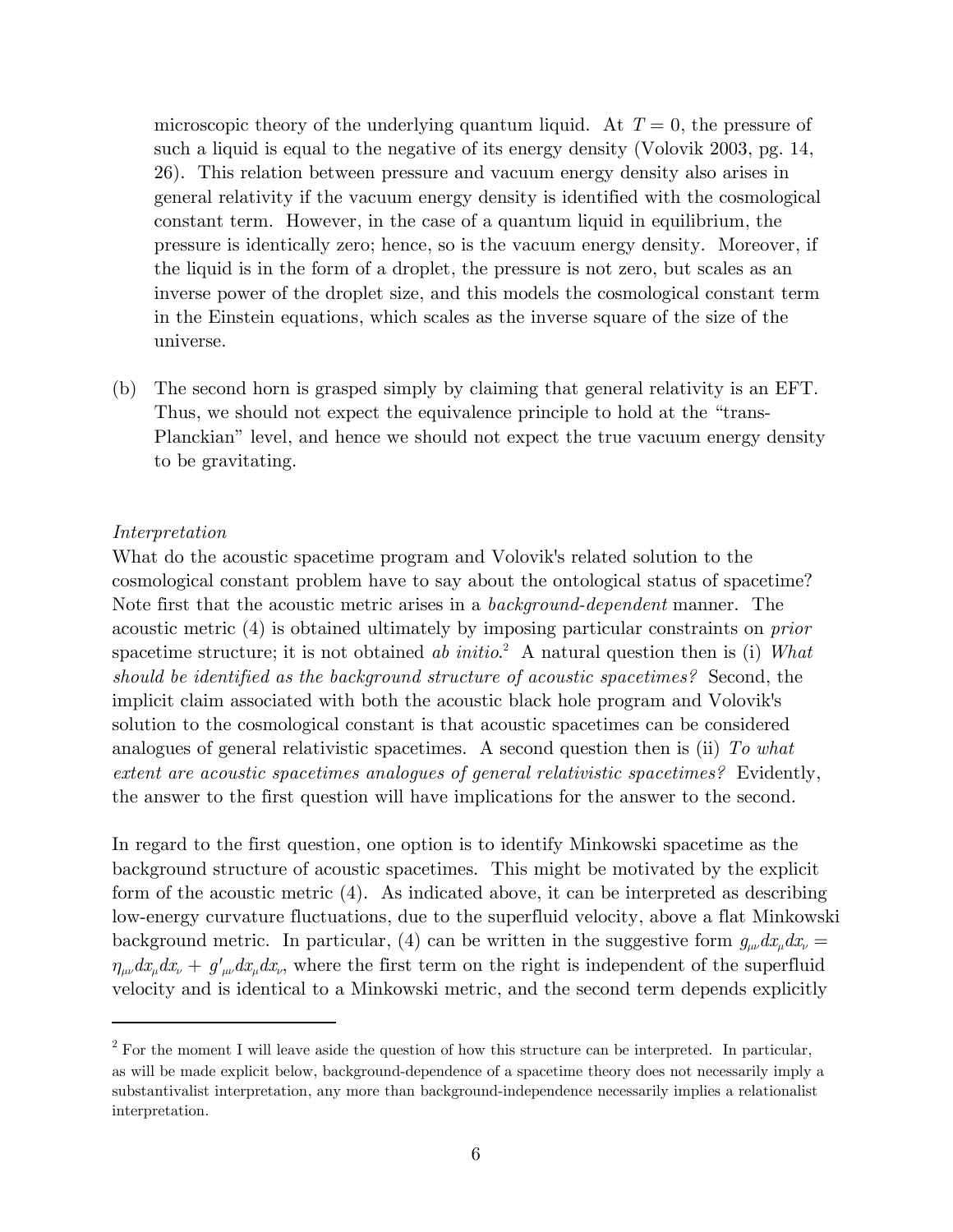on the superfluid velocity. (The issue of general covariance will be addressed in the subsequent discussion below.)

A second option, however, is to identify the background structure of acoustic spacetimes with (Galilei-invariant) Neo-Newtonian spacetime. This is motivated by paying attention to the procedure by which the acoustic metric was derived. This starts with the Galilei-invariant Lagrangian (1). Low energy fluctuations of the ground state to first order obey the Poincaré symmetries associated with Minkowski spacetime, and low energy fluctuations to second order obey the symmetries of the curved acoustic metric (4).3 From this point of view, the relation between acoustic spacetimes and Minkowski spacetime is one in which both supervene over a background Neo-Newtonian spacetime. This second option seems the more appropriate: If acoustic metrics are to be interpreted as low-energy fluctuations above the ground state of a condensate, then the background structure of such spacetimes should be interpreted as the rest frame of the condensate ground state, which obeys Galilean symmetries.

This response has implications for the second question posed above; namely, to what extent are acoustic spacetimes analogues of general relativistic spacetimes? Note first that acoustic metrics are not obtained as solutions to the Einstein equations; they are derived *via* a low-energy approximation from the Lagrangian (1) (and similar Lagrangians for other types of condensed matter systems). As noted above, this approximation results schematically in the expansion  $\mathcal{L}_{4He} = \mathcal{L}_0[\rho_0, \theta_0] + \mathcal{L}'_{4He}[\delta\theta]$ . To make contact with the Lagrangian formulation of general relativity, Volovik (2003, pg. 38) interprets  $\mathcal{L}_{4He}$  as comprised of a "gravitational" part  $\mathcal{L}_0$  describing a background spacetime expressed in terms of the variables  $\theta_0$ ,  $\rho_0$ , with gravity being simulated by the superfluid velocity, and a "matter" part  $\mathcal{L}'_{4He}$ , expressed in terms of the variable  $\delta\theta$ . To obtain the "gravitational" equations of motion, one can proceed in analogy with general relativity by extremizing  $\mathcal{L}_{4He}$  with respect to  $\theta_0$ ,  $\rho_0$ . This results in a set of equations that are quite different in form from the Einstein equations (Volovik 2003, pg. 41), and this indicates explicitly that the *dynamics* of acoustic spacetime EFTs does not reproduce general relativity. Hence acoustic spacetimes cannot be considered *dynamical* analogues of general relativistic spacetimes.

While acknowledging that acoustic spacetimes do not model the dynamics of general relativity, some authors have insisted, nonetheless, that acoustic spacetimes account for the *kinematics* of general relativity:

... the features of general relativity that one typically captures in an "analogue model" are the *kinematic* features that have to do with how fields (classical or

<sup>—&</sup>lt;br>3 <sup>3</sup> Whether or not (4) exhibits non-trivial symmetries will depend on the explicit form of the superfluid velocity.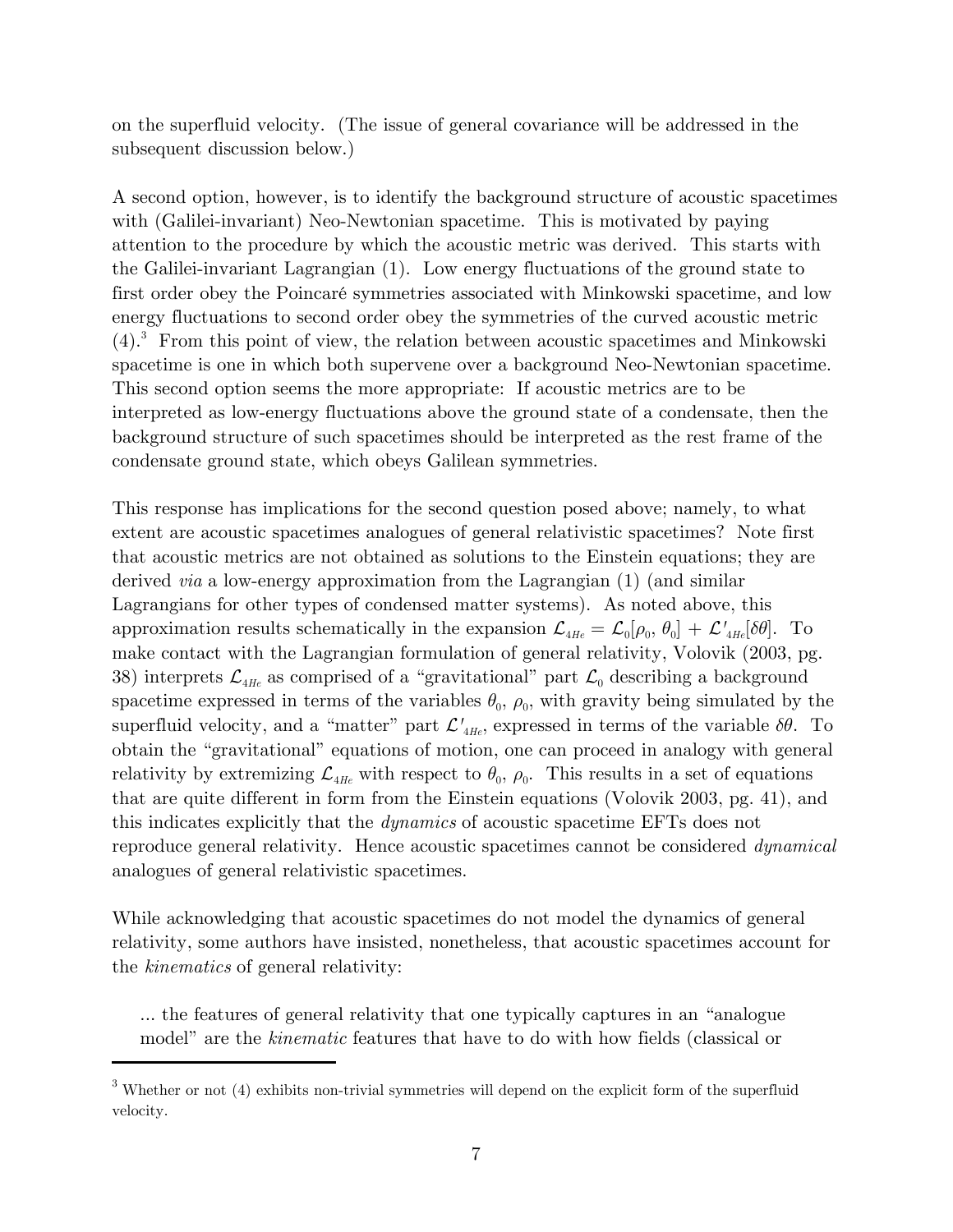quantum) are defined on curved spacetime, and the *sine qua non* of any analogue model is the existence of some "effective metric" that captures the notion of the curved spacetimes that arise in general relativity. (Barceló, *et al* 2005, pg. 10.)

The acoustic analogue for black-hole physics accurately reflects half of general relativity -- the kinematics due to the fact that general relativity takes place in a Lorentzian spacetime. The aspect of general relativity that does not carry over to the acoustic model is the dynamics -- the Einstein equations. Thus the acoustic model provides a very concrete and specific model for separating the kinematic aspects of general relativity from the dynamic aspects. (Visser 1998, pg. 1790.)

Caution should be urged in evaluating claims like these. First, if the kinematics of general relativity is identified with Minkowski spacetime, as linear approximations to solutions to the Einstein equations might suggest, then arguably acoustic spacetimes cannot be considered kinematical analogues of general relativity. And this is because, as argued above, the background structure of acoustic spacetimes should be identified with Neo-Newtonian spacetime and not Minkowski spacetime. More importantly, just what the kinematics of general relativity consists of is open to debate. If we look beyond the linear approximation and consider solutions to the Einstein equations in their full generality, then just what the kinematics of such solutions amounts to is hard to identify, since what normally counts as the kinematics of a field theory (*i.e.*, those variables that describe the field in the absence of external forces), is dynamic in general solutions to the Einstein equations. This simply points to the fact that diffeomorphism invariance is essential for modeling general relativity (both dynamically and kinematically), and the low-energy EFT  $(2)$  is not diffeomorphism-invariant.<sup>4</sup> At this point it might be instructive to compare acoustic spacetimes as EFTs with the typical EFT that results from taking the low-energy limit of general relativity (see, *e.g.*, Donoghue 1995). The latter is constructed by explicitly imposing diffeomorphism invariance from the outset. One first notes that the Einstein-Hilbert Lagrangian density that produces the Einstein equations is proportional to the scalar curvature, and as such is the simplest diffeomorphism-invariant Lagrangian density that contains derivatives of the metric (which must be included for the metric to be a dynamical field in the theory). The effective Lagrangian density is constructed by including all other powers of the curvature, consistent with diffeomorphism invariance. These extra terms then serve to cancel infinities at all orders that arise in the quantization process.

The suggestion then is that acoustic spacetimes provide neither dynamical nor kinematical analogues of general relativity. In fact this sentiment has been expressed in the literature. Barceló, *et al* (2004) suggest that acoustic spacetimes simply

 <sup>4</sup>  $4$  More precisely, the low-energy EFT (2) does not obey "substantive" (as opposed to "formal") general covariance in Earman's (2006) sense; *i.e.*, diffeomorphisms are not a local gauge symmetry of (2).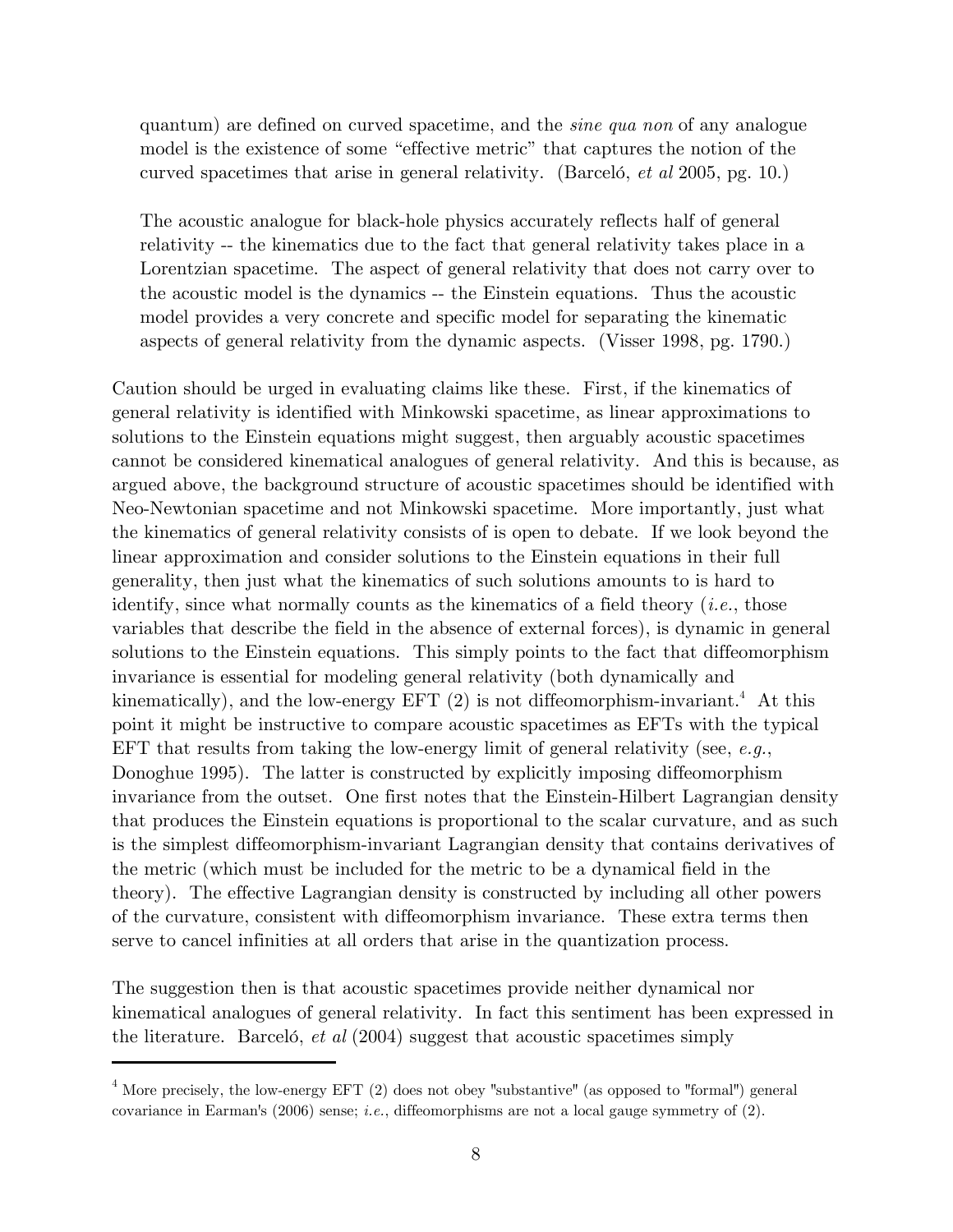demonstrate that some phenomena typically associated with general relativity really have nothing to *do* with general relativity:

Some features that one normally thinks of as intrinsically aspects of gravity, both at the classical and semiclassical levels (such as horizons and Hawking radiation), can in the context of acoustic manifolds be instead seen to be rather generic features of curved spacetimes and quantum field theory in curved spacetimes, that have nothing to do with gravity *per se*. (Barceló *et al* 2004, pg. 2.)

This takes some of the initial bite out of Volovik's solution to the cosmological constant problem. If acoustic spacetimes really have nothing to do with general relativity, their relevance to reconciling the latter with QFT is somewhat diminished. On the other hand, Volovik's solution to the cosmological constant problem is meant to carry over to other analogues of general relativity besides superfluid <sup>4</sup>He. In particular, it can be run for the case of the superfluid <sup>3</sup>He-A, which differs significantly from <sup>4</sup>He in that fields other than massless scalar fields arise in the low-energy limit. The fact that these fields model aspects of the dynamics of the Standard Model perhaps adds further plausibility to Volovik's solution. To investigate further, I now turn to <sup>3</sup>He.

### **3.2. The Standard Model and Superfluid Helium 3**

The second example of a spacetime analogue in a condensed matter system concerns the Standard Model of particle physics and the A-phase of superfluid Helium 3. Since <sup>3</sup>He atoms contain 3 nucleons and hence are fermions, in order for them to form a Bose condensate, pairs must be considered. These pairs are similar to the electron Cooper pairs described by the standard Bardeen-Cooper-Schrieffer (BCS) theory of conventional superconducters. Such electron Cooper pairs are all of one type, characterized by a spin singlet  $(S = 0)$  state with *s*-wave  $(l = 0)$  orbital symmetry. <sup>3</sup>He Cooper pairs have additional spin and orbital angular momentum degrees of freedom, characterized by spin triplet  $(S = 1)$  states with *p*-wave  $(l = 1)$  orbital symmetry. There are thus nine distinct types of <sup>3</sup>He Cooper pairs, characterized by 3 spin  $(S_z = 0, \pm 1)$  and 3 orbital  $(l_z$  $= 0, \pm 1$ ) momentum eigenvalues. This allows for a number of distinct superfluid phases. The *A*-phase is characterized by the absence of  $S_z = 0$  substates, and by the zero spin axis  $\hat{d}$  parallel or anti-parallel to the orbital momentum axis  $\hat{l}$  . One can thus think of a <sup>3</sup>He-A Cooper pair as consisting of two <sup>3</sup>He atoms spinning about anti-parallel axes that are perpendicular to the plane of their orbit.

An appropriate Hamiltonian that describes such <sup>3</sup>He-A Cooper pairs takes the following form (Volovik 2003, pg. 82),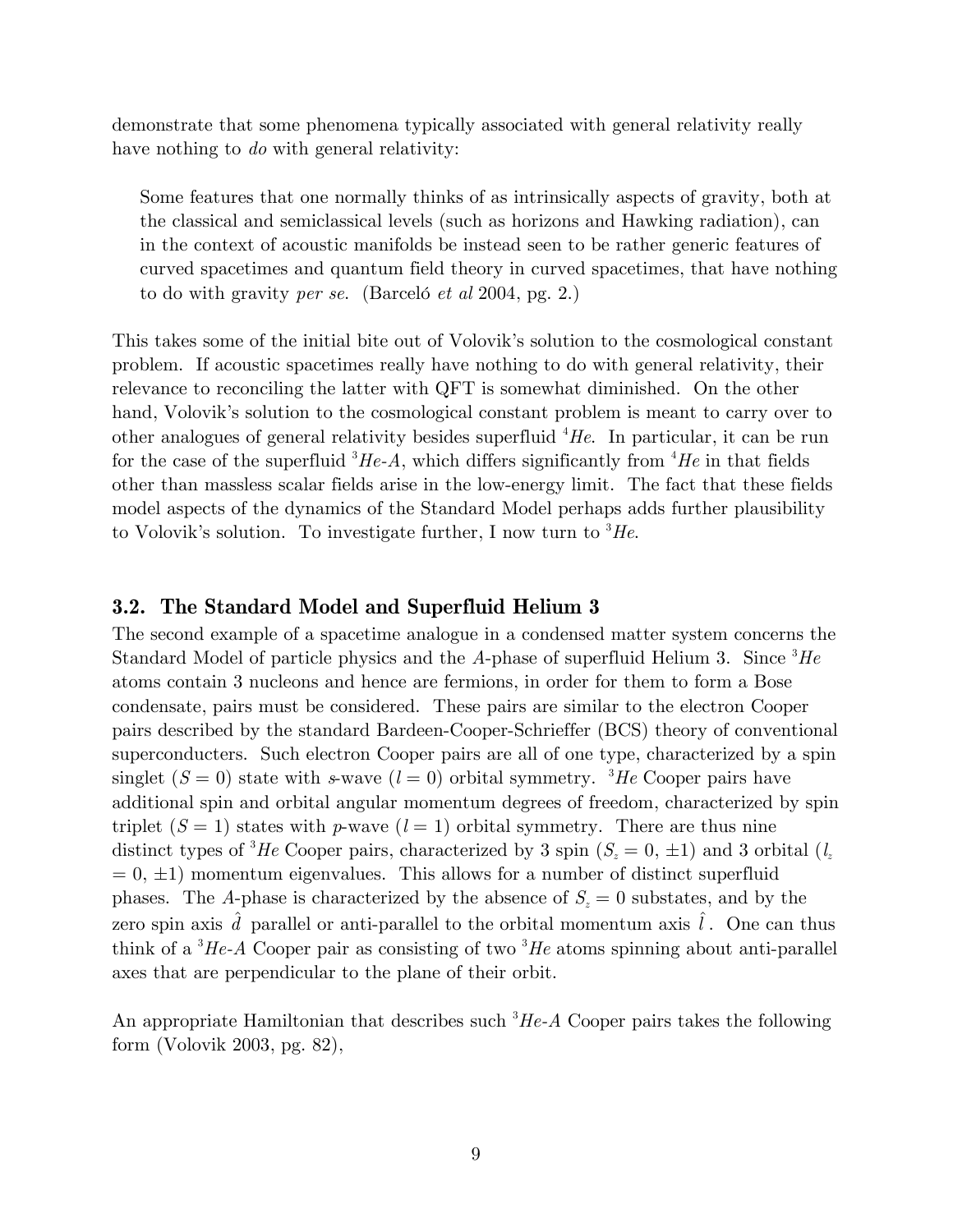$$
H_{3HeA} = \sum_{k,\alpha,\beta} \chi^{\dagger}_{\alpha\beta}(\vec{k}) \Big( (\varepsilon_{k} - \mu)\sigma_{3} + c_{\perp}(\vec{\sigma} \cdot \hat{d}) (\hat{m} \cdot \vec{k}\sigma_{1} - \hat{n} \cdot \vec{k}\sigma_{2}) \Big) \chi_{\alpha\beta}(\vec{k}) . \tag{5}
$$

Here the *χ*'s are non-relativistic  $SU(2)$  2-spinors consisting of creation and annihilation operators for <sup>3</sup>He atoms with momentum  $\vec{k}$  ( $\alpha$ ,  $\beta$  being spin indices). The first term in the brackets describes the kinetic energy of a  ${}^{3}He$  atom (with the chemical potential  $\mu$ enforcing particle number conservation). The second term describes the particular interaction between two <sup>3</sup>He atoms that produces a <sup>3</sup>He-A Cooper pair. In this term, the unit vectors  $\hat{m}$ ,  $\hat{n}$  are such that  $\hat{m} \times \hat{n} = \hat{l}$ . Finally, the *σ*'s are Pauli matrices, and  $c_{\perp} = \Delta_0/k_F$ , where  $k_F$  is the Fermi momentum and  $\Delta_0$  is a constant.<sup>5</sup>

This Hamiltonian can be diagonalized to obtain the energy  $E^2$  $\rightarrow$  $k(k) = (k^2/m - \mu)^2 +$  $c_{\perp}^{2}$ (  $\vec{k} \times \hat{l}$ <sup>2</sup>. The energy can now be linearized about the two points  $\vec{k} = qk_{F} \hat{l}$ ,  $q = \pm 1$ , where it vanishes.<sup>6</sup> Volovik refers to these points as "Fermi points". To second order, one obtains

$$
E^{2}(k_{i}) \approx 2\Big(c_{\parallel}l_{i}(k_{i}-qA_{i})\Big)^{2} + 2\Big(c_{\perp}m_{i}(k_{i}-qA_{i})\Big)^{2} + 2\Big(c_{\perp}n_{i}(k_{i}-qA_{i})\Big)^{2}
$$
\n
$$
\equiv g^{ij}(k_{i}-q_{a}A_{i})(k_{j}-qA_{j}), \qquad i, j = 1, 2, 3,
$$
\n(6)

where  $A_i = k_F l_i$  suggests a vector potential, and  $c_{\parallel} = k_F / m$ . In the second line the notation has been simplified by the introduction of the quantity  $g^{ij} = c_{\parallel}^2 l^i l^j + c_{\perp}^2 (\delta^{ij}$  $l^{i}l^{j}$  =  $e_{i}^{i}e_{b}^{j}$  ( $b = 1, 2, 3$ ) for the "dreibein"  $e_{1}^{i} = 2c_{\perp}m_{i}$ ,  $e_{2}^{i} = -2c_{\perp}n_{i}$ ,  $e_{3}^{i} = q_{a}c_{\parallel}l_{i}$  (Volovik 2003, pg. 106). Volovik interprets  $g^{ij}$  as the spatial part of an effective metric  $g^{\mu\nu}$ describing the <sup>3</sup>He-A superflow, with  $g^{00} = -1$ ,  $g^{0i} = -v^i$ , and inverse given by

$$
ds^{2} = g_{\mu\nu}dx^{\mu}dx^{\nu} = -dt^{2} + g_{ij}(dx^{i} - v^{i}dt)(dx^{j} - v^{j}dt) , \qquad \mu, \nu = 0, 1, 2, 3. \tag{7}
$$

This is similar to the metric arising in <sup>4</sup>He, except that it is anisotropic, depending on the direction  $l_i$ , and contains two velocity components,  $c_{\perp}$  and  $c_{\parallel}$ , representing the velocities of quasiparticles in motion transverse to, and parallel to  $l_i$ , respectively.

The low-energy Hamiltonian corresponding to (6) is given by (Volovik 2003, pg. 105),

ا<br>5  $<sup>5</sup>$  (5) is a modification of the BCS Hamiltonian for conventional superconductors to take into account the</sup> extra degrees of freedom of <sup>3</sup>*He-A* Cooper pairs. The Fermi momentum  $k_F$  is the value of the momentum at the Fermi surface in momentum space that separates occupied states from unoccupied states. In the BCS theory,  $\Delta_0$  represents a constant gap in the energy spectrum for quasiparticle excitations above the Cooper pair condensate.

<sup>&</sup>lt;sup>6</sup> More precisely, the energy vanishes at these points near the Fermi surface where  $\mu = k_F^2/2m$ .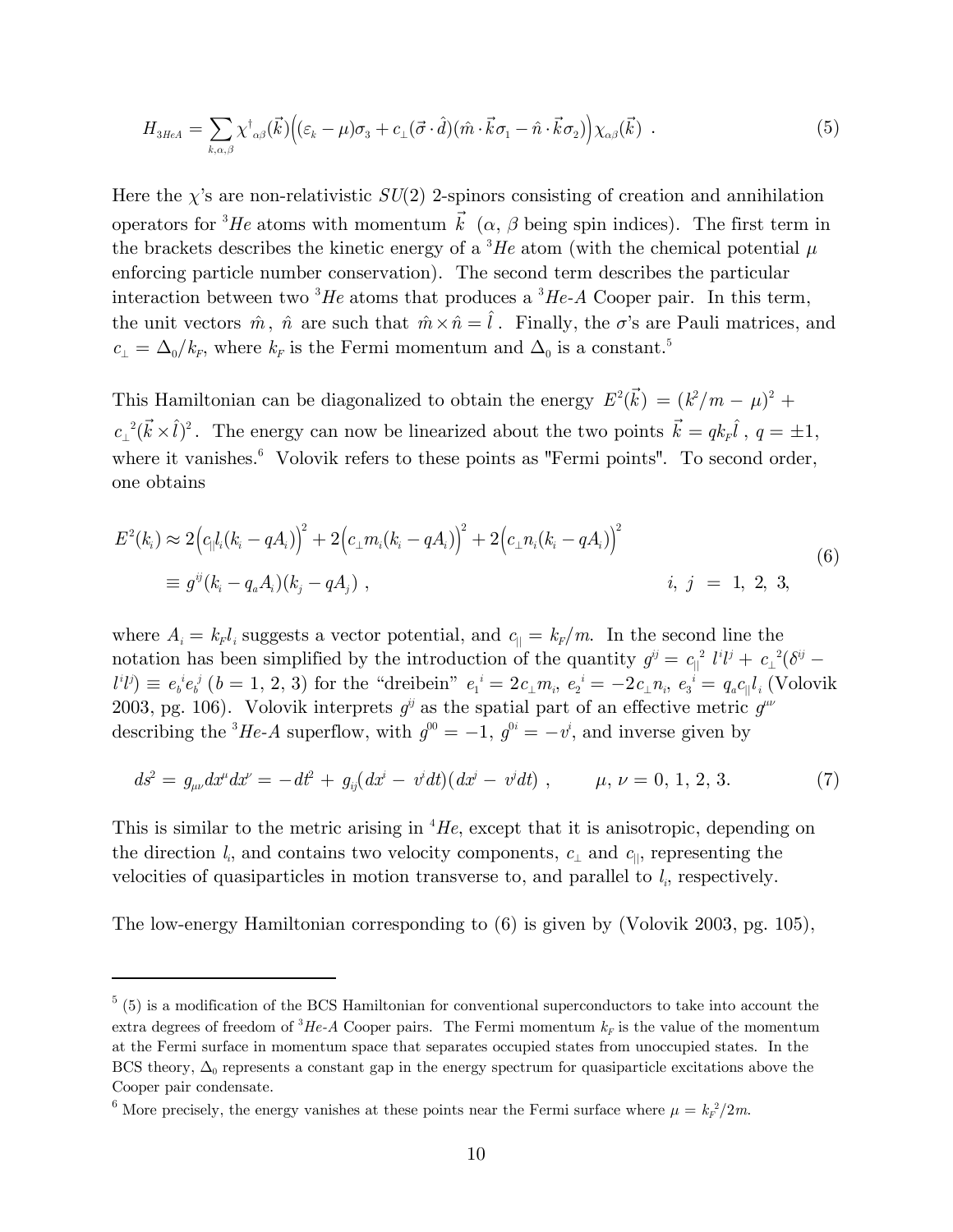$$
H'_{3HeA} = \sum_{k,\alpha,\beta} \chi^{\dagger}_{\alpha\beta}(\vec{k}) \Big( e_b^{i} (k_i - qA_i) \sigma_b \Big) \chi_{\alpha\beta}(\vec{k}) \ , \qquad b = 1, 2, 3. \tag{8}
$$

and the corresponding Lagrangian can be written as,

$$
\mathcal{L'}_{3HeA} = \overline{\Psi} \gamma^{\mu} (\partial_{\mu} - qA_{\mu}) \Psi , \qquad \mu = 0, 1, 2, 3 \qquad (9)
$$

where  $\gamma^{\mu} = e_b^{\mu} e_b^{\nu} (\sigma_{\nu} \otimes \sigma_3)$  ( $\sigma_0$  being the 2 × 2 identity) are Dirac  $\gamma$ -matrices, the  $\Psi$ 's are relativistic Dirac 4-spinors (constructed from pairs of the  $\chi$  2-spinors), and the temporal component of the potential field is given by  $A_0 = k_F l_i v_i$ . This describes massless Dirac fermions interacting with a 4-vector potential  $A_\mu$  in a curved spacetime with metric  $g_{\mu\nu}$ . Note that this effective Lagrangian is thoroughly relativistic. It is similar to the Lagrangian for massless quantum electrodynamics (QED), except for the fact that it does not have a term describing the Maxwell field (*i.e.*, the gauge field associated with the potential  $A_\mu$ ).

It turns out that a Maxwell term arises naturally as a vacuum correction to the coupling between the quasiparticle matter field  $\Psi$  and the potential field  $A_\mu$ . This is demonstrated by applying the low-energy approximation to the potential field variable: One expands (9) in small fluctuations in  $A<sub>u</sub>$  about its ground state value, and then integrates out the high-energy fluctuations. The result is a term that takes the form of the Maxwell Lagrangian in a curved spacetime  $\mathcal{L}_{Max} = (4\beta)^{-1}\sqrt{-gg^{\mu\nu}g^{\alpha\beta}F_{\mu\alpha}F_{\nu\beta}}$ , where  $g^{\mu\nu}$ is the <sup>3</sup>He-A effective metric,  $F_{\mu\nu} = \partial_{\mu}A_{\nu} - \partial_{\nu}A_{\mu}$ , with  $A_{\mu}$  the function of  $l_i$  and  $v_i$  given above, and  $\beta$  is a constant that depends logarithmically on the cut-off energy.<sup>7</sup> Combining this with  $(9)$ , the effective Lagrangian for  ${}^{3}He$ -A then is formally identical to the Lagrangian for  $(3+1)$ -dim QED in a curved spacetime.

Volovik (2003, pp. 114-115) now indicates how this can be extended to include *SU*(2) gauge fields, and, in principle, the relevant gauge fields of the Standard Model. The trick is to exploit an additional degree of freedom associated with the quasiparticles described by (9). In addition to their charge *q*, such quasiparticles are also characterized by the value of their spin projection onto  $\hat{d}$  given by  $\vec{\sigma} \cdot \hat{d} = \pm 1$ , which determines the spin orientation of the underlying <sup>3</sup>He atoms. This can be interpreted as a quasiparticle *SU*(2) isospin symmetry and incorporated explicitly into (9) by coupling  $\Psi$  to a new effective field  $W^i_{\mu}$  identified as an  $SU(2)$  potential field (analogous to the potential for the weak force). Expanding this modified Lagrangian density in small fluctuations in the *W*-field about the ground state then produces to second order a

<sup>—&</sup>lt;br>7 <sup>7</sup> See, *e.g.*, Volovik (2003, pg. 112). A detailed derivation is given in Dziarmaga (2002). This method of obtaining the Maxwell term as the second order vacuum correction to the coupling between fermions and a potential field was proposed by Zeldovich (1967).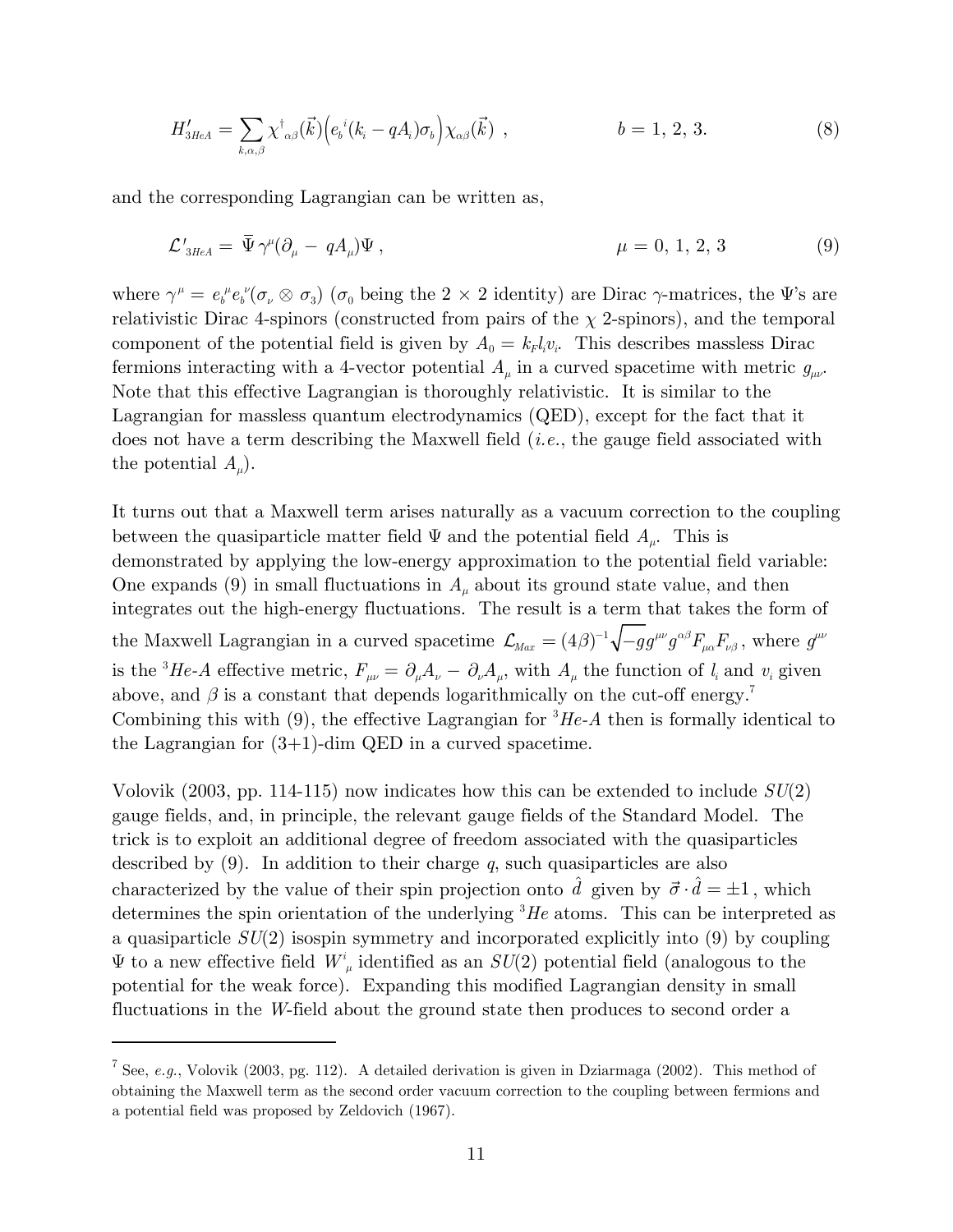Yang-Mills term. The general moral is that discrete degeneracies in the Fermi point structure of the energy spectrum induce local symmetries in the low-energy sector of the background liquid (Volovik 2003, pg. 116). For the discrete two-fold  $(\mathbb{Z}_2)$  symmetry associated with  $\vec{\sigma} \cdot \hat{\vec{d}}$ , we obtain a low-energy  $SU(2)$  local symmetry; and in principle for larger discrete symmetries  $\mathbb{Z}_N$ , we should obtain larger local  $SU(N)$  symmetry groups. In this way the complete local symmetry structure of the Standard Model could be obtained in the low-energy limit of an appropriate condensed matter system.<sup>8</sup>

A similar low-energy treatment of the effective metric does not produce the Einstein-Hilbert Lagrangian of general relativity, however. Under this treatment, one expands the Lagrangian density in small fluctuations in the effective metric  $g_{\mu\nu}$  about the ground state and then integrates out the high-energy terms. This follows the procedure of what is known as "induced gravity", after Sakharov's (1967) derivation of the Einstein-Hilbert Lagrangian density as a vacuum correction to the coupling between quantum matter fields and the spacetime metric. In Sakharov's original derivation, the metric was taken to be Lorentzian, and the result included terms proportional to the cosmological constant and the Einstein-Hilbert Lagrangian density (as well as higherorder terms). In the case of the <sup>3</sup>He-A effective metric, the result contains higher-order terms dependent on the superfluid velocity  $v_i$ , and these terms dominate the Einstein-Hilbert term.<sup>9</sup> These contaminating terms are not diffeomorphic invariant, which is understandable, stemming, as they do, ultimately from the non-relativistic Galileiinvariant superfluid Lagrangian density. Volovik (2003, pg. 130) indicates that such terms originate from integrating over quasiparticles far from the Fermi points. The mechanism that would enforce diffeomorphism invariance in the EFT would thus be one that constrains the integration over quasiparticles to regions close to the Fermi points, where the effective metric is Minkowskian. To investigate such a mechanism, Volovik (2003, pg. 132) considers the limit  $m \to \infty$ ,  $v_i \to 0$ , interpreted as an "inert vacuum". In this limit, it turns out that vacuum fluctuations of the effective metric do induce the Einstein-Hilbert term without contamination. Since this limit involves no superfluidity, Volovik's (2003, pg. 113) conclusion is that our "physical vacuum" cannot be completely modeled by a superfluid.

 <sup>8</sup> <sup>8</sup> There are complications to this program, however. The Standard Model has gauge symmetry  $SU(3)$  ⊗  $SU(2) \otimes U(1)$  with electroweak sector given by  $SU(2) \otimes U(1)$ . The electroweak gauge fields belong to non-factorizable representations of  $SU(2) \otimes U(1)$ , and hence cannot be simply reconstructed from representations of the two separate groups. (Thanks to an anonymous referee for making this point explicit.)

<sup>&</sup>lt;sup>9</sup> See, *e.g.*, Volovik (2003, pg. 113). Sakharov's original procedure results in a version of semiclassical quantum gravity, in so far as it describes quantum fields interacting with a classical, unquantized spacetime metric. In the condensed matter context, the background metric is not a classical background spacetime, but rather arises as low-energy degrees of freedom of a quantized non-relativistic system (the superfluid). Hence one could argue this condensed matter version of induced gravity is not semiclassical.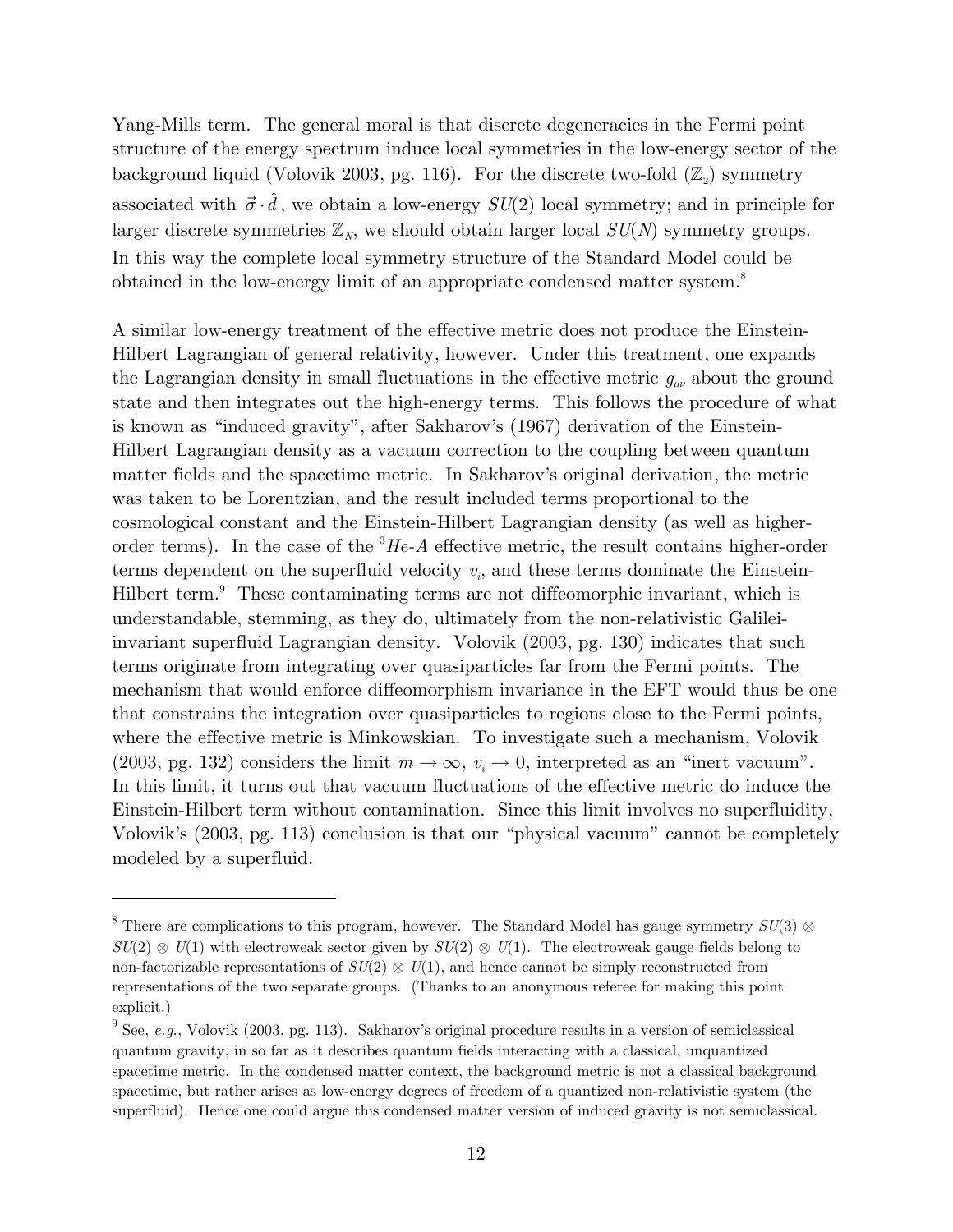#### *Interpretation*

This approach to general relativity and the Standard Model views both as theories of low-energy phenomena induced by the ground state of a condensed matter system, although perhaps not a superfluid. It is a *background-dependent* approach, the background being the Galilei-invariant rest frame of the condensate. Under a literal interpretation, the relativistic matter fields and gauge potential fields of the Standard Model are interpreted as low-energy quasiparticle and collective bosonic excitations of the ground state of the condensate, with gauge fields interpreted as induced ground state corrections to the interactions between matter fields and potential fields. This interpretation is intended to extend to a treatment of the spacetime metric as described by general relativity. This metric, viewed as a gauge potential field, is interpreted as a low-energy collective bosonic excitation of the ground state of the condensate, with the Riemann curvature tensor (its associated gauge field) interpreted as an induced ground state correction to the interaction between matter fields and the metric field. The viability of this interpretation rests on the viability of Volovik's inert vacuum system. Given the nature of the  $m \to \infty$  limit, it may appear doubtful that there are physical examples of condensed matter systems for which the Einstein-Hilbert term (that describes the Riemann curvature tensor) can be induced in the low-energy limit. Even apart from this problem, there is the question of whether all the symmetries of the Standard Model can be expressed in such systems. From a more constructive point of view however, Volovik's discussion indicates that any system purporting to reproduce general relativity and the Standard Model in the low-energy limit minimally must have Fermi points in its energy spectrum, and in order to avoid superfluidity, such Fermi points should not be the consequence of symmetry breaking.

In Section 4 below I will return to the issue of viability. There, I will indicate that this background-dependent condensed matter approach to general relativity and the Standard Model can be viewed as one approach to quantum gravity, and thus warrants further consideration. With this in mind, we may ask what it suggests about the ontological status of spacetime. Arguably, it is compatible with both relationalist and substantivalist interpretations of spacetime. A relationalist might claim that the fixed Neo-Newtonian background structure is embodied in the condensate itself in the form of Galilean symmetries, with no need to posit an independently existing Neo-Newtonian substantival spacetime. Relativistic spacetime symmetries (Poincaré and/or those associated with a dynamic spacetime metric) are then properties of low-energy phenomena; namely, matter fields and gauge potential fields. Alternatively, there are at least three possible substantivalist interpretations. The first would interpret spacetime as given once and for all by a fixed background Neo-Newtonian spacetime. This substantivalist would tell a story similar to the relationalist concerning the low-energy origins of relativistic matter and gauge fields, including the gravitational field. In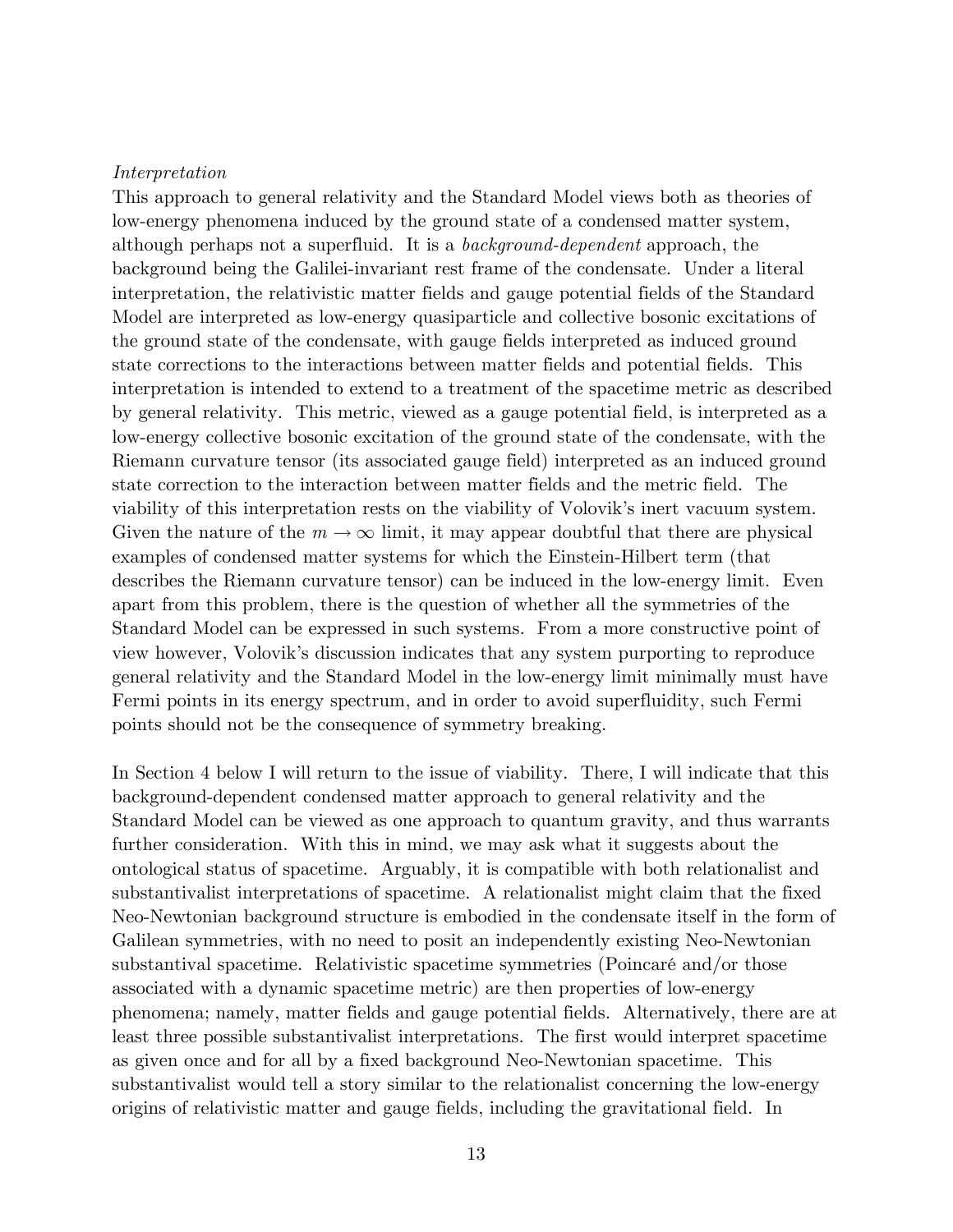particular, such a substantivalist would view relativistic spacetime structure as properties of physical fields, and not as properties of a substantival spacetime. A more intrepid substantivalist might attempt to treat relativistic spacetimes as low-energy phenomena in their own right, independent of both the fixed background and lowenergy matter and gauge fields. This intrepid substantivalist might claim relativistic spacetimes are ontologically just as real as the fixed background Neo-Newtonian spacetime of the fundamental condensate, but are "generated" in a different manner; perhaps through a process of low-energy "emergence". Just what this might entail will be the topic of Section 4 below. A third type of substantivalist might interpret spacetime simply as the condensate itself. For this "super-substantivalist", matter fields and gauge fields would appear as low-energy aspects of spacetime itself. Arguably, such a super-substantivalist would be hard-pressed to distinguish herself from the relationalist in this context. Both make the same ontological claims, differing only on terminology.

### **3.3. Twistors and Quantum Hall Liquids**

A final example of a spacetime analogue in a condensed matter system involves the twistor formalism and 4-dimensional quantum Hall liquids. Quantum Hall liquids initially arose in explanations of the 2-dimensional quantum Hall effect (QHE). In the following, I will first review the low-energy field theory of the 2-dim QHE and then indicate how a spacetime analogue can be associated with a twistorial formulation of a 4-dim extension of it.

#### *2-dim Quantum Hall Liquids*

The set-up for the 2-dim QHE consists of current flowing in a 2-dim conductor in the presence of an external magnetic field perpendicular to its surface. The classical Hall Effect occurs as the electrons in the current are deflected towards the edge by the magnetic field, thus inducing a transverse voltage. In the steady state, the force due to the magnetic field is balanced by the force due to the induced electric field and the *Hall conductivity*  $\sigma_H$  is given by the ratio of current density to induced electric field. The quantum Hall effect occurs in the presence of a strong magnetic field, in which  $\sigma_H$ becomes quantized in units of the ratio of the square of the electron charge *e* to the Planck constant *h*:

$$
\sigma_H = \nu \times (e^2/h) \tag{10}
$$

where  $\nu$  is a constant. The Integer Quantum Hall Effect (IQHE) is characterized by integer values of  $\nu$ , and the Fractional Quantum Hall Effect (FQHE) is characterized by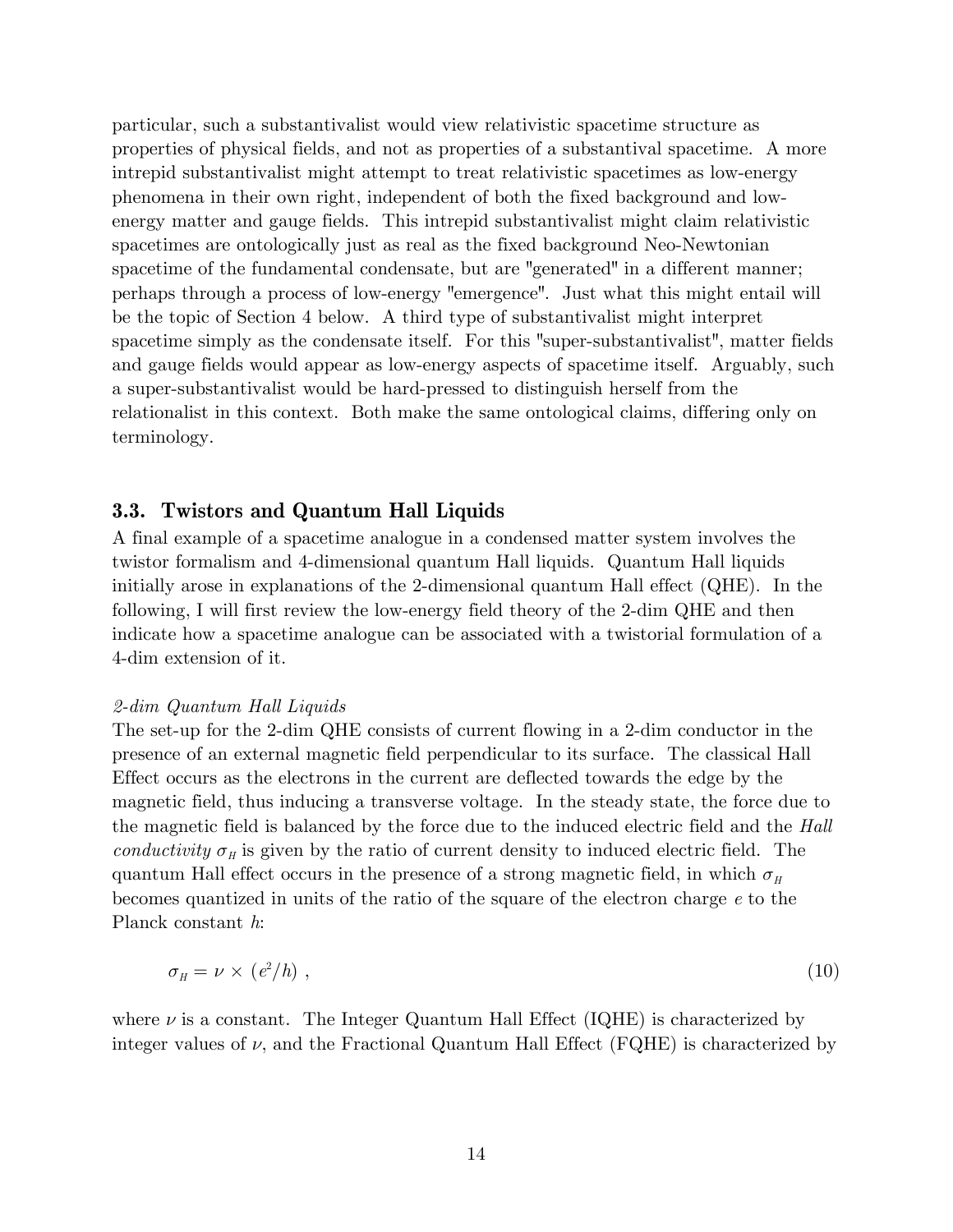values of  $\nu$  given by odd-denominator fractions.<sup>10</sup> Two properties experimentally characterize the system at such quantized values: The current flowing in the conductor becomes dissipationless, as in a superconductor; and the system becomes incompressible.

These effects can be encoded in a Lagrangian that initially describes non-relativistic 2 dim electrons coupled to magnetic and electric fields:

$$
\mathcal{L}_{QHE} = \psi^{\dagger} (i\hbar \partial_0 - e A_0^{\text{ext}}) \psi - \frac{1}{2m} \psi^{\dagger} (-i\hbar \partial_i - e A_i^{\text{ext}})^2 \psi + V[\psi^{\dagger} \psi] + \mathcal{L}_{EM} , i = 1, 2, \quad (11)
$$

where  $A_0^{ext}$ ,  $A_i^{ext}$  are potentials for the magnetic and electric fields, V is an appropriate interaction potential, and  $\mathcal{L}_{EM}$  is the (non-relativistic) electromagnetic Lagrangian density. At low energies, this *fermionic* Lagrangian can be shown to be equivalent to a *bosonic* Lagrangian that describes bosons coupled to a magnetic, an electric, and a Chern-Simons field (see, *e.g.*, Zhang 1992, pg. 32):

$$
\mathcal{L}_{QHE} = \varphi^{\dagger} (i\hbar \partial_0 - eA_0) \varphi - \frac{1}{2m} \varphi^{\dagger} (-\hbar i \partial_i - eA_i)^2 \varphi + V[\varphi^{\dagger} \varphi] + \mathcal{L}_{CS} . \qquad (12)
$$

Here  $A_0 \equiv a_0 + A_0^{ext}$ ,  $A_i \equiv a_i + A_i^{ext}$ , where  $(a_0, a_i) \equiv a_\mu$  is a Chern-Simons (CS) potential field described by the term  $\mathcal{L}_{CS} = (e/2p\phi_0)e^{\mu\nu\lambda}a_\mu\partial_\nu a_\lambda$ , where  $\phi_0$  is the quantum of magnetic flux (see footnote 10) and *p* is an odd integer. At low energies, one can show that this term dominates the  $\mathcal{L}_{EM}$  term in (11). The effect of coupling the bosons to the Chern-Simons field can be interpreted as attaching *p* quanta of magnetic flux to each boson, and this effectively modifies their exchange statistics to mimic the Fermi-Dirac statistics of the electrons of  $(11).$ <sup>11</sup>

they pick up an Aharonov-Bohm phase equal to  $\exp\left(ie/\hbar\int_{0}^{\pi}\vec{a}\cdot d\vec{x}\right)$  $\left( ie/\hbar \int_0^{\pi} \vec{a} \cdot d\vec{x}\right) = -1$ , mimicking Fermi-Dirac

<sup>&</sup>lt;sup>10</sup> The constant *ν* is called the filling factor and is given by  $\nu = \rho_e/\rho_B$ , where  $\rho_e$  is the electron density and  $\rho_B = B^{ext}/\phi_0$  is the density of the external magnetic field flux. In the latter expression  $\phi_0 = h/e$  is the quantum of magnetic flux (in units in which  $c = 1$ ).

<sup>&</sup>lt;sup>11</sup> This can be demonstrated explicitly by extremizing (12) with respect to  $a_0$ . The result gives the curl of the CS field,  $\vec{\partial} \times \vec{a} = p\phi_0 \rho_{\epsilon}(x)\hat{z}$ , where  $\hat{z}$  is the direction of the external magnetic field (Zhang 1992, pg. 35). Integrating this yields an expression  $\oint \vec{a} \cdot d\vec{x} = p\phi_0$  for the flux of the CS field through the area containing a boson of unit charge located at the origin (Zhang 1992, pg. 28; one assumes that the density of composite bosons is identical to that of the original electrons). When two such bosons are exchanged,

statistics. Note that this statistical transmutation for point particles only works in 2-dim: In 1-dim, point particles cannot be exchanged, and for dim  $\geq$  3, any closed, continuous exchange path taken by two point particles can be continuously deformed into a point; hence such paths cannot be distinguished by means of winding numbers.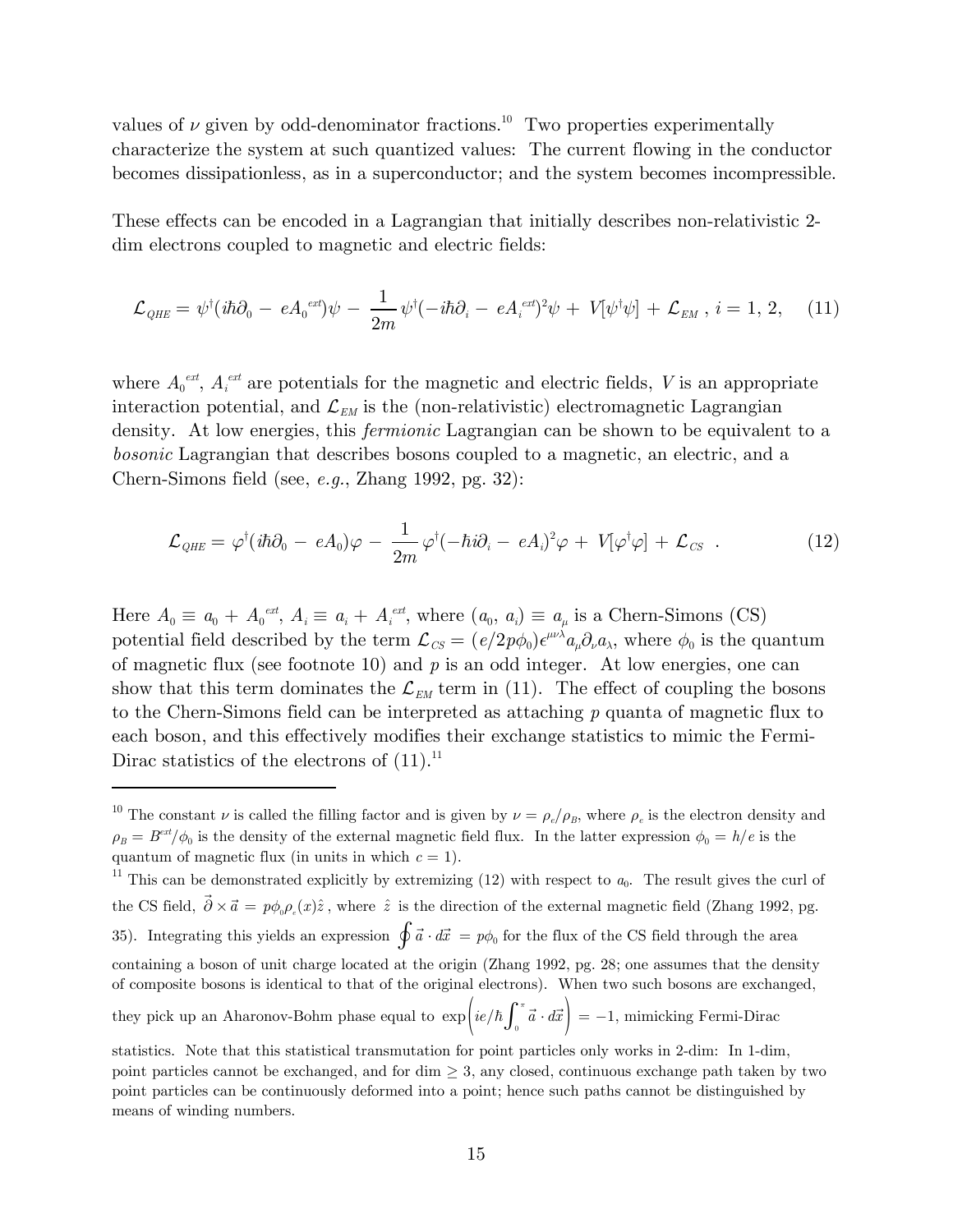One can now show that the combined external and CS magnetic field felt by the composite bosons vanishes when the constant  $\nu$  in (10) is given by  $1/p$ , corresponding to the FQHE.<sup>12</sup> At such values, the bosons feel no net magnetic field, and hence can form a condensate at zero temperature. This condensate, consisting of charged bosons, is referred to as a quantum Hall (QH) liquid, and can be considered to have the same properties as a superconductor; namely, dissipationless current flow and the expulsion of magnetic fields from its interior (what's called the Meissner effect). The latter entails there is no net internal magnetic field in the QH liquid; hence, in so far as the internal CS magnetic field is determined by the particle density (see footnote 11), this entails that the particle density is constant. Thus the QH liquid is incompressible.

The fact that the QH liquid is incompressible entails that there is a finite energy gap between the ground state of the condensate and the first allowable energy states. This means a low energy approximation about zero modes cannot be taken; hence a low energy EFT cannot be constructed for the bulk liquid. Such a low-energy EFT can, however, be constructed for the 1-dim edge of the liquid. Wenn (1990) assumed edge excitations take the form of low-energy surface waves obeying a linear dispersion relation (hence they can be made arbitrarily small, thus facilitating a low-energy approximation) and demonstrated that the effective Lagrangian for the edge states describes massless chiral fermion fields in (1+1)-dim Minkowski spacetime:

$$
\mathcal{L'}_{edge} = i\psi^{\dagger}(\partial_t - v\partial_x)\psi \tag{13}
$$

where *v* is the electron drift velocity.

#### *4-dim Quantum Hall Liquids*

ł

The  $(1+1)$ -dim edge Lagrangian  $(13)$  tells us little about the ontology of  $(3+1)$ -dim spacetime. However, it suggests that  $(3+1)$ -dim massless relativistic fields may be obtainable from the edge states of a 4-dim QH liquid, and this is in fact borne out. Zhang and Hu (2001) provided the first extension of the 2-dimensional QHE to 4 dimensions. In rough outline, they replaced the 2-dim quantum Hall liquid with a 4-dim quantum Hall liquid and then demonstrated that the EFT of the 3-dim edge describes massless fields in (3+1)-dim Minkowski spacetime.

In slightly more detail, Zhang and Hu made use of a formulation of the 2-dim QHE in terms of spherical geometry first given by Haldane (1983). Haldane considered an electron gas on the surface of a 2-sphere  $S^2$  with a  $U(1)$  Dirac magnetic monopole at its

<sup>&</sup>lt;sup>12</sup> The magnitude of the combined external and CS magnetic field is given by  $|\vec{\partial} \times (\vec{a} + \vec{A}^{et})| = |p\phi_0 \rho_e B^{ext}$ , which vanishes when  $\phi_0 \rho_e / B^{ext} = \nu = 1/p$ , where  $\nu$  is the filling factor given in footnote 10.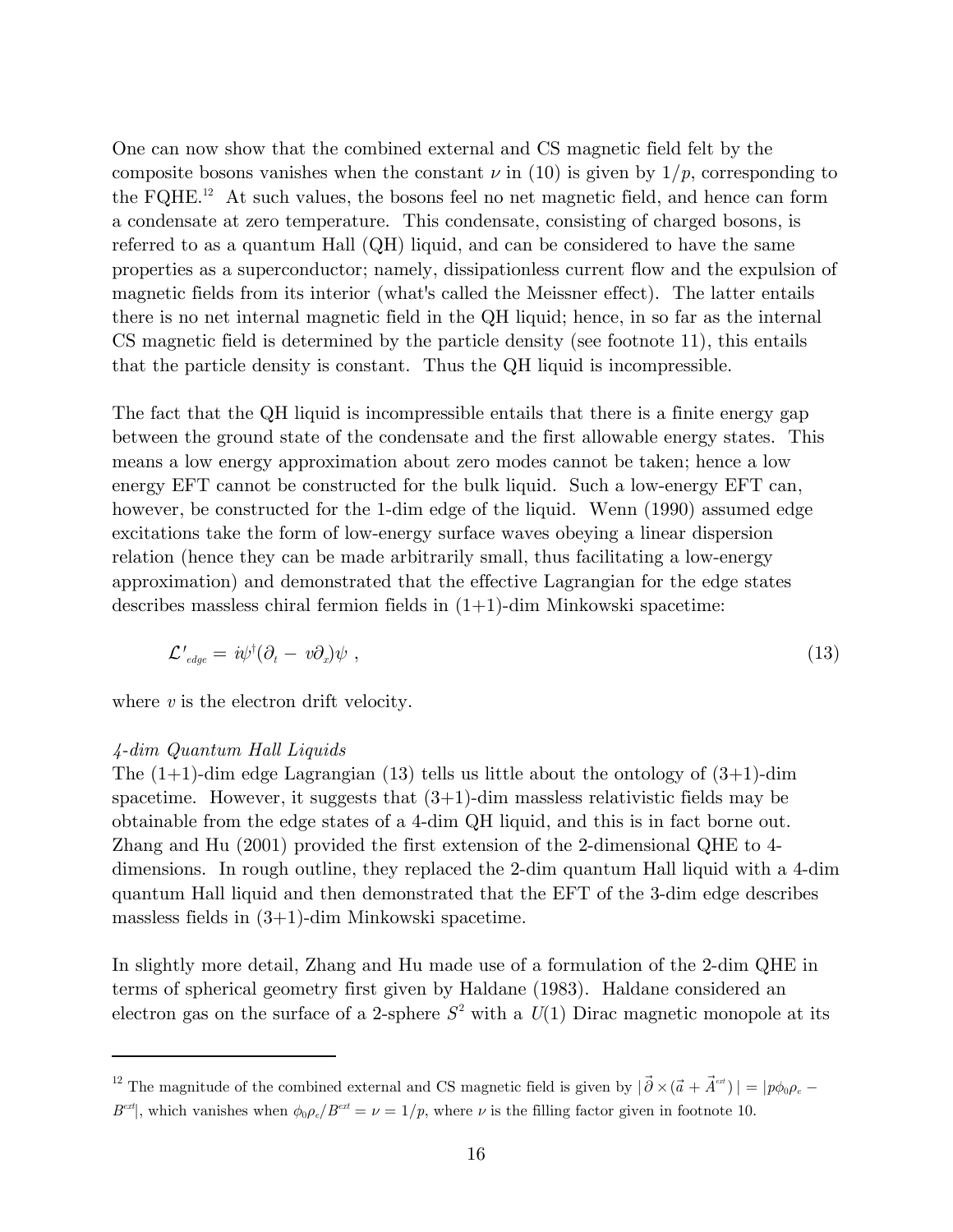center. The radial monopole field serves as the external magnetic field of the original setup. By taking an appropriate thermodynamic limit, the 2-dim QHE on the 2-plane is recovered. Zhang and Hu's extension to 4-dimensions is based on the geometric fact that a Dirac monopole can be formulated as a  $U(1)$  connection on a principle fiber bundle  $S^3 \to S^2$ , consisting of base space  $S^2$  and bundle space  $S^3$  with typical fiber  $S^1 \cong$  $U(1)$  (see, *e.g.*, Nabor 1997). This fiber bundle is known as the 1st Hopf bundle and is essentially a way of mapping the 3-sphere onto the 2-sphere by viewing  $S<sup>3</sup>$  as a collection of "fibers", all isomorphic to a "typical fiber"  $S<sup>1</sup>$ , and parameterized by the points of  $S^2$ . There is also a 2nd Hopf bundle  $S^7 \to S^4$ , consisting of the 4-sphere  $S^4$  as base space, and the 7-sphere  $S^7$  as bundle space with typical fiber  $S^3 \cong SU(2)$ . The *SU*(2) connection on this bundle is referred to as a Yang monopole. Zhang and Hu's 4 dim QHE then consists of taking the appropriate thermodynamic limit of an electron gas on the surface of a 4-sphere with an  $SU(2)$  Yang monopole at its center.<sup>13</sup>

Some authors have imbued the interplay between algebra and geometry in the 4-dim QHE extension with ontological significance. These authors note that there are only four normed division algebras: the real numbers  $\mathbb{R}$ , the complex numbers  $\mathbb{C}$ , the quaternions  $\mathbb{H}$ , and the octonions  $\mathbb{O}^{14}$ . It is then observed that these may be associated with the four Hopf bundles,  $S^1 \to S^1$ ,  $S^3 \to S^2$ ,  $S^7 \to S^4$ ,  $S^{15} \to S^8$ , in so far as the base spaces of these fiber bundles are the compactifications of the respective division algebra spaces  $\mathbb{R}^1$ ,  $\mathbb{R}^2$ ,  $\mathbb{R}^4$ ,  $\mathbb{R}^8$ . Finally, one notes that the typical fibers of these Hopf bundles are  $\mathbb{Z}_2$ ,  $U(1) \cong S^1$ ,  $SU(2) \cong S^3$ , and  $SO(8) \cong S^7$ , respectively. These patterns are then linked with the existence of quantum Hall liquids:

One , two, and four dimensional spaces have the unique mathematical property that boundaries of these spaces are isomorphic to mathematical groups, namely the groups  $\mathbb{Z}_2$ ,  $U(1)$  and  $SU(2)$ . No other spaces have this property. (Zhang and Hu 2001, pg. 827.)

The four sets of numbers [*viz*.,  $\mathbb{R}, \mathbb{C}, \mathbb{H}, \mathbb{O}$ ] are mathematically known as division algebras. The octonions are the last division algebra, no further generalization being consistent with the laws of mathematics... Strikingly, in physics, some of the

 <sup>13</sup> A low-energy Chern-Simons field theory for such 4-dim QH liquids analogous to (12) was constructed by Bernevig *et al*. (2002). This theory is based on statistical transmutations for extended objects ("branes"), as opposed to point particles, and thus side-steps the dimensional restrictions of the 2-dim Chern-Simons QHE theory (12) mentioned in footnote 11.

<sup>&</sup>lt;sup>14</sup> A normed division algebra  $A$  is a normed vector space, equipped with multiplication and unit element, such that, for all  $a, b \in A$ , if  $ab = 0$ , then  $a = 0$  or  $b = 0$ .  $\mathbb{R}, \mathbb{C}$ , and  $\mathbb{H}$  are associative, whereas  $\mathbb{O}$  is nonassociative (see, *e.g.*, Baez 2001, pg. 149).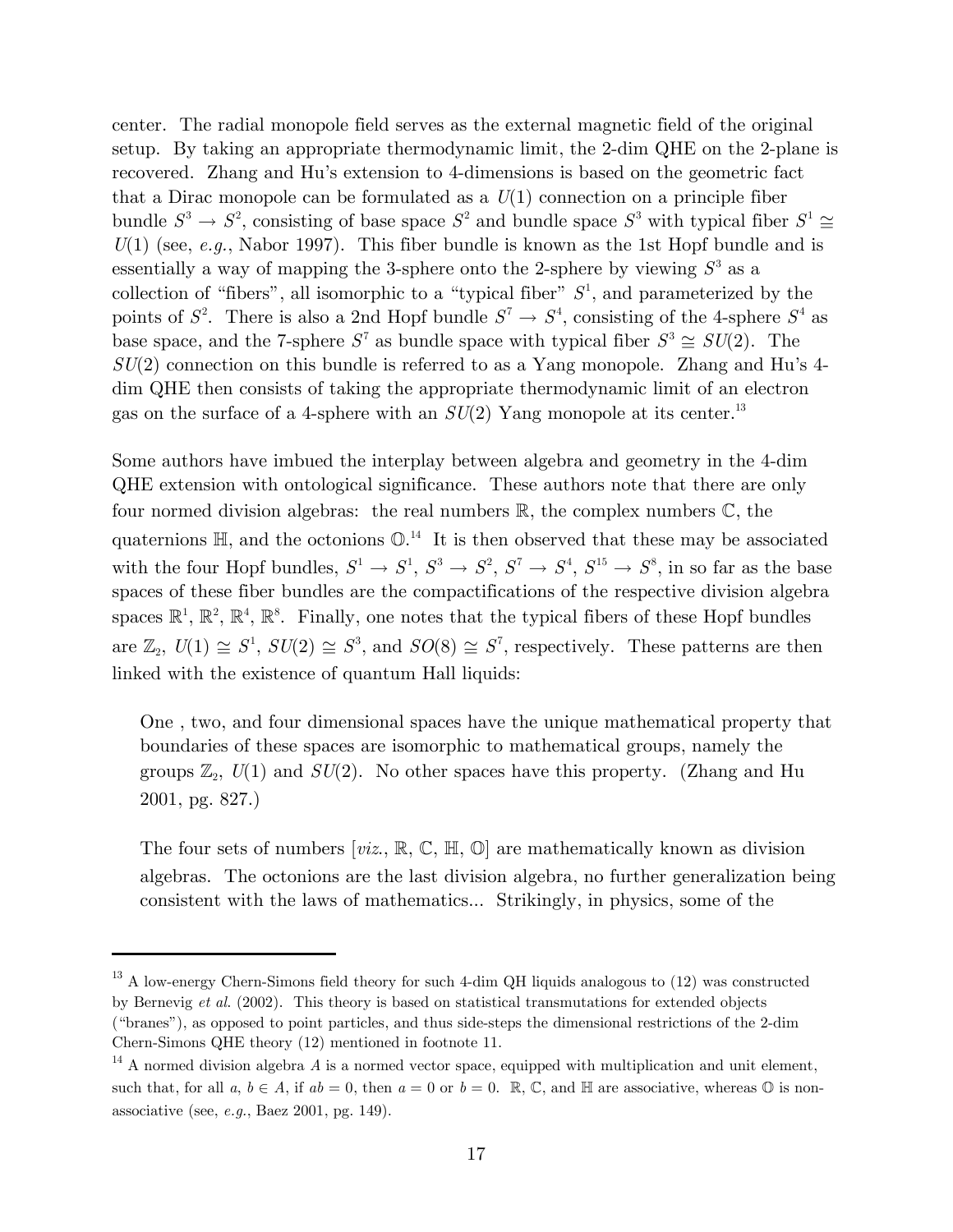division algebras are realized as fundamental structures of the quantum Hall effect. (Bernevig *et al.* 2003, pg. 236803-1.)

Our work shows that QH liquids work only in certain magic dimensions exactly related to the division algebras... (Zhang 2004, pg. 688.)

Before we see nature unfolding its secrets in the forms of division algebras and Hopf bundles, we should pause and take stock. Note first that Zhang and Hu's statement should be restricted to the spaces  $S^1$ ,  $S^2$ ,  $S^4$ , and should include  $S^8$  as well, the boundary of  $S^8$  being  $S^7$ . Furthermore, the statements of Bernevig *et al.* and Zhang should refer to *normed* division algebras. Baez (2001, pg. 149) carefully distinguishes between R, C, H, O as the only normed division algebras, and division algebras in general, of which there are other examples. Baez (2001, pp. 153-156) indicates how the sequence  $\mathbb{R}, \mathbb{C}, \mathbb{H}, \mathbb{O}$  can in principle be extended indefinitely by means of the Cayley-Dickson construction. Starting from an *n*-dim ∗-algebra *A* (*i.e*., an algebra *A* equipped with a conjugation map  $\ast$ ), the construction gives a new 2*n*-dim  $\ast$ -algebra  $A'^{15}$ . The next member of the sequence after O is a 16-dim ∗-algebra referred to as the "sedenions". The point here is that the sedenions and all subsequent higher-dimensional constructions do not form division algebras; in particular, they have zero divisors. The question therefore should be whether the absence of zero divisors in a normed ∗-algebra has physical significance when it comes to constructing QH liquids.

Zhang (2004, pg. 687) implicitly suggests it does. He identifies various quantum liquids with each Hopf bundle: 1-dim Luttinger liquids<sup>16</sup> with  $S^1 \to S^1$ , 2-dim QH liquids with  $S^3 \to S^2$ , and 4-dim QH liquids with  $S^7 \to S^4$ . Bernevig *et al.* (2003) complete the pattern by constructing an 8-dim QH liquid as a fermionic gas on *S*15 with an *SO*(8) monopole at its center. But whether this pattern is physically significant remains to be seen. It is not entirely clear, for example, how the bundle  $S^1 \to S^1$  is essential in the construction of Luttinger liquids in general. In particular, while Luttinger liquids are necessarily 1-dim, it's not clear what role, if any, the trivial  $\mathbb{Z}_2$  monopole associated with  $S^1 \to S^1$  plays in their construction. Moreover, while Luttinger liquids arise at the edge of 2-dim QH liquids, this pattern does not carry over to higher dimensions: it is not the case that 2-dim QH liquids arise at the edge of 4-dim QH liquids, nor is it the case that 4-dim QH liquids arise at the edge of 8-dim QH liquids. Furthermore, and more

<sup>&</sup>lt;sup>15</sup> The elements of *A'* are defined as pairs of elements of *A*, with multiplication in *A'* given by  $(a, b)(c, d)$  $=(ac - db^*, a^*d + cb)$ , and conjugation in *A'* given by  $(a, b)^* = (a^*, -b)$ , for *a*, *b* ∈ *A*.

<sup>&</sup>lt;sup>16</sup> In Wenn's (1990) derivation of the EFT (13) of the edge of a 2-dim QH liquid, the ground state of the edge was identified as a Luttinger liquid. A Luttinger liquid is comprised of electrons, but differs from a standard Fermi liquid mathematically in the form of the electron propagator: a Luttinger liquid is characterized by a propagator with non-trivial exponents. See Wen (2004, pp. 314-315) for discussion.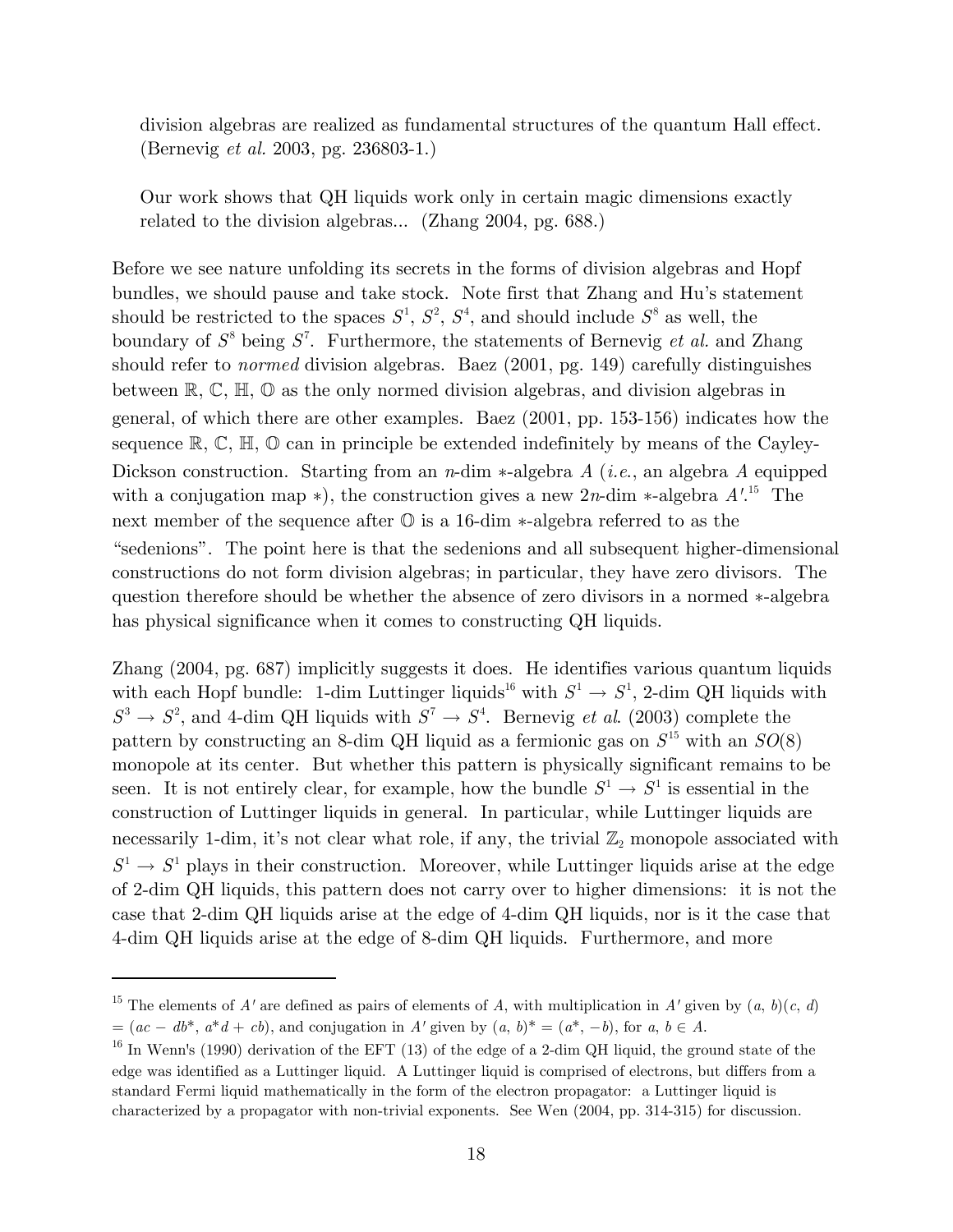importantly, Meng (2003) demonstrates that higher-dimensional QH liquids can in principle be constructed for any even dimension, and concludes that the existence of division algebras is not a crucial aspect of such constructions (see, also Karabali and Nair 2002). Hence, while the relation between Hopf bundles and normed division algebras on the one hand, and quantum liquids on the other, is suggestive, it perhaps should not be interpreted too literally.

So far in this discussion no mention of spacetime has been made. To see where spacetime comes in, we need to move to the edges.

#### *Edge States for 4-dim QH Liquids and Twistors*

The low-energy edge states of a 2-dim QH liquid take the form of  $(1+1)$ -dim relativistic massless fields described by (13). It turns out that edge excitations can be viewed as particle-hole dipoles formed by the removal of a fermion from the bulk to outside the QH droplet, leaving behind a hole (see, *e.g.*, Stone 1990). If the particle-hole separation remains small, such dipoles can be considered single localized bosonic particle states. The stability of such localized states is affected by the uncertainty principle: a stable separation distance entails a corresponding uncertainty in relative momentum, which presumably would disrupt the separation distance. In 1-dim it turns out that the kinetic energy of such dipoles is approximately independent of their relative momentum, hence they are stable. In the case of the 3-dim edge of the 4-dim QH liquid, Zhang and Hu (2001) determined that there is a subset of dipole states for which the isospin degrees of freedom associated with the *SU*(2) monopole counteract the uncertainty principle. Their main result was to establish that these stable edge states satisfy the (3+1)-dim zero rest mass field equations for all helicities, and hence can be interpreted as zero rest mass relativistic fields (see, also, Hu and Zhang 2002). These include, for instance, spin-1 Maxwell fields and spin-2 graviton fields satisfying the vacuum linearized Einstein equations, as well as massless fields of all higher helicities.

By itself, this recovery of  $(3+1)$ -dim relativistic zero rest mass fields has limited applicability when it comes to questions concerning spacetime ontology. As with the examples in superfluid Helium, we would like to recover general relativity and the Standard Model in their full glory. This is where twistor theory makes its appearance, the goal of which is to recover general relativity and quantum field theory from the structure of zero rest mass fields. Sparling's (2002) insight was to see that Zhang and Hu's stable dipole states correspond to twistor representations of zero rest mass fields. In particular, Sparling demonstrated that the edge of a 4-dim QH liquid can be identified with a particular region of twistor space T. T is the carrying space for matrix representations of  $SU(2, 2)$  which is the double covering group of  $SO(2, 4)$ . Elements  $Z^{\alpha}$ of  $\mathbb T$  are called twistors and are thus spinor representations of  $SO(2, 4)$ .  $\mathbb T$  contains a Hermitian 2-form  $\Sigma_{\alpha\beta}$  (a "metric") of signature (++--). This 2-form splits T into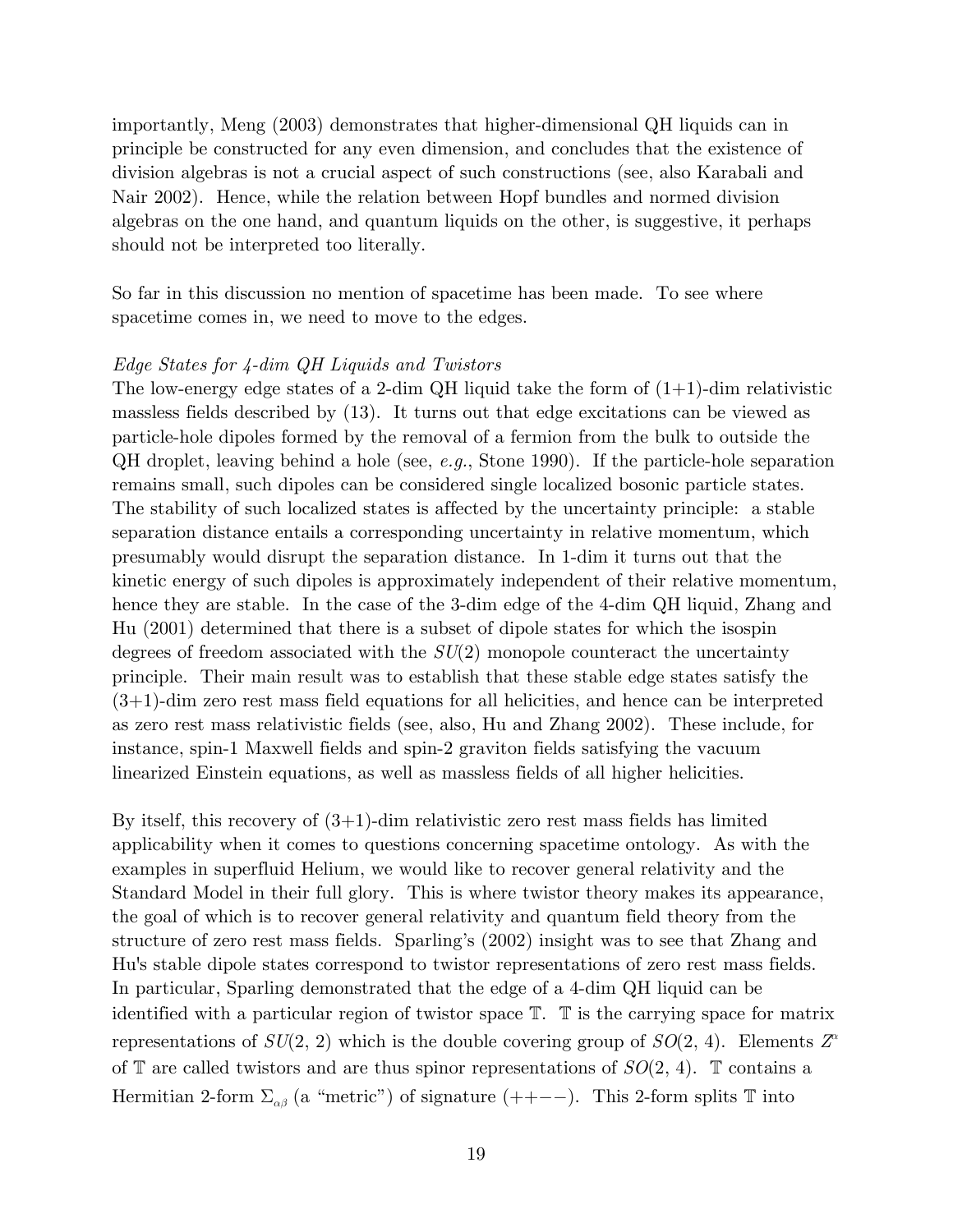$\text{there regions } \mathbb{T}^+, \mathbb{T}^-, \mathbb{N}, \text{consisting of twists } Z^{\alpha} \text{ satisfying } \Sigma_{\alpha\beta} Z^{\alpha} Z^{\beta} > 0, \, \Sigma_{\alpha\beta} Z^{\alpha} Z^{\beta} < 0,$ and  $\sum_{\alpha\beta} Z^{\alpha}Z^{\beta} = 0$ , respectively. The connection to spacetime is based on the fact that  $SO(2, 4)$  is the double covering group of  $C(1, 3)$ , the conformal group of Minkowski spacetime. This allows a correspondence to be constructed under which elements of N, "null" twistors, correspond to null geodesics in Minkowski spacetime, and 1-dim subspaces of  $N$  (*i.e.*, twistor "lines") correspond to Minkowski spacetime points.<sup>17</sup>

To make the identification of the edge of a 4-dim QH liquid with N plausible, note that the symmetry group of the edge is  $SO(4) \cong S^3$  and that of the bulk is  $SO(5) \cong S^4$ . The twistor group *SO*(2, 4) has *SO*(4) in common with *SO*(5). Intuitively, the restriction of  $SO(2, 4)$  to  $SO(4)$  can be induced by a restriction of twistor space  $\mathbb T$  to  $\mathbb N$ .<sup>18</sup> With the edge identified as  $\mathbb{N}$ , edge excitations are identified as deformations of  $\mathbb{N}$  (in analogy with Wenn's treatment of the edge in the 2-dim case). In twistor theory, such deformations take the form of elements of the first cohomology group of projective null twistor space PN, and these are in fact solutions to the zero rest mass field equations of all helicities in Minkowski spacetime (Sparling 2002, pg. 25).

#### *Interpretation*

Sparling's twistorial formulation of the 4-dim QHE suggests an interpretation of twistors as low-energy excitations of the edge of a 4-dim quantum Hall liquid, with spacetime subsequently being derivative of twistors. This interpretation comes with two caveats. The first involves a technical question concerning the nature of the thermodynamic limit in the twistor formulation, which is still unknown at present (Sparling 2002, pg. 27). The second concerns the approach to spacetime in the twistor formalism in general. Even granted that the 4-dim QHE admits a thoroughly twistorial formulation down to the thermodynamic limit, there is still the question of whether spacetime as currently described by general relativity and quantum field theory can be recovered. It turns out that no consistent twistor descriptions have been given for massive quantum fields, or for field theories in generally curved spacetimes with matter content. In general, only conformally invariant field theory, and those general relativistic spacetimes that are conformally flat, can be completely recovered in the

<sup>&</sup>lt;sup>17</sup> More precisely, the correspondence is between  $\mathbb{P}\mathbb{N}$ , the space of null twistors up to a complex constant (*i.e.*, "projective" null twistors), and *compactified* Minkowski spacetime (*i.e.*, Minkowski spacetime with a null cone at infinity). This is a particular restriction of a general correspondence between projective twistor space PT and complex compactified Minkowski spacetime. For more details, and a general discussion of the relevance of the twistor formalism to philosophy of spacetime, see Bain (2006).

<sup>&</sup>lt;sup>18</sup> Technically, this restriction corresponds to a foliation of the 4-sphere with the level surfaces of the *SO*(4)-invariant function  $f(Z^{\alpha}) = \sum_{\alpha\beta} Z^{\alpha} Z^{\beta}$ . These surfaces are planes spanned by null twistors (Sparling 2002, pp. 18-19, 22).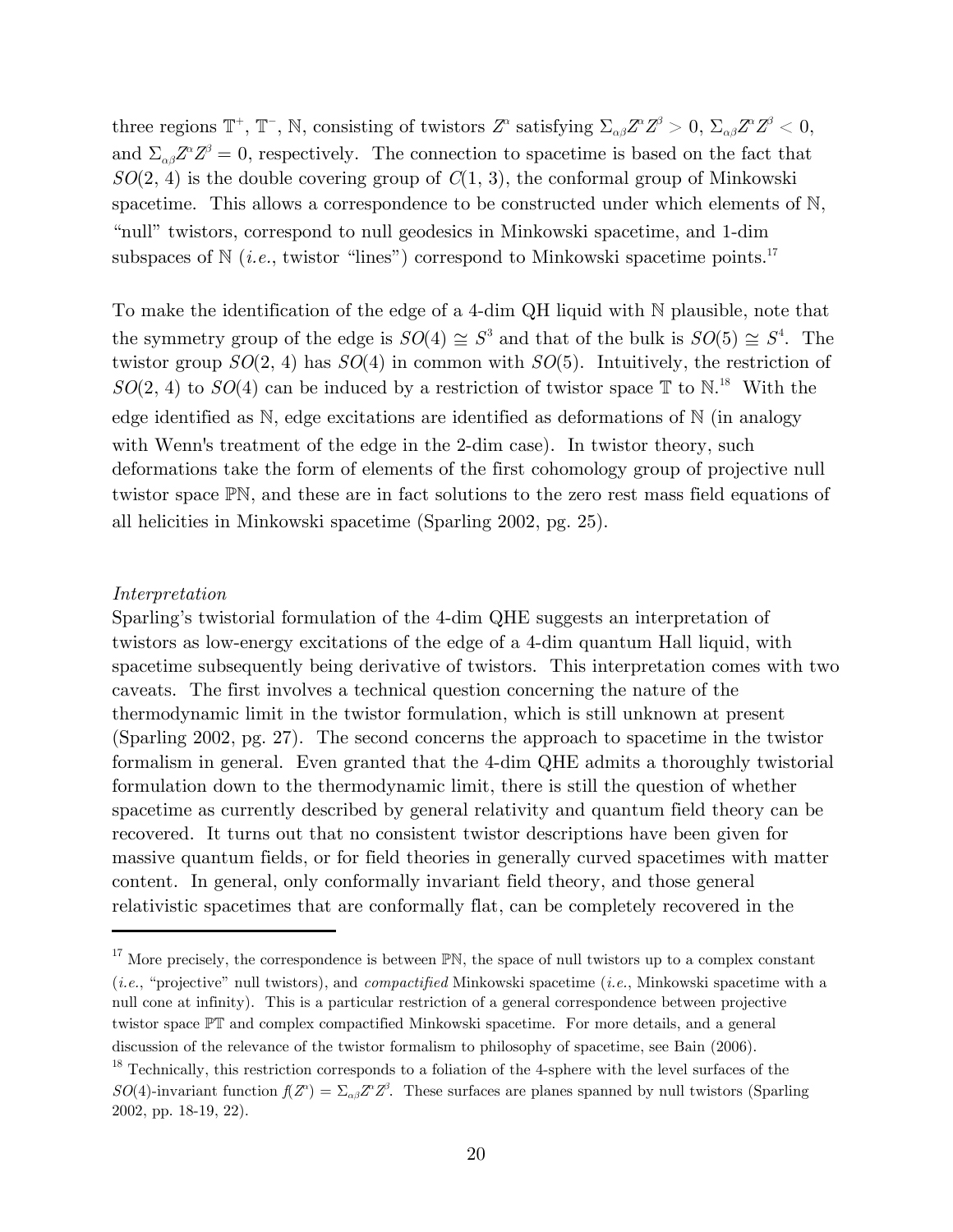twistor formalism. This is not to say that the twistor connection with the QHE is not a significant achievement. Advocates view twistors as a route to quantum gravity. As such, the twistor formulation of the 4-dim QHE points to similarities between two approaches to quantum gravity, *via* twistors and *via* condensed matter systems, that were previously seemingly unrelated.<sup>19</sup>

# **4. Low-Energy Emergence and Emergent Spacetime**

The preceding examples have suggested to some authors that novel phenomena (fields, particles, symmetries, spacetime, twistors, *etc*.) "emerge" in the low-energy sector of certain condensed matter systems. In their review of models of analogue gravity, Barcelo, *et al*. (2005) speak of "emergent gravitational features in condensed matter systems" (pg. 84), and "emergent spacetime symmetries" (pg. 89); Dziarmaga (2002, pg. 274) describes how "... an effective electrodynamics emerges from an underlying fermionic condensed matter system"; Volovik (2003) in the preface to his text on lowenergy properties of superfluid helium, lists "emergent relativistic quantum field theory and gravity" and "emergent non-trivial spacetimes" as topics to be discussed within; Zhang (2005) provides "examples of emergence in condensed matter physics", including the 4-dim quantum Hall effect; and Zhang and Hu (2001, pg. 825) speak of the "emergence of relativity" at the edge of 2-dim and 4-dim quantum Hall liquids. The purpose of this section is to indicate the nature of this notion of low-energy emergence and to situate it in discussions of emergence that have appeared in the philosophy of science literature.

Whatever else emergence is, minimally it is a relation. Coming to grips with it thus requires identifying the *relata*, and identifying the *relation* itself. In the philosophy of science literature, approaches to the first task divide into two camps: those who view the relata as properties (or entities, phenomena, *etc*; in general, *real world items*), versus those who view the relata as theories (or, in general, *representational items*) (see, *e.g.*, Silberstein 2002, pg. 90). Approaches to the second task typically appeal to two additional relations -- *reduction* and *supervenience* -- and describe emergence as the denial of either or both of them.<sup>20</sup> Silberstein (2002), for instance, considers ways of

<sup>&</sup>lt;sup>19</sup> Note further that the twistor emphasis on conformal invariance is not as restrictive as might first be thought, in so far as the verdict is still out on whether quantum field theory can be reformulated in a conformally invariant way. In general, the route to quantum gravity that stresses conformal structure over metrical structure should not be ignored by philosophers of spacetime.

 $^{20}$  For the purposes of this essay, it will not be necessary to review all the myriad proposals for definitions of reduction and supervenience that have appeared in the philosophical literature. Traditionally, reduction has been taken as a nomic relation between theories, whereas supervenience has been taken as a weaker relation between properties. See, *e.g*., Butterfield & Isham (1999, pp. 115-125).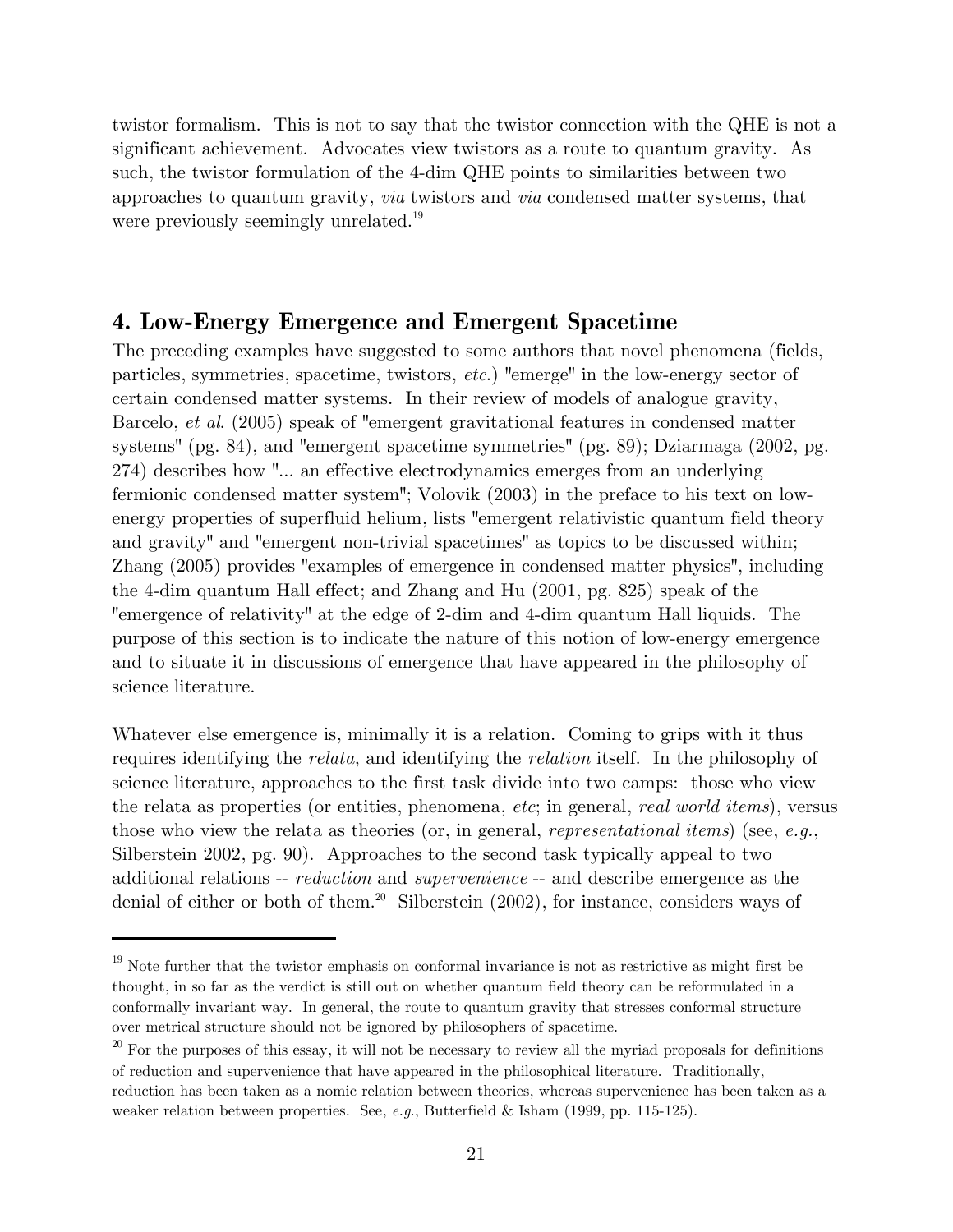denying both, while Howard (preprint) adopts the denial of supervenience. Note that these tasks are not unrelated. How one defines emergence will evidently depend, in this context, on one's prior convictions concerning reduction and/or supervenience, and such convictions may decide the issue of identifying the relata. Howard (preprint), for instance, takes supervenience to be an ontic relation between properties. Emergence as the denial of supervenience then entails that the relata of emergence are properties. To add further confusion to the topic, there is yet a third cut along which notions of emergence may fall: that between *ontological* emergence and *epistemological* emergence. Ontological emergence is the claim that the emergent relata are *ontologically distinct* from the "host" relata; perhaps in the sense of higher-level, collective phenomena. Epistemological emergence is the claim that the emergent relata are *epistemically* distinct from the host relata, in so far as knowledge of the latter does not suffice to ground knowledge of the former.<sup>21</sup>

Of particular relevance to the topic of this essay is Butterfield and Isham's (1999) analysis of emergence in the context of notions of (space)time in quantum gravity. They consider theories as the relata and suggest that to define emergence in terms of reduction and/or supervenience is simply to define one obscure concept in terms of other equally obscure ones. (For instance, they indicate that the standard definition of reduction in terms of *definitional extension* (see below) does not suffice to distinguish reduction from supervenience.) Ultimately, they suggest a heterogeneous approach to the concept of emergence as a relation between theories, given that there are many ways two theories can be related. The suggestion then is that, rather than engage in debate over the best way to formally define emergence, we should instead consider concrete examples of instantiations of the various ways theories can be related. On the surface this attitude meshes nicely with the above claims concerning low-energy emergence, for all of these claims minimally concern the relation between two theories -- a given theory *T* and its low-energy EFT, call it *T'*. In the following I will suggest that, in so far as *T* and *T'* differ on their dynamical laws, low-energy emergence is minimally *epistemological* in nature. Whether in addition, it is an *ontological* claim will depend on how *T* and *T'* are interpreted.

<sup>&</sup>lt;sup>21</sup> Silberstein (2002, pg. 90) equates ontological emergence just with the properties view of the First Task, and epistemological emergence with the theories view. On the surface, this seems a bit problematic: On the one hand, one could claim that properties are emergent in an epistemological sense; *i.e.*, such epistemologically emergent properties cannot be predicted on the basis of the host theory. On the other hand, one could also hold that one theory emerges from another in an ontological sense (in terms of the ontology of the former emerging from that of the latter). To be fair, Silberstein does explicitly warn the reader that the ontological and epistemological versions of emergence, as he construes them, are not independent of each other.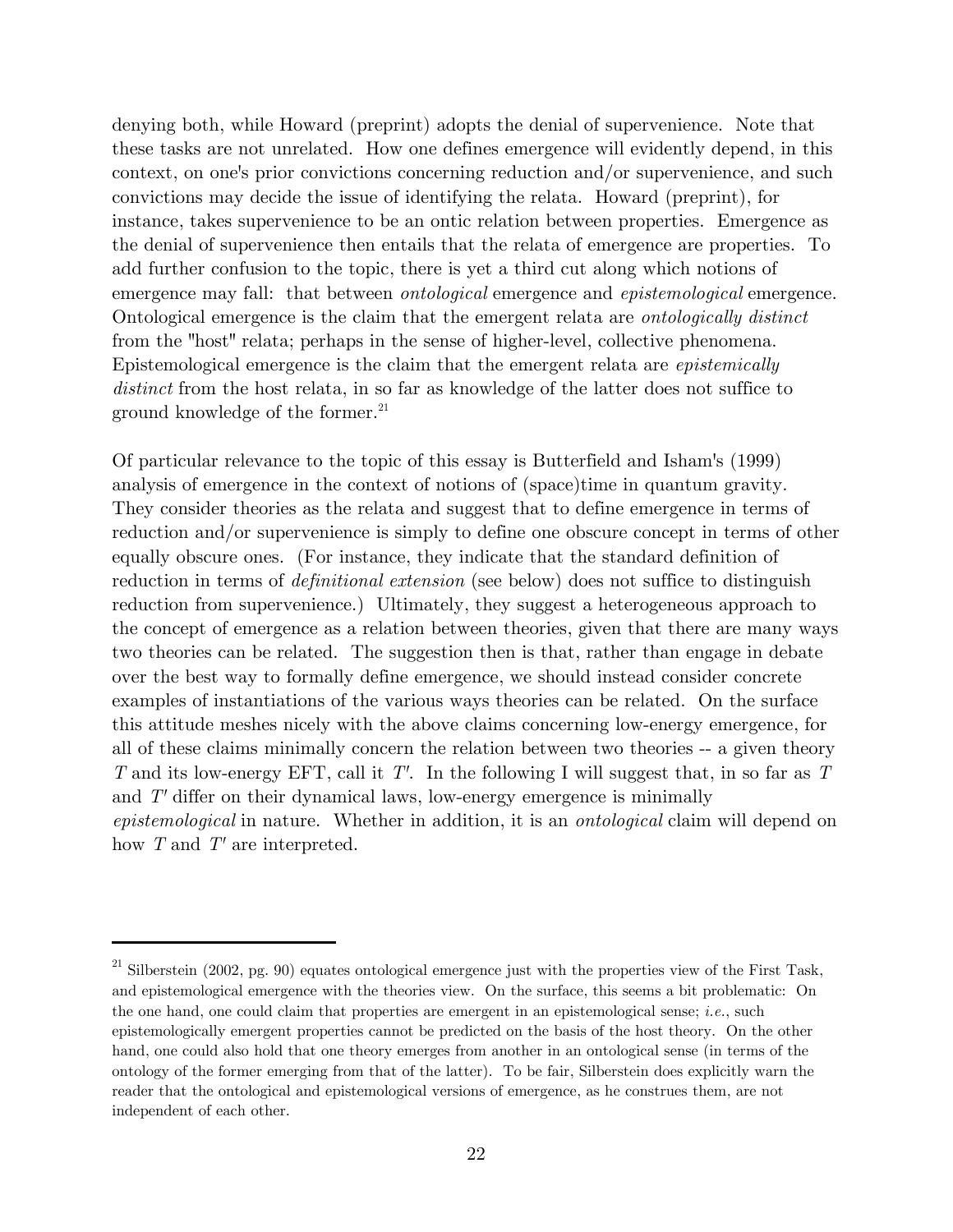To further characterize low-energy emergence, it is perhaps best to say what it is *not*. In particular, it is not what might be called the "received view" of emergence in condensed matter systems. Under this view, emergent phenomena are associated with phase transitions. For example, the macroscopic correlations exhibited by superfluids and superconductors are due to a phase transition at which the correlation length (roughly, the measure of the correlation between spatially separated states) becomes infinite.22 The highly correlated phenomena that result from such phase transitions have been called emergent (see, *e.g*., Howard preprint, Humphreys 1997). Such phenomena should *not* be associated with low-energy emergence. To make this point clear, consider the example of superfluid Helium. Above a critical temperature, the system consists of a non-relativistic normal liquid. As the temperature is lowered below the critical value, a phase transition occurs (in this case accompanied by a spontaneously broken symmetry), and the system enters the superfluid phase. If the temperature is lowered further; *i.e.*, if we take a low-energy approximation, we obtain a relativistic system. It is this *latter* relativistic system that should be identified as low-energy emergent, and *not* the phenomena of superfluidity that result from the phase transition. Importantly, both the normal liquid and the superfluid, as well as the phase transition and the spontaneously broken symmetry, are all encoded in a single Lagrangian (see, *e.g.*, (1) for the case of superfluid  ${}^{4}He$ ). In so far as distinct theories may be associated with distinct Lagrangians, all of these states and processes are described by a *single* theory. On the other hand, the low-energy relativistic system is encoded in the effective Lagrangian, which is formally distinct from the initial Lagrangian; hence, the low-energy system is described by a *different* theory than the highly correlated phenomena of the initial system (Figure 1).



Figure 1. The relation between the initial Lagrangian and the effective Lagrangian.

Importantly, the relation between the initial theory *T* and its EFT *T'* consists of a lowenergy approximation. This relation involves a larger gap between *T* and *T'* than

<sup>&</sup>lt;sup>22</sup> In some systems, such phase transitions are accompanied by spontaneously broken symmetries, but this is not always the case: topological phase transitions can occur between states of a system that share the same symmetries, but differ topologically. The standard example is the Kosterlitz-Thouless phase transition in which vortex fluctuations in a bosonic superfluid film are responsible for a discontinuous change in the correlation length (see, *e.g.*, Wenn 2004, pp. 102-104).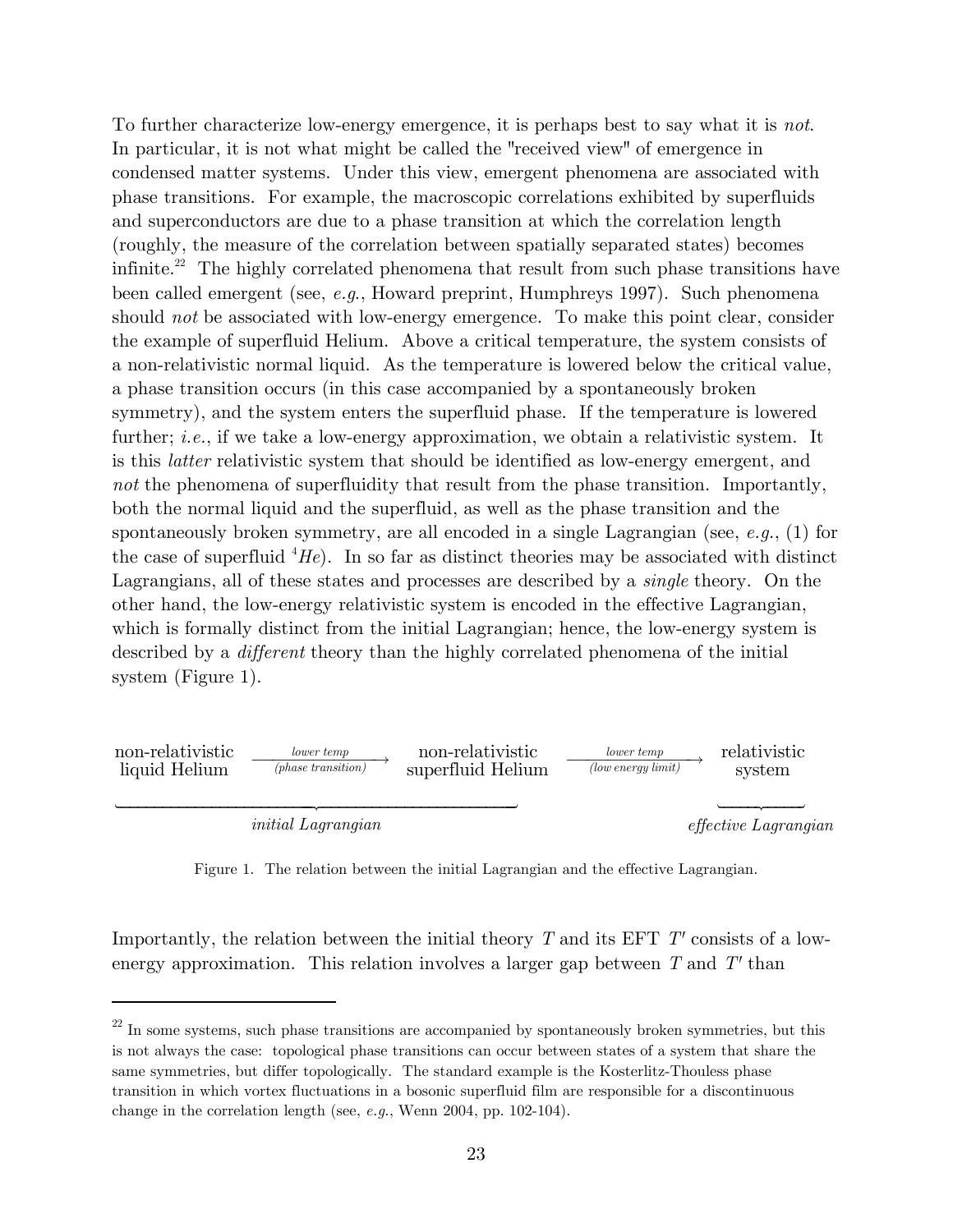typical notions of reduction. On the standard (Nagelian) account of reduction, for instance, a necessary condition for *T'* to reduce to *T* is that *T'* be a *definitional extension* of *T* (see, *e.g.*, Butterfield and Isham 1999, pg. 115). This requires first that *T* and *T'* admit formulations as deductively closed sets of sentences in a formal language (*i.e.*, it assumes a *syntactic* conception of theories), and second that an extension *T\** of *T* can be constructed such that the theorems of *T'* are a sub-set of the theorems of *T\** (*i.e.*, T' is a *sub-theory* of  $T^*$ ). Formally,  $T^*$  is constructed by adding to T a definition of each of the non-logical symbols of *T'*. That this cannot be done in the case of a theory *T* and its EFT should be clear from the examples above, in which the Lagrangian (or Hamiltonian) of the original theory differs formally from that of the EFT. In the Lagrangian formalism, a difference in the form of the Lagrangian entails a difference in dynamical laws; namely, a difference in the Euler-Lagrange equations for the various dynamical variables. And a difference in dynamical laws entails a difference in "theorems" derived from these laws. (The same holds true in the Hamiltonian formalism.) Hence the relation between a theory and its EFT cannot be described in terms of syntactic notions of reduction based on definitional extension.<sup>23</sup>

Arguably the distinction between *T* and *T'* is such that it cannot be made under more generous notions of reduction, either syntactic *or* semantic. For instance, under syntactic notions of reduction based on limit procedures (see, *e.g.*, Batterman's (2002, pg. 78) "physicists' sense" of reduction), *T'* cannot be said to reduce to *T*. While condensed matter physicists like to talk about taking the low-energy "limit", mathematically, such a thing does not exist. The approximation scheme from which *T'* is obtained from *T* does not involve a formal limit. Moreover, under a semantic conception of theories, one generally claims that a theory reduces to another just when models of the first can be embedded in models of the second. However, this will not suffice to reduce *T'* to *T* so long as the embedding is required to preserve dynamical laws; and if it is not, then it is unclear whether the term "reduction" for such an embedding is appropriate (assuming, whatever else reduction amounts to, it is essentially nomic in nature).

These considerations suggest another way in which low-energy emergence and the "received view" are distinct. Under the latter, emergence is typically ontological in character. The highly correlated phenomena of superfluidity and superconductivity, for example, are typically interpreted as arising from ontologically emergent properties associated with entangled quantum states (see, *e.g.*, Howard preprint, Silberstein 2002, Humphreys 1997). But the received veiw is also an epistemological thesis about the

 $^{23}$  Butterfield and Isham (1999, pg. 122) observe that the standard defintion of supervenience can be characterized in terms of an *infinitistic* definitional extension; thus neither can it be said that an EFT *supervenes* (in this sense) on the original theory.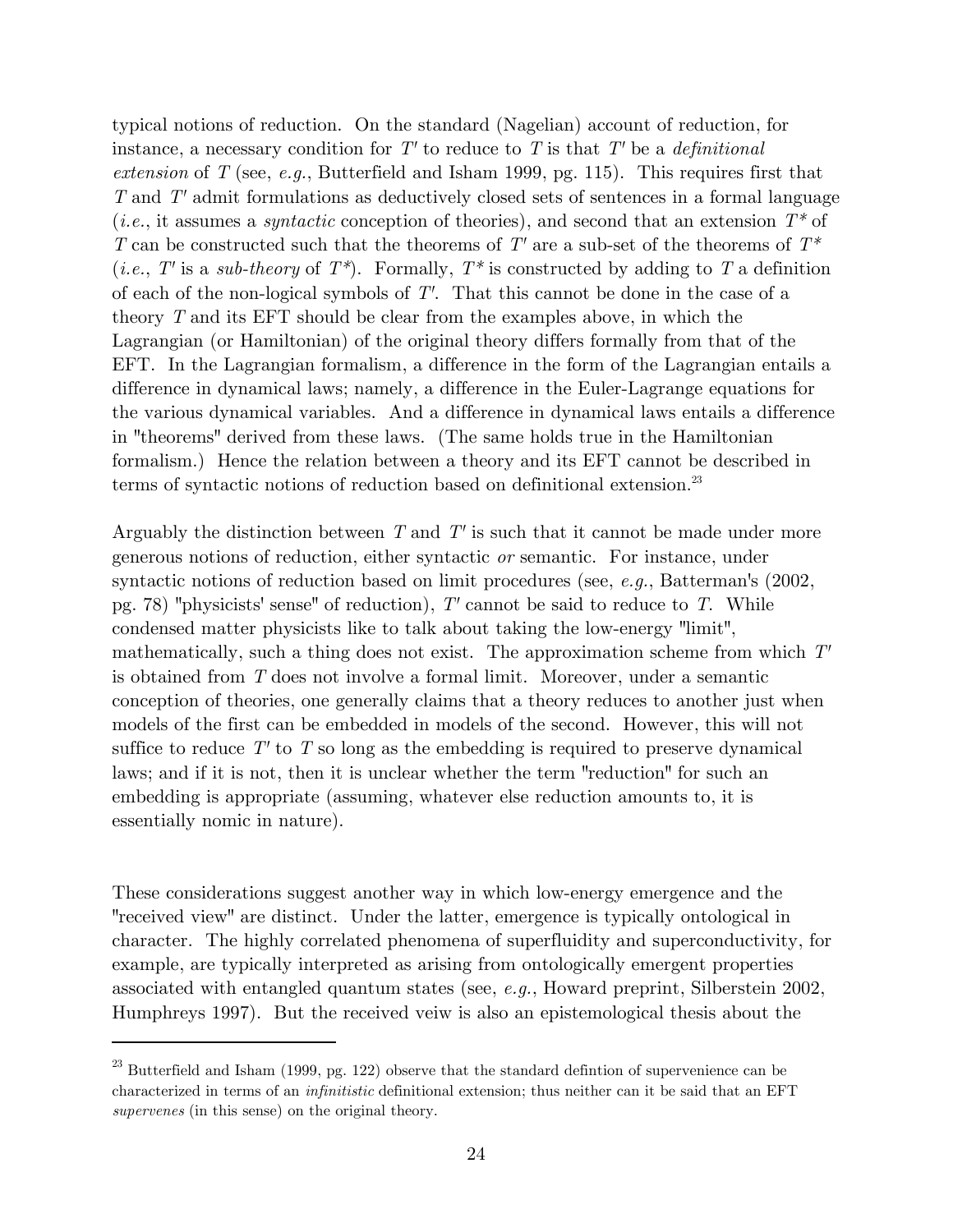novelty of these phenomena. In particular, such phenomena, it is claimed, cannot be explained in terms of the "host" system, nor can they be reduced to the host, nor predicted from knowledge of the host. Of course this thesis depends on prior convictions concerning the concepts of explanation, reduction, and prediction, which are heady topics in philosophy of science in their own rights.. Such concepts will be all the more difficult to articulate in this particular context in which both host system and emergent system derive from the same theory. The situation is a bit more clear in the low-energy case, however, and herein lies the second way in which the latter case differs from the received view. In the low-energy case, as argued above, we have distinct theories, and this might provide the epistemological emergentist the where-with-all on which to base epistemic distinctions. For instance, given that the relation between a theory and its EFT cannot be described in terms of definitional extension, the lowenergy emergent structure cannot be reduced (in a Nagelian sense) to the host, nor can it be predicted on the basis of the host; nor can it be explained (in a Deductive-Nomological sense) in terms of the host. Of course, concepts of reduction, prediction, and explanation based on definitional extension are certainly wanting; but the intuition hopefully stands: There is a wider epistemic "gap" between the relata of low-energy emergence than between the relata of the received view.

Minimally, then, low-energy emergence can be characterized as an epistemological claim. Again, what makes the relata of low-energy emergence distinct is that they subscribe to different dynamical frameworks, and since such dynamical frameworks prefigure the kinds of epistemic claims we can make about their constituents, distinct frameworks will prefigure distinct claims. Additional ontological theses may be draped over such frameworks, depending on one's proclivities (be they substantivalist or relationalist, for instance), however nothing essential to low-energy emergence dictates the form such theses must take. In the next section I will suggest one such thesis that, while not sodictated, nevertheless seems particularly well-suited, given low-energy emergentism's minimalist epistemological trappings. In the remainder of this section, I will review the formal prospects for any such emergentist interpretation of spacetime.

#### *Emergent Spacetime: Prospects*

It is in a minimally epistemological sense of low-energy emergence that an interpretation of spacetime as an emergent phenomenon in condensed matter systems is to be initially understood. The viability of such a minimalist interpretation, and any more ontologically robust interpretation based on it, depends in particular on the type of condensed matter system, and on prior convictions on how best to model spacetime. For instance, an interpretation of spacetime as emergent in superfluid Helium 4 might be motivated by a desire to model spacetime as (some aspect of) the solutions to the Einstein equations in general relativity. In Section 3.1, we saw that the prospects for such an interpretation are limited: The effective Lagrangian for superfluid Helium 4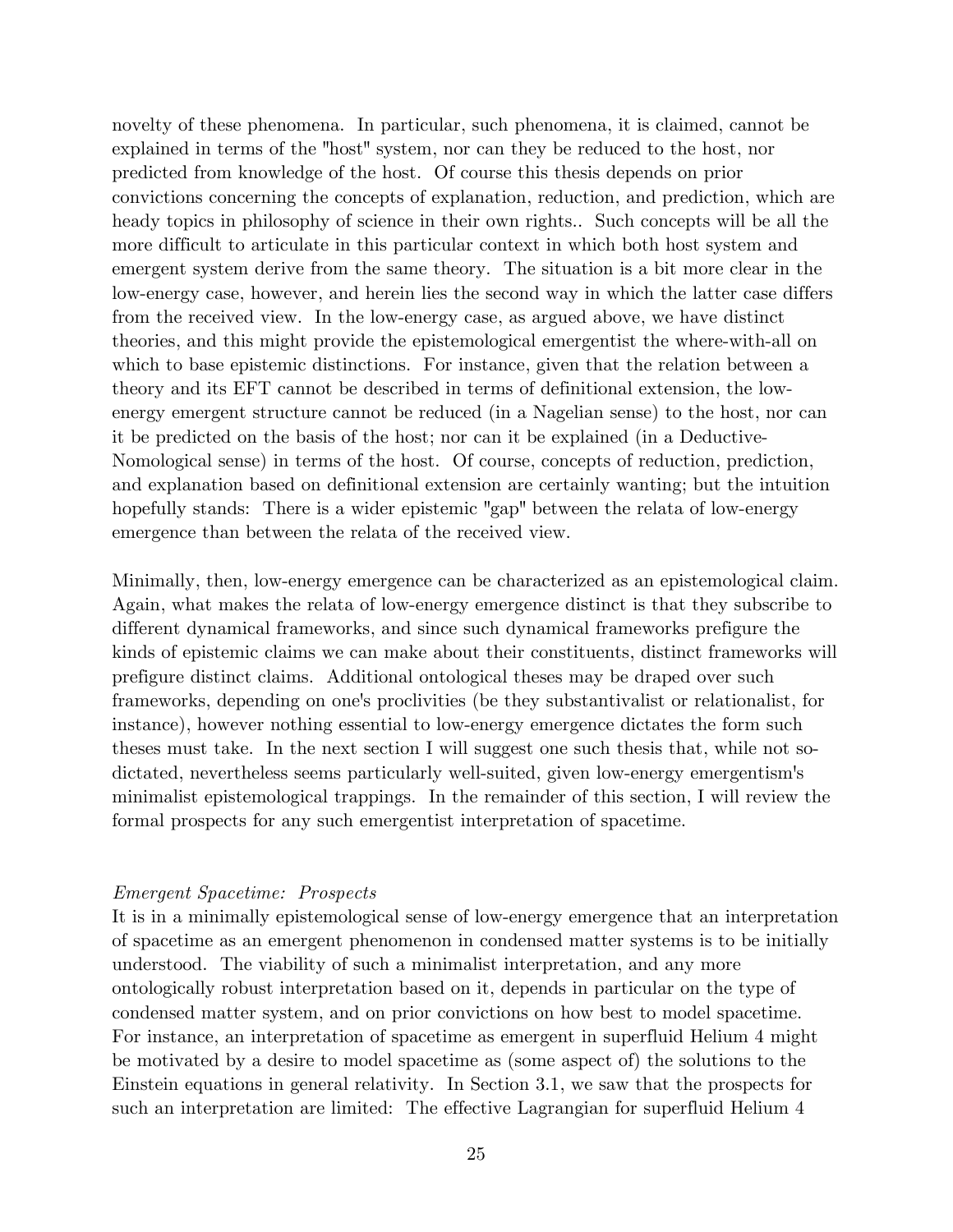lacks both the dynamics associated with general relativity and, arguably, the kinematics. An interpretation of spacetime as emergent in superfluid Helium 3 might be motivated by a desire to model spacetime as the ground state for quantum field theories of matter, gauge, and metric fields. In Section 3.2, we saw that the prospects here are also limited: While the effective Lagrangian for superfluid  ${}^{3}He$ -A does reproduce relevant aspects of the Standard Model, it does not fully recover general relativity. Moreover, the verdict is still out on whether physical systems exist that could produce the Einstein-Hilbert term in a low-energy approximation. Finally, an interpretation of spacetime as emergent from the edge of a 4-dimensional quantum Hall liquid might be motivated by a desire to derive spacetime from twistors. Here the prospects as noted in Section 3.3 are limited primarily by the limitations of the twistor programme: Twistor formulations of general solutions to the Einstein equations, and massive interacting quantum fields, have yet to be constructed.

These results suggest that currently an interpretation of spacetime as a low-energy emergent phenomenon cannot be fully justified. However, such an interpretation should nevertheless still be of interest to philosophers of spacetime. Each of the examples above may be considered part of a general research programme in condensed matter physics; namely, to determine the appropriate condensed matter system that produces the relevant matter, gauge and metric fields in a low-energy approximation. This research programme may be seen as one path to quantum gravity in competition, for instance, with the background-independent canonical loop approach, and backgrounddependent approaches like string theory.<sup>24</sup> Thus to the extent that philosophers of spacetime should consider notions of spacetime associated with approaches to quantum gravity, they should be willing to consider low-energy emergentist interpretations of spacetime. The remainder of this section indicates how the condensed matter approach to quantum gravity compares conceptually with the two other primary approaches.

(a) The condensed matter approach is distinct from the canonical loop approach, in so far as it is a background-*dependent* approach, the background being the frame of the fundamental condensate. Moreover, while both the condensed matter approach and the loop approach predict violations of Lorentz invariance, these predictions differ in their details. First, the condensed matter approach predicts such violations at low energies, whereas the loop approach predicts violations at high energies (scales smaller than the Planck scale) at which it predicts spacetime becomes discrete. Second, the condensed matter approach explains the violation of Lorentz invariance in terms of the existence of a preferred frame; namely the condensate frame, whereas the loop approach explains the

<sup>&</sup>lt;sup>24</sup> See, *e.g.*, Smolin (2003, pp. 57-58). More precisely, the condensed matter programme is an approach to reconciling general relativity and quantum theory. Ultimately it suggests gravity need not be quantized, since it claims that gravity emerges in the low energy limit of an already quantized system.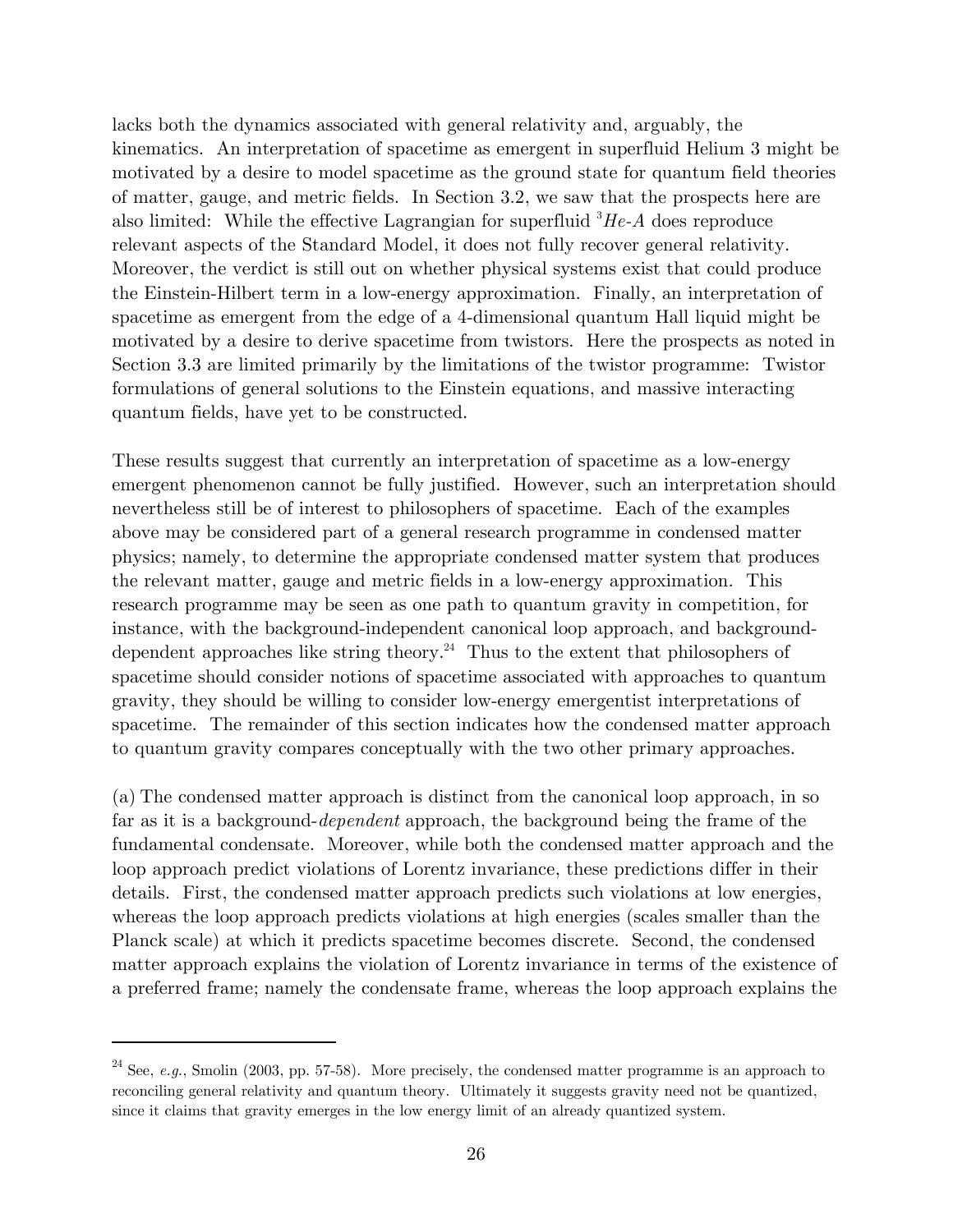violation in terms of background-independence: at the Planck scale, there are no preferred frames, whether Lorentzian or otherwise.<sup>25</sup>

(b) The condensed matter approach differs from background-dependent approaches like string theory in three general respects. First, as is evident in the previous sections, the condensed matter approach differs from string theory in that the structure it attributes to the background is not Minkowskian: Given that the fundamental condensate is a *non-relativistic* quantum liquid, the background will be Neo-Newtonian. Second, while background-dependent approaches that are ultimately motivated by quantum field theory (as string theory is) typically view QFTs as low-energy EFTs of a more fundamental theory, such approaches view the latter as a theory of *high-energy* phenomena (strings, for example). The phenomena of experience, as described by current QFTs, are then interpreted as emerging *via* a process of symmetry breaking. The condensed matter approach, on the other hand, views QFTs and general relativity as EFTs of a more fundamental *low-energy* theory, and the process by which the former arise is a low-energy emergent process that, again, is not to be associated with symmetry breaking. Finally, in general, the condensed matter approach can be characterized by placing less ontological significance on the notion of symmetry than background-dependent approaches in at least three ways.

• First, background-dependent approaches that view QFTs as EFTs describe the phenomena of experience as obeying "imperfect" (gauge) symmetries that result from a process of symmetry breaking of a "more perfect" fundamental symmetry. Mathematically, the more perfect fundamental symmetry is hypothesized as having the structure of a single compact Lie group with a minimum of parameters. This is then broken into imperfect symmetries that are characterized by product group structure and relatively many parameters. In particular, the gauge field group structure of the Standard Model, below electroweak symmetry breaking, is given by  $U(1) \otimes SU(2) \otimes$ *SU*(3). In the condensed matter approach, the fundamental condensate is *not* expected to have symmetries described by a single compact Lie group. In the case of superfluid Helium 3, for instance, the "fundamental" symmetries *already* have a "messy" product group structure  $U(1) \otimes SO(3) \otimes SO(3)$ , reflecting the spin and orbital angular momentum degrees of freedom of the <sup>3</sup>He Cooper pairs. Moreover, in terms of spacetime symmetries in the condensed matter approach, there are also senses in which the emergent relativistic (*viz*., Poincaré) symmetries are *more perfect* than the fundamental Galilean spacetime symmetries. Note first that the Poincaré group can be characterized as leaving invariant a *single* Lorentzian spacetime metric, whereas the

<sup>&</sup>lt;sup>25</sup> Smolin (2003, pg. 20) indicates that current experimental data on the violation of Lorentz invariance place very restrictive bounds on preferred frame approaches. Nevertheless he suggests the condensed matter approach may provide key information on the way spacetime might emerge in other scenarios; spin foams, for instance.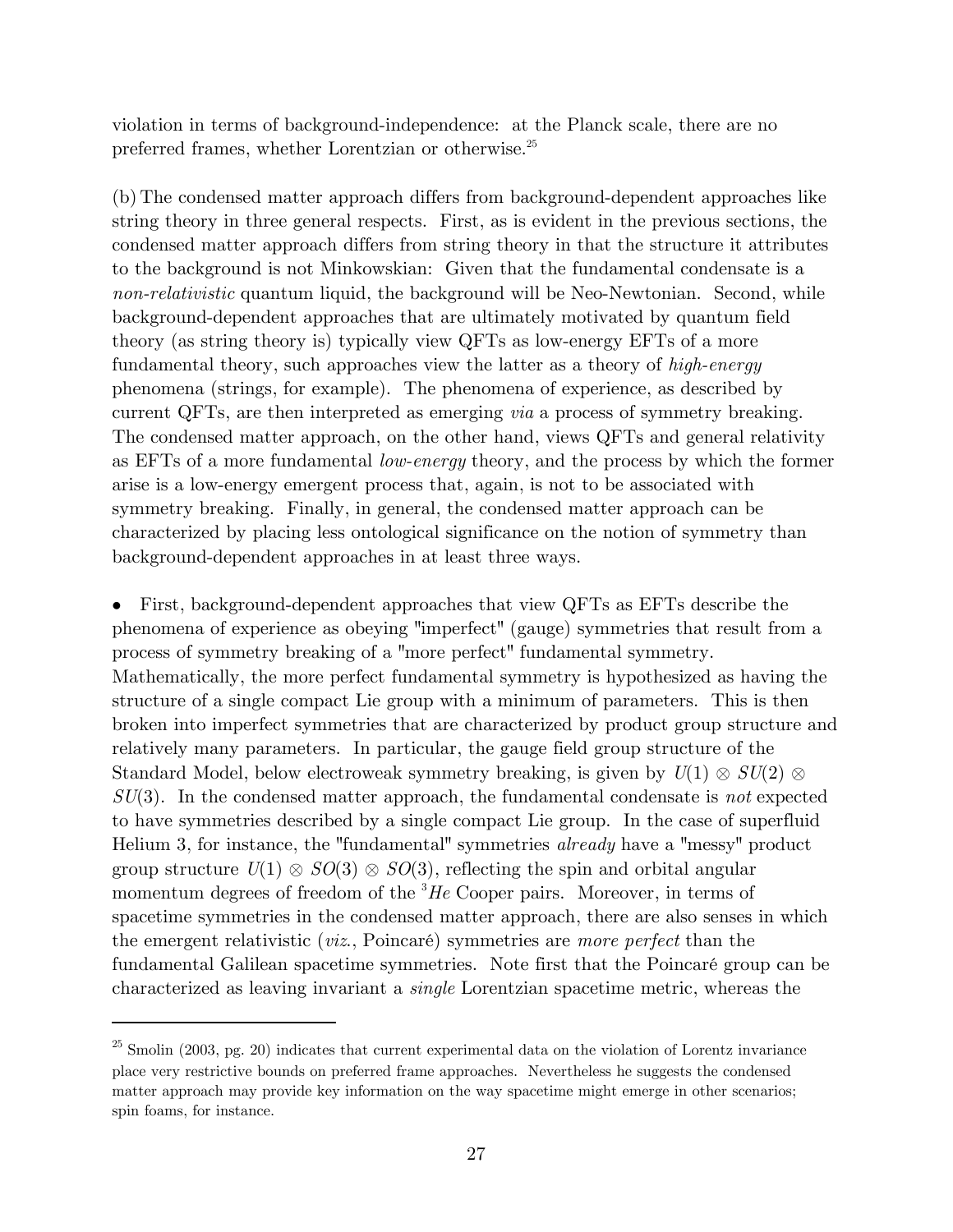Galilei group cannot; the latter leaves *separate* spatial and temporal metrics invariant. Moreover, the Galilei group does not admit unitary representations, whereas the Poincaré group does.<sup>26</sup>

The second way in which the condensed matter approach de-emphasizes the ontological status of symmetries involves viewing it as an alternative logic of nature to the logic of the Gauge Argument, which typically finds adherents in quantum field theory. According to the Gauge Argument, matter fields are fundamental and imposing local gauge invariance on a matter Lagrangian requires the introduction of interactions with potential gauge fields. The emphasis here is on the fundamental role of local symmetries in explaining the origins of gauge fields (see Martin 2002 for a critique of this argument). According to the condensed matter approach, symmetries, both local and global, as well as matter and potential fields, are low-energy emergent phenomena of the fundamental condensate. In particular, local symmetries do not play a fundamental role in the origin of gauge fields.

• Finally, as will be discussed in the next section, the condensed matter approach can be associated with a notion of structure that is defined in terms of *topology* as opposed to symmetry.

# **5. Universality, Dynamical Structure, and Structural Realism**

There is a notion of universality associated with the examples discussed above that can be used to inform a concept of dynamical structure, which subsequently might provide a basis for a structural realist interpretation of spacetime. In this last section, I will indicate how this goes. Ultimately, given the minimal *epistemological* nature of lowenergy emergence, I will suggest that this structural realist interpretation is an appropriate way to understand the notion of spacetime as a low-energy emergent phenomenon from an *ontological* point of view.

### *Universality and Topology*

To motivate the notion of universality, consider the question of why superfluid <sup>3</sup>He-A reproduces relevant aspects of the Standard Model in the low-energy approximation. Briefly, it turns out that the ground states of <sup>3</sup>He-A and the Standard Model belong to

 <sup>26</sup> Of course these senses depend on a more nuanced characterization of "perfection" in group-theoretic terms than in the case of gauge symmetries. Technically, the second sense is based on the fact that the Galilei group has non-trivial exponents, whereas the Poincaré group does not. Unitary representations of the Galilei group up to a phase factor *can* be constructed (so-called projective representations). The importance of unitary representations comes with implementing spacetime symmetries in the context of quantum theory.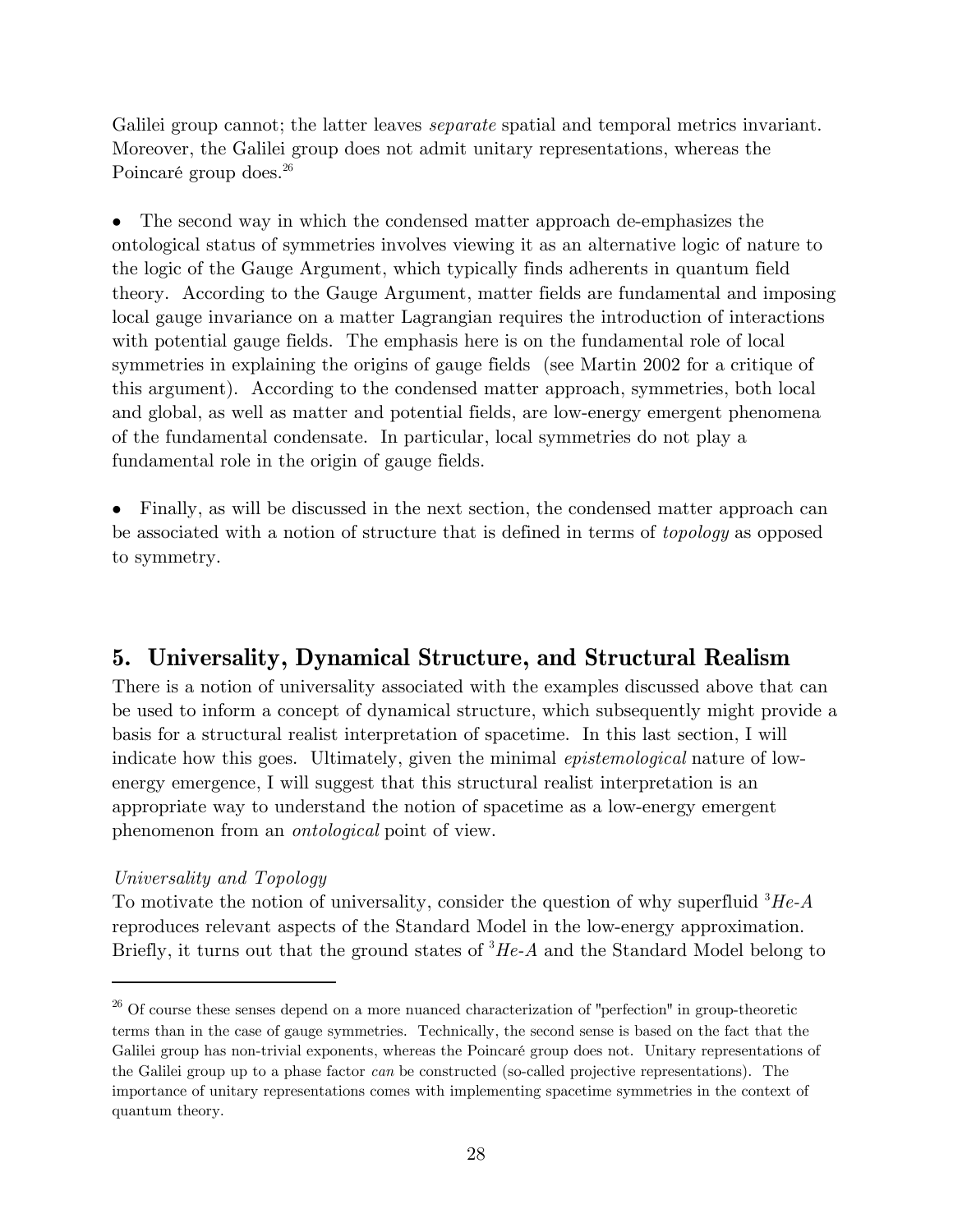the same universality class. This class characterizes the ground state of all fermionic systems with momentum spaces that contain *Fermi points*; *i.e.*, topologically stable point defects where the quasiparticle energies vanish. This is a topological property of momentum space; hence it provides a topological characterization of the universality class. Now the same ground state universality class entails the same low-energy dynamics; hence we have a topological characterization of low-energy dynamics that is *independent* of the "phenomenological" makeup of a system. This suggests a topological notion of dynamical structure.

In a bit more detail, the notion of a universality class of ground states is given a formal treatment in renormalization group (RG) theory. In RG theory, the low-energy behavior of a system can be exhibited by imposing an energy (or momentum) cutoff and then observing how the parameters of the theory evolve as the cutoff is reduced.<sup>27</sup> This involves a two-step procedure in which one first integrates out high-energy modes of the dynamical variables (*i.e.*, modes with energies greater than the cutoff), and then masks the result by rescaling the theory's parameters. Doing this successively generates a flow in parameter (or coupling constant) space. Such a flow may be characterized by a fixed point: a point at which the energy scales smoothly to zero and that is invariant under further rescaling. Such a fixed point may be associated with an  $EFT.^{28}$  Furthermore, in the space of all coupling constants, more than one flow line may terminate in the same fixed point. A fixed point thus also represents a universality class; namely, it characterizes the low-energy properties of all systems that flow into it. All systems that flow into the same fixed point are thus characterized by the same low-energy EFT.

It turns out that universality classes of *fermionic* systems can be characterized by their momentum space topology (Horava 2005, Volovik 2003). For such systems, an RG analysis requires that the momentum cutoff be reduced towards the Fermi surface, as opposed to the origin.29 Technically this rescaling of momenta is only done for

<sup>&</sup>lt;sup>27</sup> Technically, this is Wilson's version of RG theory as applied to condensed matter systems. RG theory can also be applied to quantum field theories in particle physics with slight modification of the terminology above. See, *e.g.*, Polchinski (1992) and Shankar (1994).

 $^{28}$  A necessary condition for the existence of an EFT, so characterized, is that the associated system exhibit *gapless* excitations; *i.e.*, low-energy excitations arbitrarily close to the ground state. This makes possible a low-energy linear approximation. This notion of an EFT is that described by Polchinski (1992) and Weinberg (1996, pg. 145). For Polchinski, an EFT must be "natural" in the sense that all mass terms should be forbidden by symmetries. Mass terms correspond to *gaps* in the energy spectrum in so far as such terms describe excitations with finite rest energies that cannot be made arbitrarily small. For Weinberg, RG theory should only be applied to EFTs that are massless or nearly massless. (Note that this does not entail that massive theories have no EFTs in so far as mass terms that may appear in the high-energy theory may be encoded as interactions between massless effective fields).

 $^{29}$  For interacting fermionic systems, the Fermi surface separates the energies of bound (*viz.*, interacting) states from unbound states. In the corresponding EFT (when it exists), the Fermi surface becomes the surface on which quasiparticle energies vanish. An example of a fermionic EFT is Landau's theory of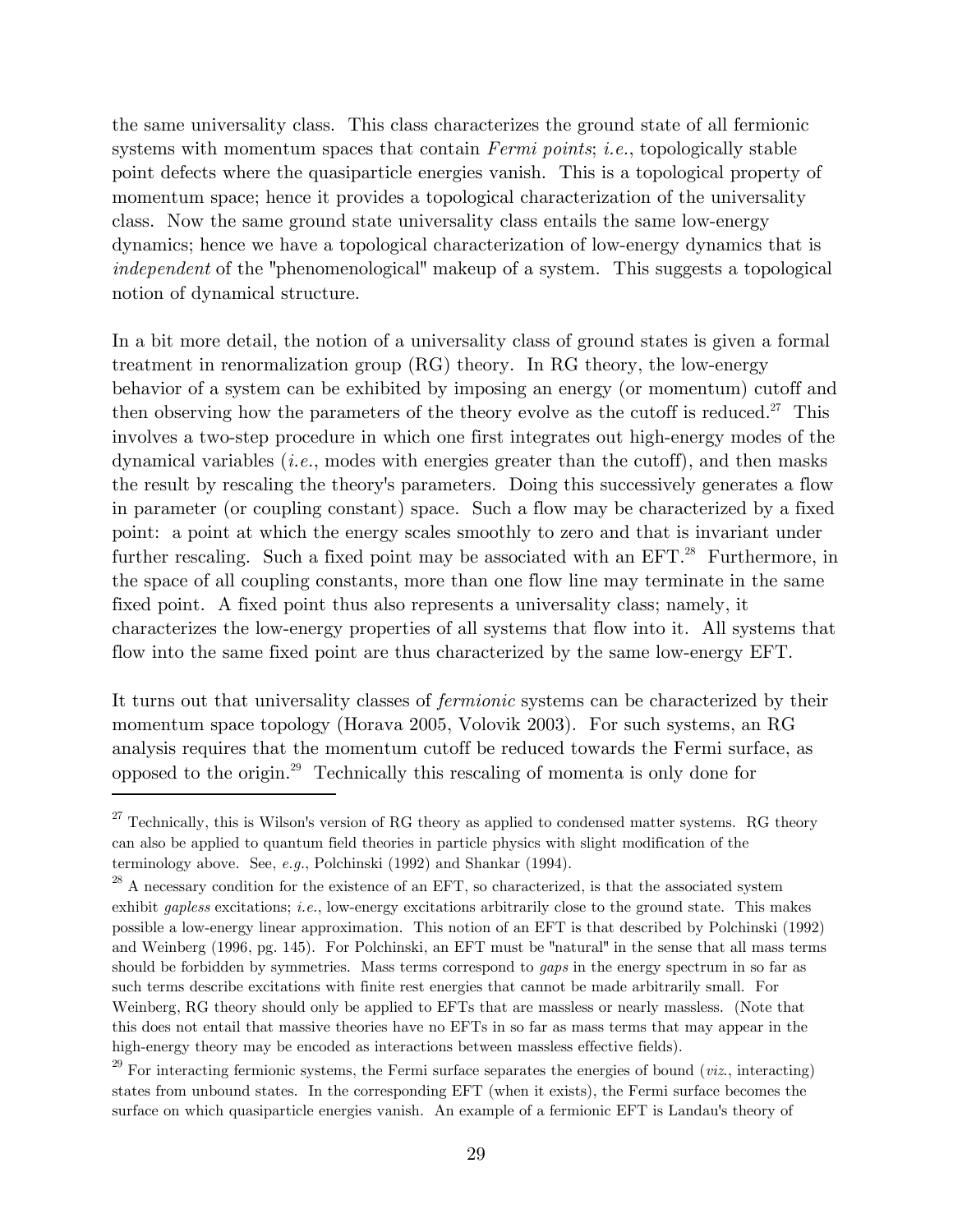components of momenta perpendicular to the Fermi surface, allowing transverse components to remain arbitrarily large. This feature makes possible topolgoically interesting regions in momentum space where the quasiparticle energy vanishes, *viz*., zero modes. To investigate the stability of such modes, one perturbs the system about its fixed point EFT. If the perturbed system maps back to the fixed point under the RG flow, the zero modes are dynamically stable. This dynamical stability can be characterized topologically by noting that a perturbation of the system corresponds to a continuous deformation of its momentum space. Hence dynamically stable zero modes correspond to zero modes in momentum space that are stable under continuous deformations. Such zero modes are said to be topologically stable and can be characterized by homotopy groups in the same way that topologically stable defects in coordinate (*i.e*., real) space can be.

We now have the resources to answer the question posed at the beginning of this section; namely, Why does superfluid <sup>3</sup>He-A reproduce relevant aspects of the Standard Model in the low-energy limit? The short answer is that superfluid <sup>3</sup>He-A and the Standard Model have ground states characterized by the same momentum space topology; hence these ground states belong to the same universality class, which implies that the low-energy dynamics of both systems is characterized by the same EFT. This short answer needs three qualifications. First, the common momentum space topology involves the existence of stable point defects, *viz*., Fermi points. Second, strictly speaking, it is only the sector of the Standard Model above electroweak symmetry breaking, characterized by massless Weyl fermion fields, that has such Fermi point topology. Finally, the relation between this sector and superfluid <sup>3</sup>He-A is that the latter is the high-energy, short-distance fundamental theory with respect to which the former is a low-energy approximation. In other words, the sector of the Standard Model above electroweak symmetry-breaking is an EFT of superfluid <sup>3</sup>He-A.<sup>30</sup>

#### *Dynamical Structure and Structural Realism*

I

This suggests the following notion of dynamical structure. For fermionic systems, the same momentum space topology entails the same low-energy dynamics (*i.e.*, the same EFT), and this is *regardless* of the microscopic details of the systems. Such details include the values of parameters that appear in the theories describing the systems, for instance, such as the speed of propagation, mass values, and coupling constants. These parameters are theory-specific but, if the given theory belongs to a universality class of

Fermi liquids (Polchinski 1992, Shankar 1994). This theory describes the strongly interacting electrons in conductors in terms of an EFT that describes a sea of free "dressed" electrons (quasiparticles).

 $30$  Interpreting the Standard Model as an EFT is arguably justifiable in so far as its "quasiparticle" energies (the energies of the fermion fields that appear in it) are extremely small compared to its cut-off energy (*viz*., the Planck energy).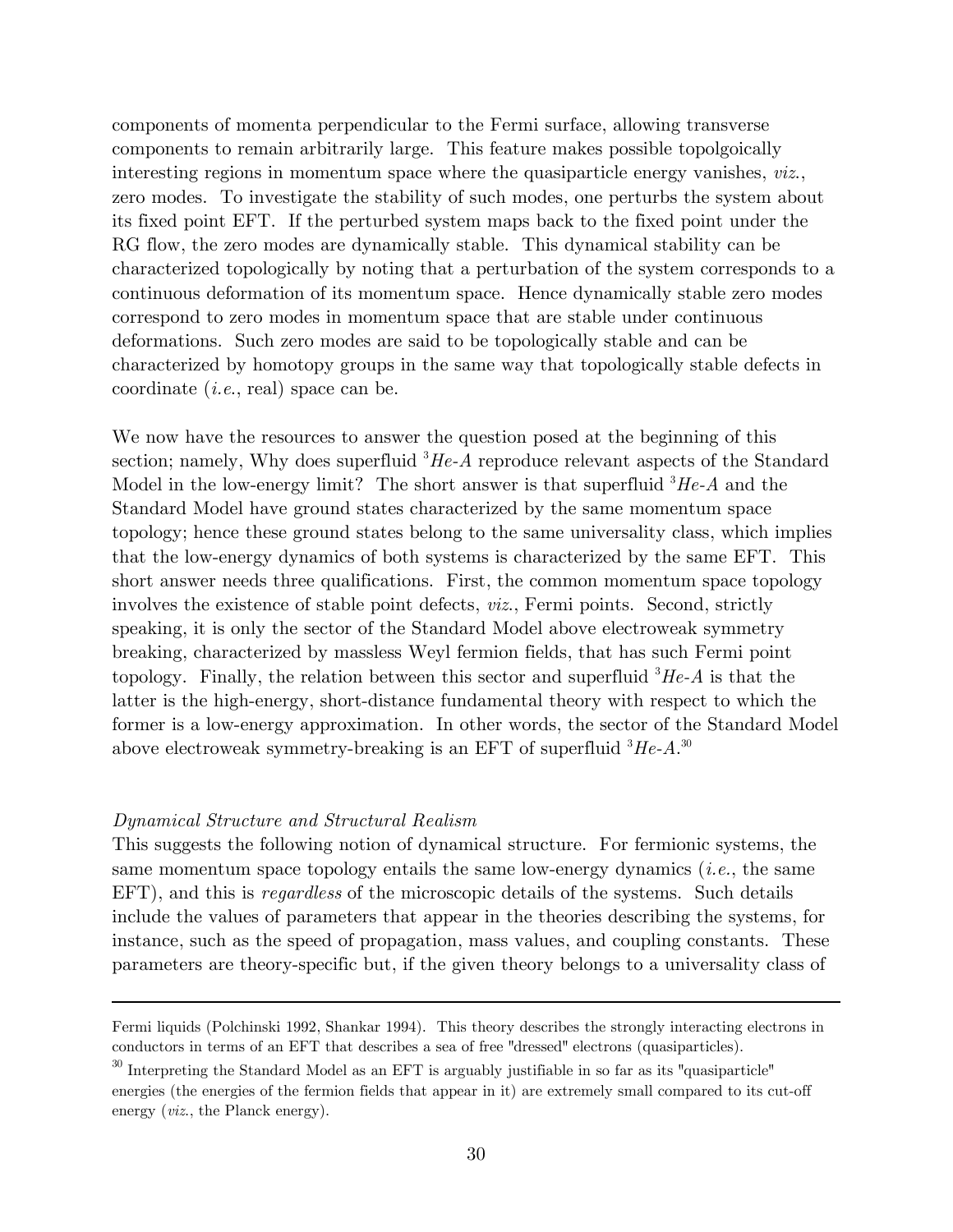ground states, can always be rescaled without affecting the low-energy dynamics. Hence (a particular sector of) the Standard Model, superfluid 3 *He-A*, and *any* condensed matter system with ground state momentum space topology characterized by Fermi points, all possess the same low-energy dynamics. One might say they all possess the same low-energy dynamical structure. This structure is independent of the values of parameters specific to any member of the universality class. Moreover, it is characterized in terms of topology, as opposed to symmetry.

This notion of low-energy dynamical structure suggests a structural realist interpretation of the condensed matter approach to general relativity and the Standard Model. In general, structural realists interpret theories as referring to structure, but just how they do this has been a matter of some discussion in the recent philosophy of science literature. *Epistemological* structural realists (ESRers) claim that theories provide knowledge only of the structural features of the theoretical entities they posit, whereas *ontological* structural realists claim that theories refer directly to structure and only to structure (and in particular, not to "individual-based ontologies").<sup>31</sup> ESRers typically have faced difficulties in articulating how knowledge of structure can be made non-trivially distinct from (*i.e.*, independent of) knowledge of "individuals". OSRers typically have faced difficulties in articulating exactly *what* structure amounts to, and how a given theory can be said to refer to it.<sup>32</sup> This essay will make no attempt to plumb the depths of these debates. However, the suggestion below will be that the condensed matter approach, with the associated notions of low-energy EFTs and dynamical structure, provides an example of a theory (scheme) that is eminently amenable to a structural realist interpretation that addresses both the concerns of the ESRer and the OSRer.

A structural realist interpretation of the condensed matter approach can be based on the following claims:

- 1. *The phenomena of experience, as described by general relativity and the Standard Model, are low-energy emergent*.
- 2. *Theories of such phenomena are EFTs of a "fundamental" theory T that describes a fundamental condensate*.
- 3. *As EFTs such theories only provide us with knowledge of the low-energy structure of the fundamental condensate*. They only provide us with knowledge of the universality class of which *T* is a member.

<sup>&</sup>lt;sup>31</sup> Ladyman (1998) provides a general introduction into the literature on this distinction. In both versions, the claims concerning structure are restricted to in-principle unobservable aspects of a theory's ontology. This can, but does not have to, be based on a distinction in a theory's vocabulary between observational and theoretical predicates, with the referants of the latter being in-principle unobservable.  $32$  For a recent review of these problems, see Pooley (preprint).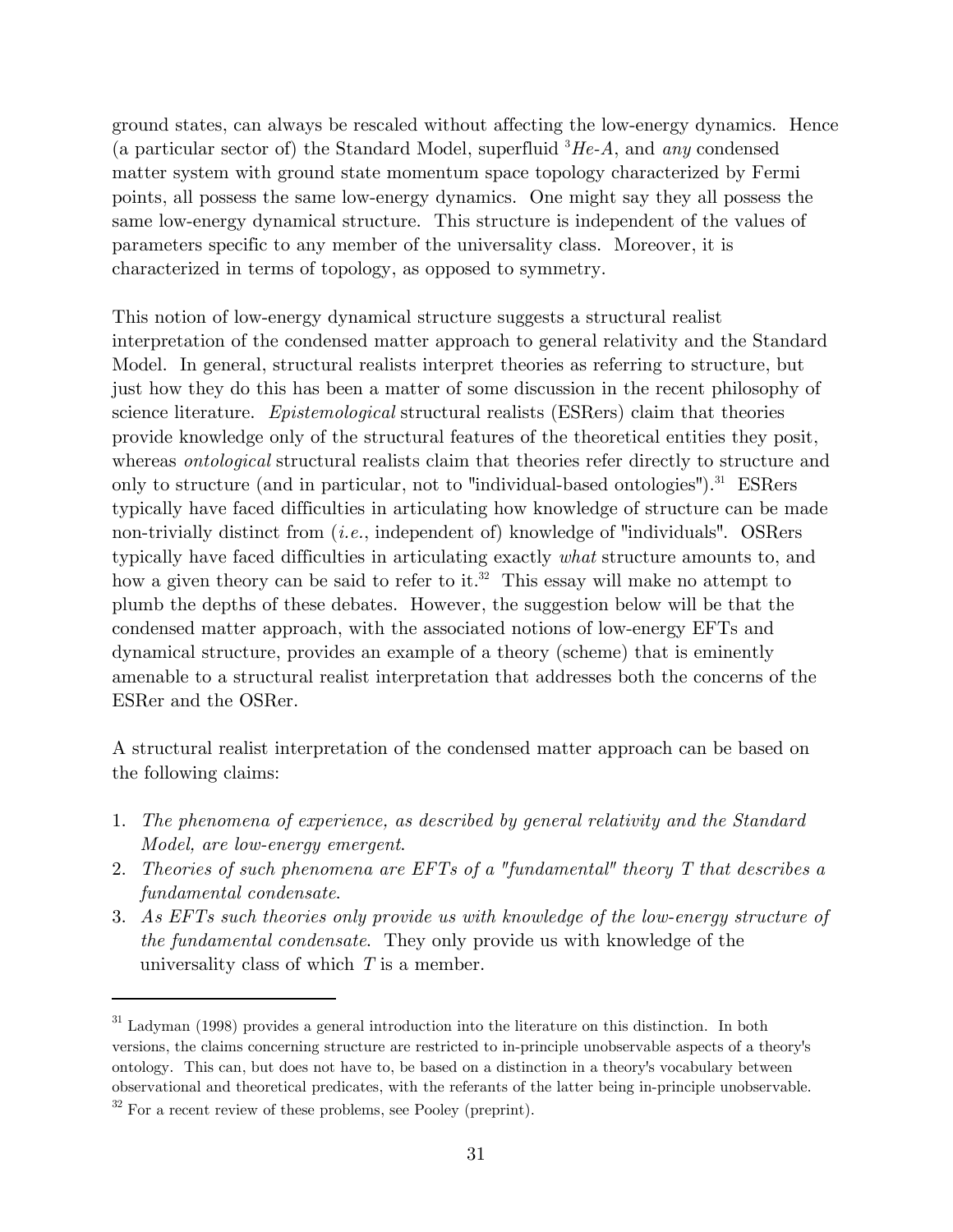Given Volovik's analysis of the condensed matter approach (Section 3.2 above), any condensate that purports to reproduce general relativity and the Standard Model must be fermionic (in particular, it must possess Fermi points), hence the dynamical structure of the fundamental condensate will be characterized topologically. Moreover, it is welldefined in the sense of being a universality class. And the relation between a universality class of systems and the systems themselves is also well-defined from a renormalization group-theoretic point of view. Hence this notion of structure arguably addresses the concerns that have been directed towards ontological structural realist interpretations of theories. Given claim (2) above, the dynamical structure associated with a theory just is the universality class to which it belongs.<sup>33</sup>

On the other hand, the above structural realist interpretation also expressly addresses concerns with epistemological structural realist interpretations of theories. In particular, claim 3 allows that we are directly acquainted with the phenomena of experience. However, in so far as these phenomena are low-energy emergent from a fundamental condensate, we have knowledge only of the structure of the fundamental nature of the world as explicitly exhibited by the universality class of the fundamental condensate. The epistemological nature of low-energy emergence plays an essential role here. Again, in so far as the phenomena of experience are low-energy emergent in the epistemological sense, we cannot make inferences from them to the phenomenological properties of the fundamental theory (properties like exact values of parameters, *etc*.). At most, we can only make inferences to structural properties of the fundamental theory; namely, those universal properties that characterize the universality class it belongs to. Note that this is not to say that the nature of the fundamental condensate is purely structural, as an ontological structural realist might claim; rather, it is compatible with the claim that the fundamental condensate is describable by means of an "individuals-based" ontology; *i.e.*, it is some *particular* condensate of particles, say. Hence, while it does provide an explicit notion of structure and how a theory relates to the structure it exhibits, the above structural realist interpretation is minimally *epistemological* in nature.

Note that, as such, it is distinct from typical versions of epistemological structural realism that claim that a theory refers to structure by means of its Ramsey sentence.<sup>34</sup>

 <sup>33</sup> Saunders (2003) also suggests that dynamical structure can be associated with universality classes, but in a more general setting.

<sup>34</sup> See, *e.g.*, Pooley (preprint). Recall that the Ramsey sentence of a theory *T* formulated as a sentence *S* in a formal language *L* is obtained by replacing some subset of *L*-terms that occur in *S* with variables and then existentially quantifying over these variables. Suppose these *L*-terms are given by  $R_1, ..., R_k$ . Then the Ramsey sentence of  $S(R_1, ..., R_k)$  is given by  $\exists x_1 ... \exists x_k S(x_1, ..., x_k)$ .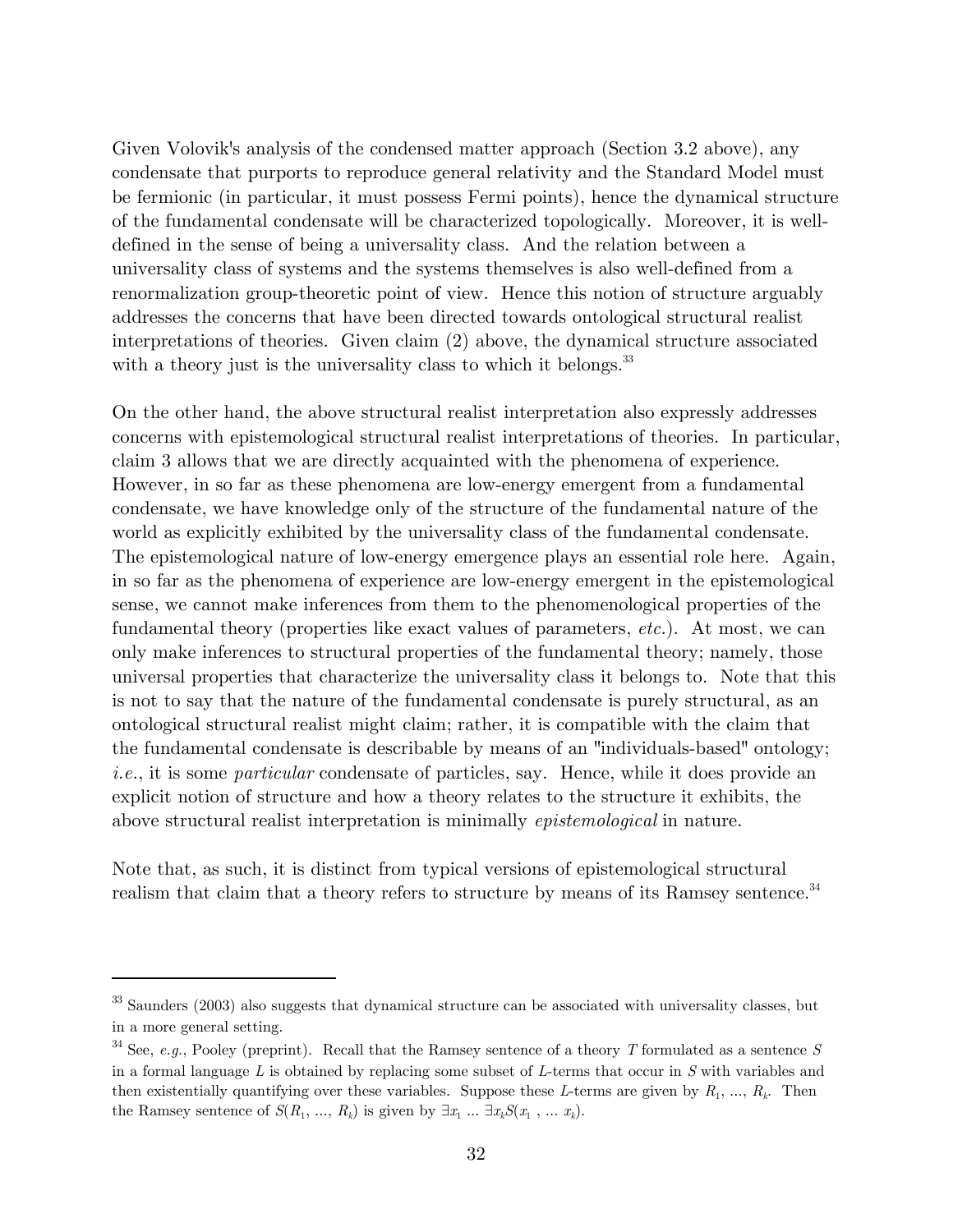Such versions are hard pressed to avoid the following dilemma: $35$  On the one hand, if all predicates of a theory are Ramseyfied, then the Ramsey sentence is trivially true up to a cardinality claim about the domain of individuals, and hence has no empirical content beyond the latter. On the other hand, if some subset of predicates is deemed *observational* and exempted from Ramseyfication, then the Ramsey sentence will be true *if and only if* the statements involving these observational predicates are true. Thus the claim that the Ramsey sentence provides knowledge only of the structure of the referants of *theoretical* predicates appears to be unsubstantiated, and this variant of structural realism risks becoming indistinguishable from constructive empiricism. This dilemma is easily avoided by the above emergentist epistemological structural realism. Simply put, the notion of low-energy emergent dynamical structure based on universality classes cannot be articulated in terms of a Ramseyfication of a *single* theory. Rather, such structure is obtained by means of a low-energy approximation relation between two *different* theories. Now this would be beside the point if this relation could be fleshed out in terms of the EFT being embeddable in the original theory, which would allow the construction of a single Ramsey sentence encompassing both. However, from Section 4, this is not the case: the relation of low-energy approximation cannot be described in terms of definitional extension (either finitistic or infinitistic). Hence there is a "larger gap" between the structure of the fundamental theory and phenomenological EFTs than can be described by notions of structure based on Ramsey sentences.

The above structural realist interpretation of the condensed matter approach suggests the following structural realist interpretation of spacetime.

- 1. *The spatiotemporal aspects of the phenomena of experience are low-energy emergent*. Such aspects in particular include the spacetime symmetries of the Standard Model and general relativity, our current best theories of matter and gravity.
- 2. *The spatiotemporal aspects of the fundamental condensate are structural*. Since the fundamental condensate can only be known structurally, through its low-energy EFTs, its spatiotemporal aspects can only be known structurally. And these aspects are just those spatiotemporal properties of the universality class to which the fundamental condensate belongs.

Such a structural realist interpretation of spacetime, as we've seen, comes with a major qualification; namely, that the universality class that best describes spacetime structure is unknown at present. It certainly cannot be identified with the universality class of superfluid <sup>3</sup>He-A and the Standard Model, in so far as neither can recover the dynamics of general relativity. Again, however, on a positive note, such a structural realist

 <sup>35</sup> In it's original form, this is due to an objection given by Newman in 1928 to a version of epistemological structural realism briefly advocated by Russell.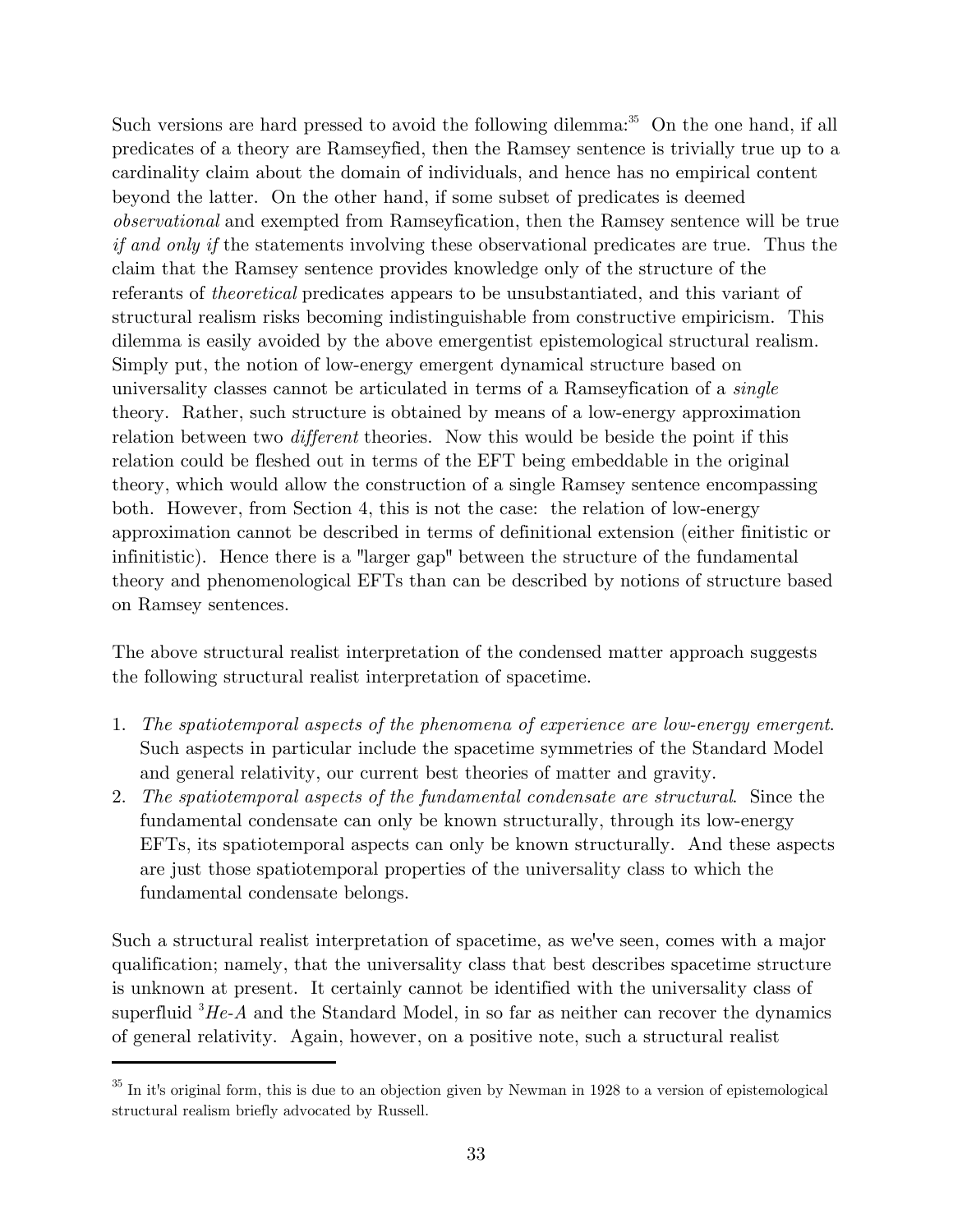interpretation can be linked with a definite research programme in condensed matter physics, and for this reason alone should be given due consideration.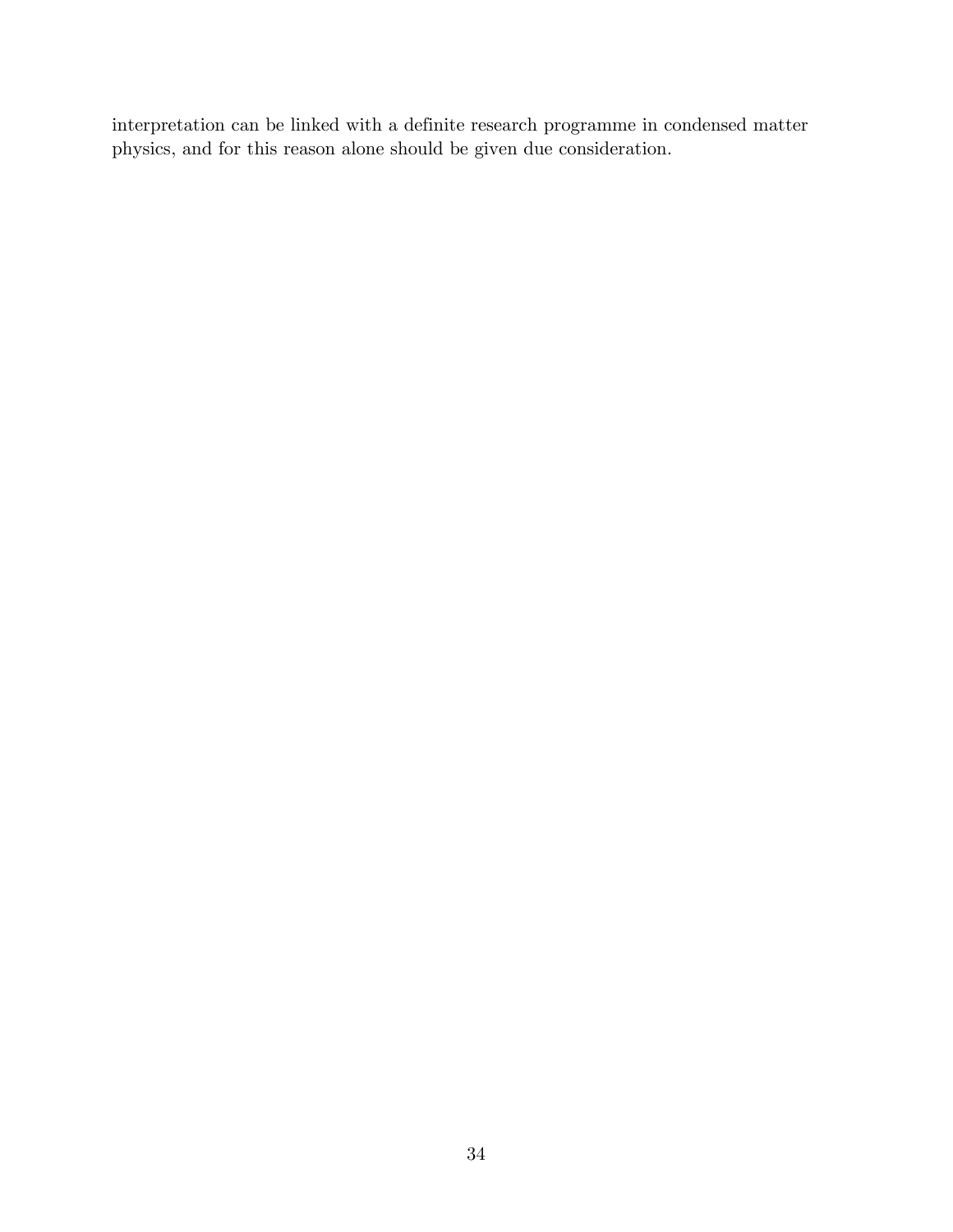# **References**

- Baez, J. (2001). The Octonions. *Bulletin of the American Mathematical Society, 39*, 145-205.
- Bain, J. (2006). Spacetime Structuralism. In D. Dieks (ed.), *The Ontology of Spacetime, Vol. 1* (pp. 37-66). Amsterdam: Elsevier Press.
- Barceló, C., S. Liberati, M. Visser (2005). Analogue Gravity. arXiv: gr-qc/0505065.
- Barceló, C., S. Liberati, M. Visser (2001). Analogue Gravity from Bose-Einstein Condensates. *Classical and Quantum Gravity, 18*, 1137-1156.
- Barceló, C., S. Liberati, S. Sonego, M. Visser (2004). Causal Structure of Acoustic Spacetimes. arXiv: gr-qc/0408022.
- Batterman, R. (2002). *The Devil in the Details: Asymptotic Reasoning in Explanation, Reduction and Emergence*. Oxford: Oxford University Press.
- Bernevig, B., J. Hu, N. Toumbas, and S. -C. Zhang (2003). Eight-Dimensional Quantum Hall Effect and "Octonions". *Physical Review Letters, 91*, 236803: 1-4.
- Bernevig, B., C. -H. Chern, J. -P. Hu, N. Toumbas, and S. -C. Zhang (2002). Effective Field Theory Description of the Higher Dimensional Quantum Hall Liquid. *Annals of Physics, 300*, 185-207.
- Butterfield, J. and C. Isham (1999). On the Emergence of Time in Quantum Gravity. In J. Butterfield (ed.), *The Arguments of Time* (pp. 111-168). Oxford: Oxford University Press.
- Castellani, E. (2002). Reduction, Emergence, and Effective Field Theories. *Studies in History and Philosophy of Modern Physics, 33*, 251-267.
- Dziarmaga, J. (2002). Low-Temperature Effective Electromagnetism in Superfluid <sup>3</sup>He-*A*. *JETP Letters, 75*, 273-277.
- Earman, E. (2006). Two Challenges to the Requirement of Substantive General Covariance. *Synthese, 148*, 443-468.
- Haldane, F. D. M. (1983). Fractional Quantization of the Hall Effect: A Hierarchy of Incompressible Quantum Fluid States. *Physical Review Letters, 51*, 605-608.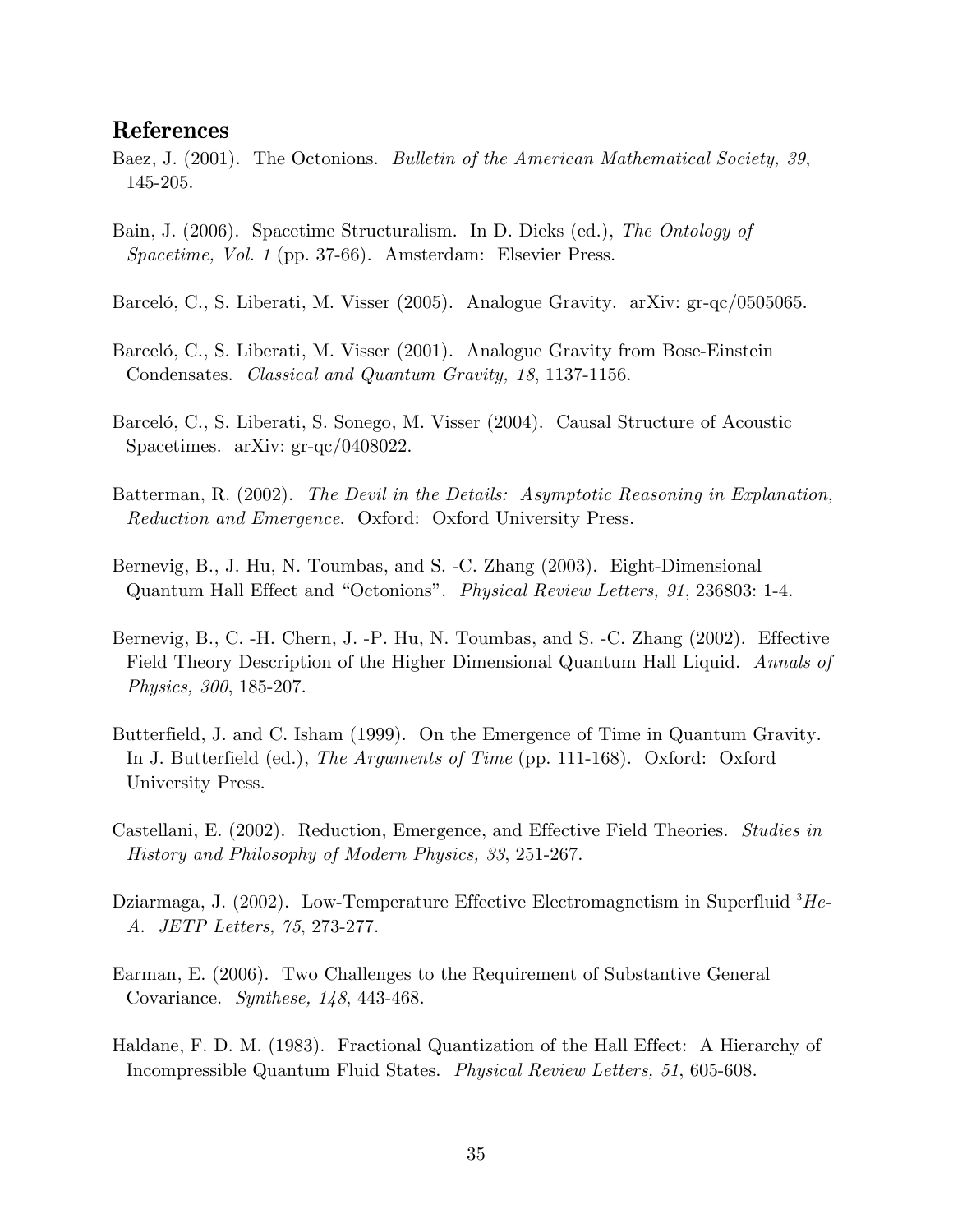- Hartmann, S. (2001). Effective Field Theories, Reductionism and Scientific Explanation. *Studies in History and Philosophy of Modern Physics, 32*, 267-304.
- Horava, P. (2005). Stability of Fermi Surfaces and *K* Theory. *Physical Review Letters, 95*, 016405.
- Howard, D. (preprint). Reduction and Emergence in the Physical Sciences: Some Lessons from the Particle Physics-Condensed Matter Physics Debate. Forthcoming in N. Murphy and W. R. Stoeger, SJ (eds.), *Evolution and Emergence: Systems, Organisms, Persons*. Oxford: Oxford Unviersity Press.
- Hu, J. and S. -C. Zhang (2002). Collective Excitations at the Boundary of a Four-Dimensional Quantum Hall Droplet. *Physical Review B, 66*, 125301: 1-10.
- Huggett, N. and R. Weingard (1995). The Renormalization Group and Effective Field Theories. *Synthese, 102*, 171-194.
- Humphreys, P. (1997). Emergence, Not Supervenience. *Philosophy of Science, 64 (Proceedings)*, S337-S345.
- Karabali, D. and V. P. Nair (2002). Quantum Hall effect in higher dimensions. *Nuclear Physics B, 641*, 533-546.
- Martin, C. (2002). Gauge Principles, Gauge Arguments and the Logic of Nature. *Philosophy of Science, 69*, S221-S234.
- Meng, G. (2003). Geometric Construction of the Quantum Hall Effect in All Even Dimensions. *Journal of Physics A, 36*, 9415-9423.
- Nabor, G. (1997). *Topology, Geometry, and Gauge Fields*, New York: Springer.
- Polchinski, J. (1993). Effective Field Theory and the Fermi Surface. arXiv: hepth/92110046. Published in J. Harvey and J. Polchinski (eds.), *Proceedings of 1992 Theoretical Advanced Studies Institute in Elementary Particle Physics*. Singapore: World Scientific.
- Pooley, O. (preprint). Points, Particles and Structural Realism. Forthcoming in S. French and J. Saatsi (eds.), *Structural Foundations of Quantum Gravity*, Oxford: Oxford University Press.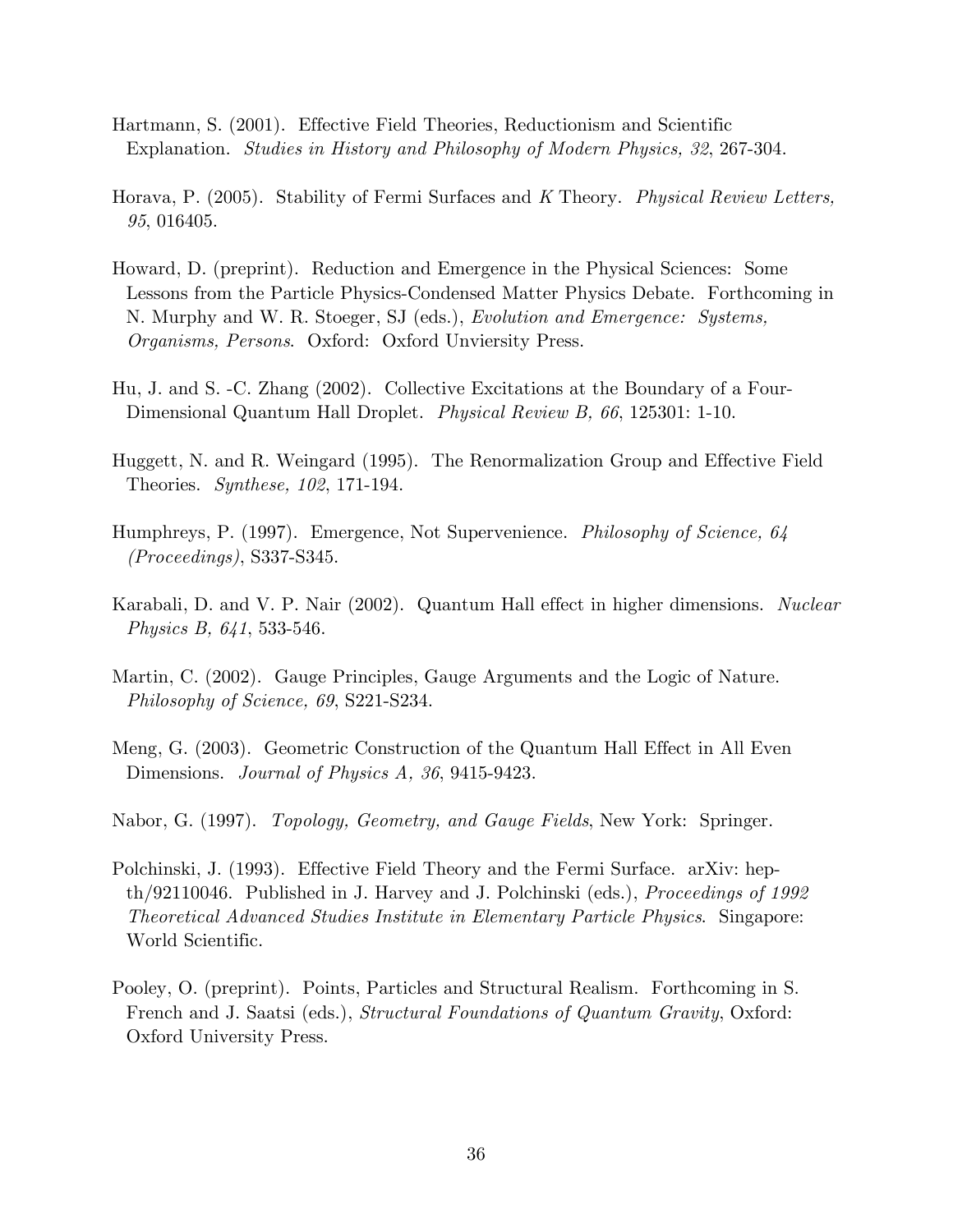- Sakharov, A. D. (1967). Vacuum Quantum Fluctuations in Curved Space and the Theory of Gravitation. *Doklady Akadmii Nauk SSSR, 177*, 70-71. Reprinted in *General Relativity and Gravitation, 32*, 365-367.
- Saunders, S. (2003). Critical notice: Tian Yu Cao's "The Conceptual Development of 20th Century Field Theories". *Synthese, 136*, 79-105.
- Shankar, R. (1994). Renormalization-Group Approach to Interacting Fermions. *Reviews of Modern Physics, 66*, 129-192.
- Silberstein, M. (2002). Reduction, Emergence and Explanation. In P. Machamer and M. Silberstein (eds.), *The Blackwell Guide to the Philosophy of Science* (pp. 80-107). Malden: Blackwell Publishers.
- Smolin, L. (2003). How Far Are We From the Quantum Theory of Gravity? arXiv: hep-th/0303185.
- Sparling, G. A. J. (2002). Twistor Theory and the Four-Dimensional Quantum Hall Effect of Zhang and Hu. arXiv: cond-mat/0211679.
- Stone, M. (1990). Schur Functions, Chiral bosons, and the Quantum Hall Effect Edge States. *Physical Review B, 42*, 8399 - 8404.
- Visser, M. (1998). Acoustic Black Holes: Horizons, Ergospheres and Hawking Radiation. *Classical and Quantum Gravity, 15*, 1767-1791.
- Volovik, G. (2003). *The Universe in a Helium Droplet*. Oxford: Oxford University Press.
- Weinberg, S. (1999). *The Quantum Theory of Fields, Vol. II*. Cambridge: Cambridge University Press.
- Wen, X. -G. (1990). Chiral Luttinger Liquid and the Edge Excitations in the Fractional Quantum Hall States. *Physical Review B, 41*, 12838-12844.
- Wen, X. -G. (2004). *Quantum Field Theory of Many-body Systems*. Oxford: Oxford University Press.
- Zee, A. (2003). *Quantum Field Theory in a Nutshell*. Princeton: Princeton University Press.